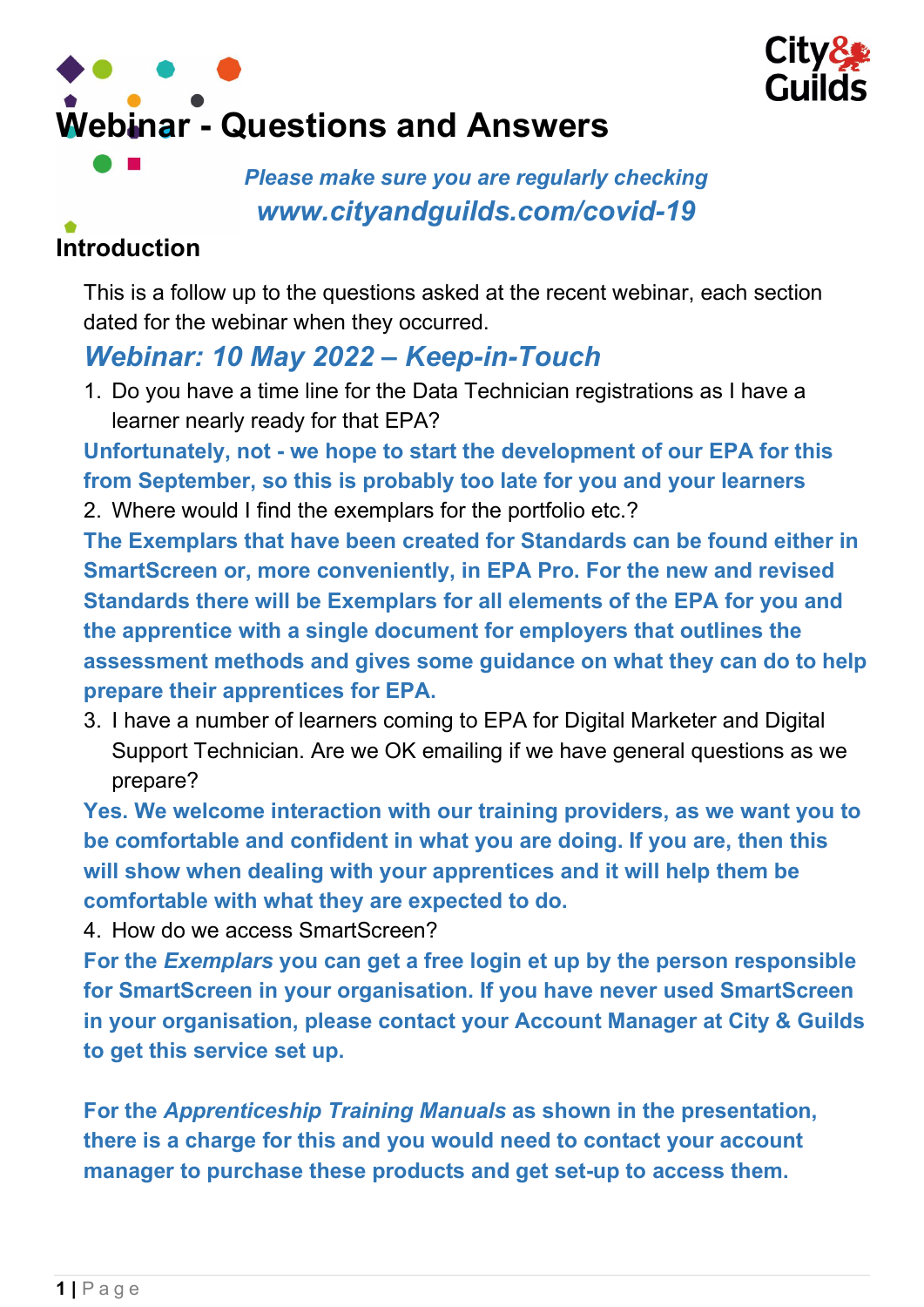

5. Are the manuals the equivalent of the specifications that show each of the expected knowledge in IT Infrastructure, or is it something more comprehensive with material etc?

The Apprenticeship Training Manuals provide guidance on what should be delivered to achieve the Knowledge, Skills, and Behaviours (KSBs) of a Standard. They are set up as a number of Tasks that the learner needs to go through covering specific KSBs.

The Tasks are split into 3 sections – KNOW IT, SHOW IT and LIVE IT. The last section is where they are expected to gather examples from the workplace to show how they have applied the learning and skills obtained in the first 2 sections.

6. Are you talking about IT functional skills today?

Our colleagues in Pre-Employment/Employability are responsible for the Functional and Essential Skills products. We are able to answer some questions around what is coming – City & Guilds expects to develop the proposed Digital Functional Skills (DFS) qualifications at Entry Level 3 and up.

This and the Essential Digital Skills Qualifications will be the only products funded in the IT User space going forward. Entry Level 3 and Level 1 IT User has already been removed from funding, Level 2 will stop being funded from the end of June 2022 and Functional Skills ICT will no longer be funded from end of June 2023 (when the DFS should be ready).

For those that are able, lobbying a Mayoral Combined Authority (MCA) or Greater London Authority (GLA) to include the Level 2 on their list of locally funded qualification could be an option.

7. I was wondering what the plan for Level 2 IT User is as I currently deliver it. Will there be an alternative?

As above, the Government has decided that the only requirements for "Digital Literacy" will be EDSQs and DFS, which we know are short programmes of total qualification time of 60 hours. They also believe that there is no need to anything above Level 1 in the IT User space.

THIS AFFECTS ALL AWARDING ORGANISTIONS.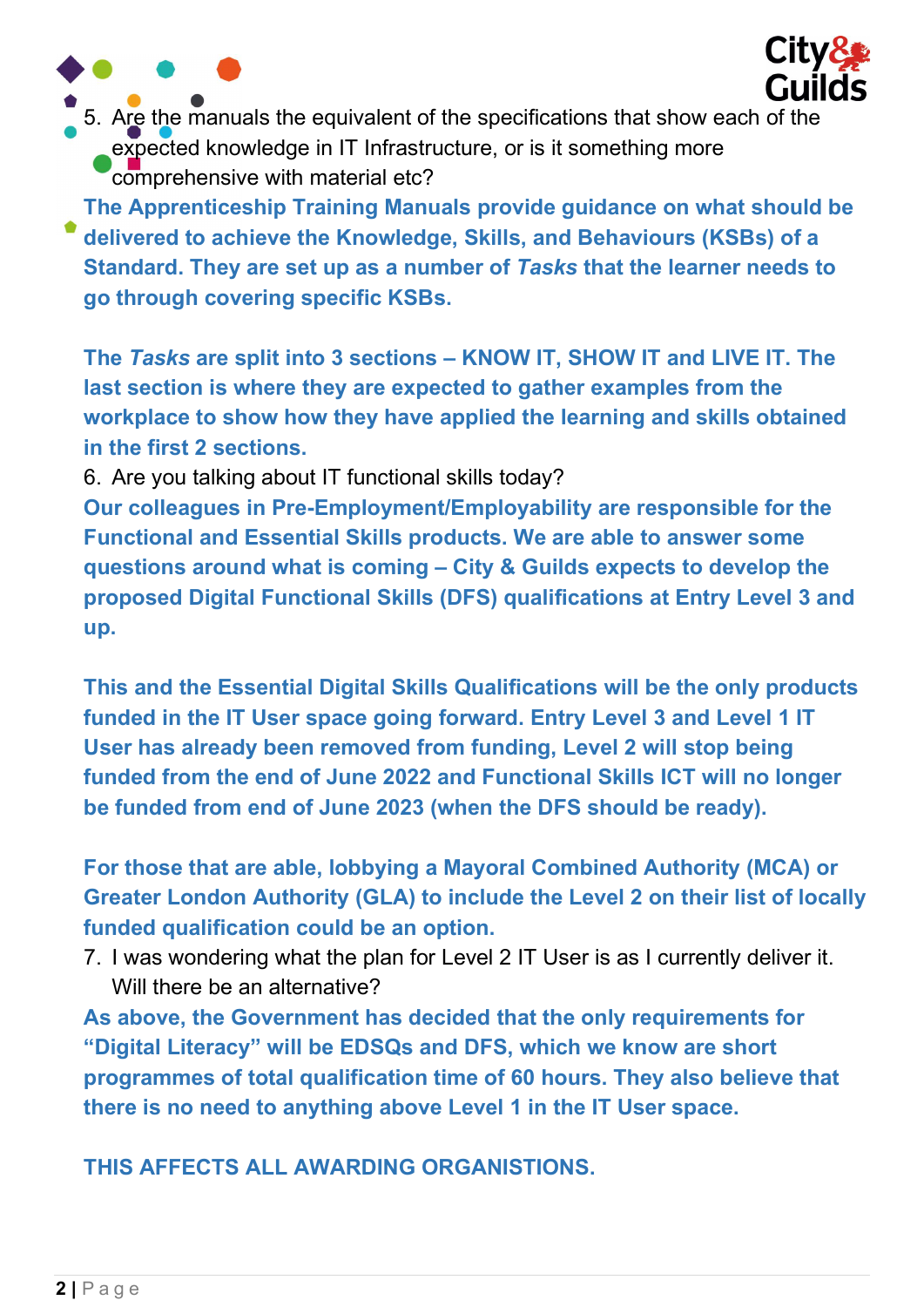



- Unless you can find alternative funding or get a MCA or the GLA (if you are in one of the areas that has these) to include in their funding list, then Level IT User will cease to have funding past June 2022.
- We will keep our products open for use, as they are still funded outside of England and may be used as full cost recovery.

8. Can pre 16 be entered for the post 16 quals?

Yes, the way that funding operate in the 14-19 space is different to post 16. In the main, if it is an approved qualification with Ofqual then it can be delivered.

### Webinar: 19 April 2022 – Keep-in-Touch

No Questions

### Webinar: 29 March 2022 – Keep-in-Touch & VRQ launch

1. How do I upload the Pkt file created Packet Tracer onto EPA pro as it wouldn't let me yesterday, is it meant to be an img file?

It suggested that there are two ways this can be done:

- Put the PKT file into a zip file and upload the zip
- Put into a folder along with other evidence and upload the folder

This has come from other training providers who have found these approaches work without any issues.

2. How long will the 3667 still be open for?

3667-02 will remain open for registrations for 3 to 6 months, anyone currently registered on this or register prior to it being closed can complete the qualification as we usually allow up to 2 years for certification to be achieved on a Level 2 qualification.

Learners will not need to be swapped to the new 3668-02, this should be used for new registrations now it is opened – once you are comfortable with the updated product.

## Webinar: 22 February 2022 – Keep-in-Touch

1. The C&G Functional Skills teams are moving their keep-in-touch style webinars to MS Teams. Are you doing the same?

No. We use the Go to Webinar platform as an information delivering system and for the numbers of people we can get attending the webinars, it makes sense to continue to do so.

We would consider doing some small group discussions via Teams, the Direct Sales Team have set some of these up throughout the year (once a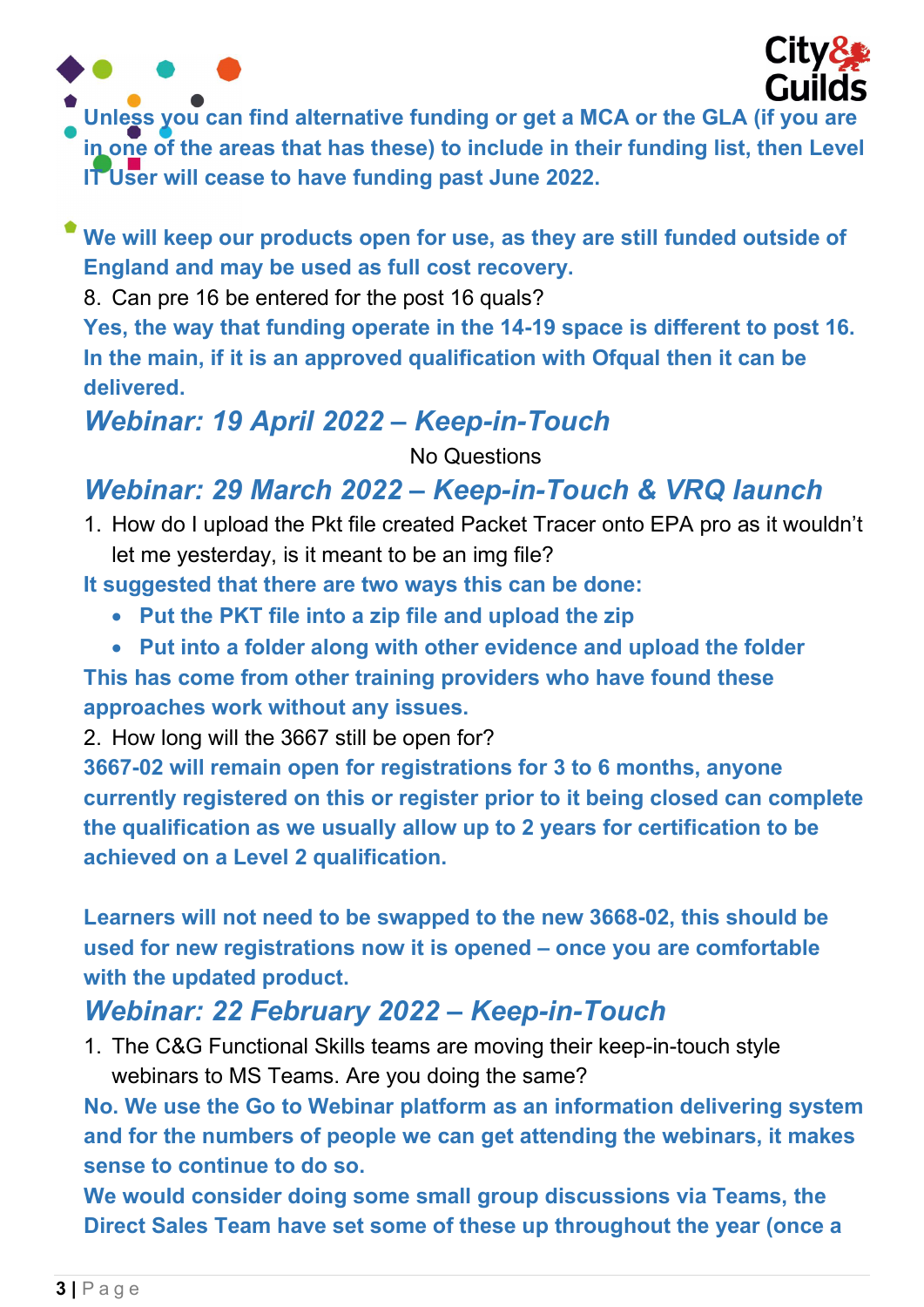

**City & Contains City**<br>Cuilds<br>quarter) but we could do more workshops on specific topics if people were interested. Please let David and Ken know.

 $\bullet$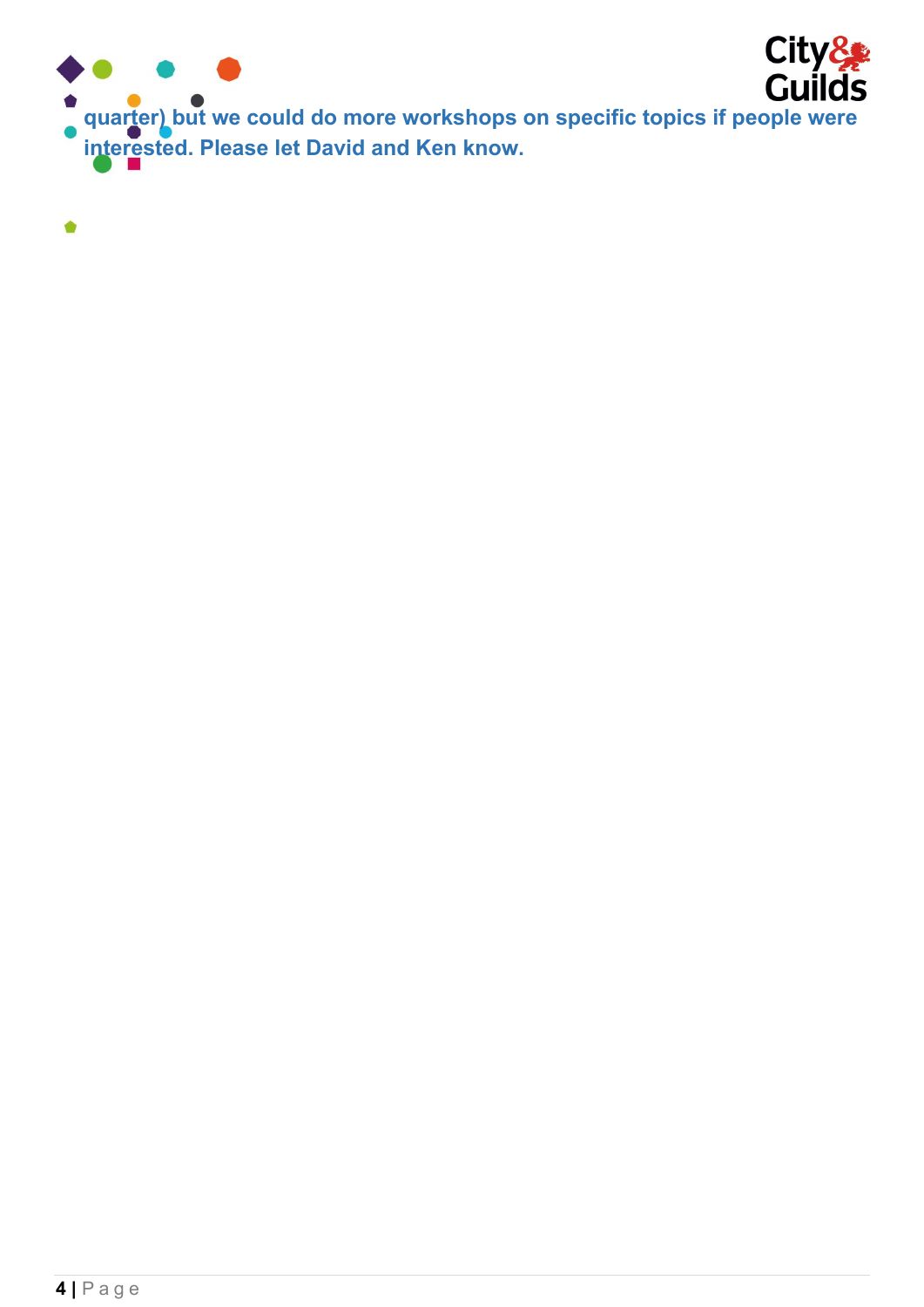



2. Are Employer Reference still required for the new standards EPA?

No. This has been dropped as part of EPAs in the revisions published and in those currently in development.

One of our training providers is thinking of repurposing the ER to use as a form of Witness Testimony, which we would not discourage.

3. Will the new Level 2/3 Systems and Principles handbook include other vendors. For example, Microsoft

We already have a number of Vendor Alike units based on Microsoft products, as the units were based on programmes from them, Cisco and CompTIA. While the named product that was used may no longer be available, we will accept the relevant replacement for these units as they were written in such a way as not to link to specific technology. We will also accept certifications from other Vendors if it can be shown that they are delivering 80% or more of the Outcomes and Assessment Criteria. As an example, we already accept Huawei and Juniper certifications for the units based on Cisco CCNA and would happily discuss the use of Amazon Web Service programmes and others.

# Webinar: 1 February 2022 – Keep-in-Touch

1. Update on Apprenticeship Training Manuals (ATMs) Network Engineer and Data Analyst has been handed over to our content agency who will be managing the production (copyediting, image research, proofreading, proof stages, typesetting).

ICT is still being worked on by the authors/reviewers and should be ready to handover to content agency by 15th March. This has been delayed as one of the original consultants had to drop out part through the work they were doing and we had to engage a replacement and get them up to speed.

Expected go-live dates are being set as:

| • Network Engineer: | <b>April 29th</b> |
|---------------------|-------------------|
| • Data Analyst:     | <b>April 29th</b> |

• Information Communication Technician: 8th June

Our apologies that these are the not the dates we were saying in our webinars, they have slipped due to a number of activities and handover of materials not being completed as we would like.

Software Developer is being built now.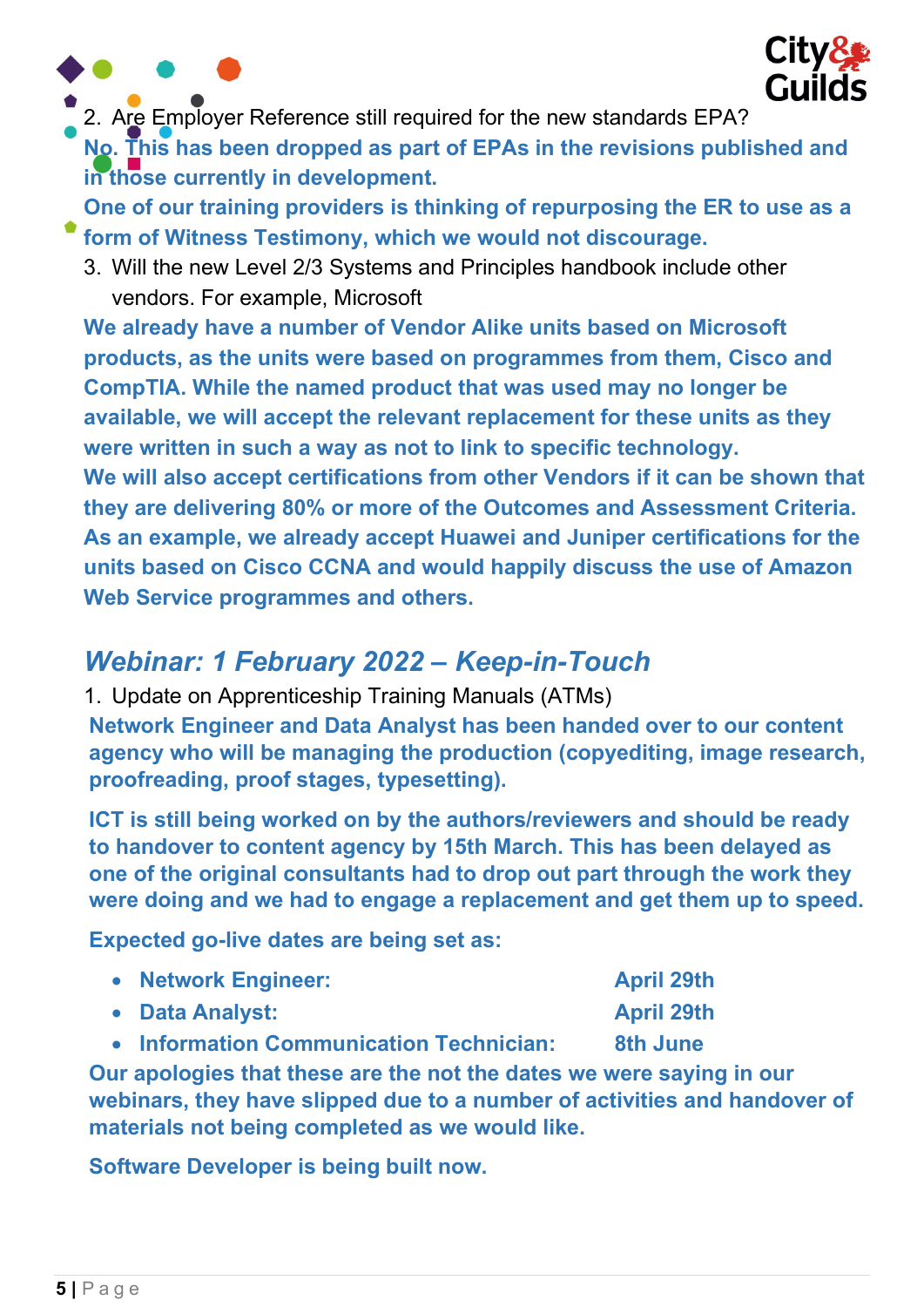

## Webinar: 11 January 2022 – Keep-in-Touch

1. Vendor Alike Certification were aligned to specific Vendor products in the 7540 Qualification, what is happening as some of those are being or have been retired and the exams are no longer available?

While we have not updated the information in the handbooks to reflect changes from the Vendors – we do not know in advance what they are doing or have done – we offer the following options:

- If you are happy with and still have access to the learning materials you have been using from a Vendor, then your learners can put together a portfolio of evidence to meet the Outcomes and Assessment Criteria in lieu of the retired exam.
- Where you wish to use a new product Microsoft Azure Fundamentals instead of Microsoft Software Fundamentals – all we require from you is a mapping document (simple spreadsheet) to show around 80% match of the programme with the Outcomes and Assessment Criteria of the unit you wish to claim.

The latter option is in line with what is being done in England for Vendor products against on-programme qualifications of Apprenticeship Standards and we believe this offers training providers greater flexibility with the ability to offer programmes that meet local needs.

# Webinar: 7 December 2021 – Keep-in-Touch

1. The Digital Marketer handbook for the Level 3 Certificate in Digital Marketing Business Principles states the Evolve exam can only be taken twice? Is this correct as no such restriction are in place on the other 2 e-volve exams; Fundamentals of Digital Marketing and Digital Marketing Business Principle? This is an error and we are happy to re-state there are no restrictions on the amount of times a City & Guilds digital on-programme qualification can taken or the EPA. Any restrictions are liable to come from the employer or

training provider, i.e. are the prepared to pay for multiple resist.

#### We will look to have the handbook updated accordingly.

- 2. With the replacement Standard coming for Digital Marketer, (a) what does this mean for learners signing up/already on programme? (b) If they're already on programme, then presumably the EPA is the same as it is? (c)The new MultiChannel qual will apply to new starts from September onwards?
- a) Apprentices on the current Digital Marketer Standard will not be affected by the release of a new Standard and should continue as planned.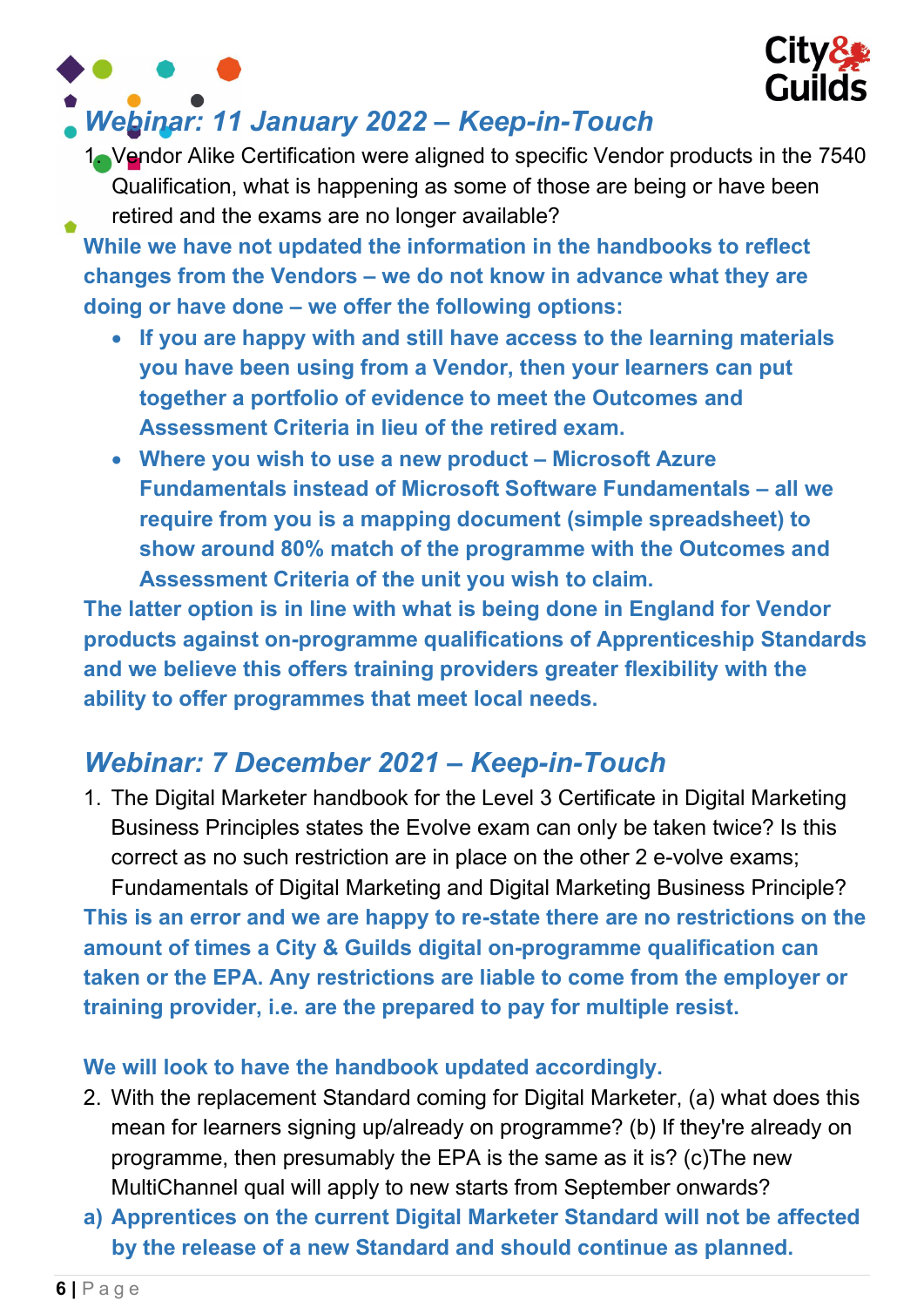

b) There is no expectation that those on the current Digital Marketer

Standard would swap to the new product and they should complete their **EPA under the current process and assessment method.** 

c) While the submission deadline date for the new Standard is March 2022, there will be a number of processes within IfATE, ESFA and DfE for it to go through before it is finally published. While we might expect IfATE to published as early as they possibly can, they will leave a grace period (it is now an agreed procedure in IfATE) to allow EPAOs and Training Providers prepare for the new product. September 2022 has not been given as a date and we will need to wait on IfATE to provide details.

3. Just to confirm, the proposed Multichannel is a 'new' standard? The replacement for Digital Marketer and the Marketing Asssistant is a NEW Standard and will replace both of the current products.

4. Has the Level 3 Business Principles Multiple Choice Exam been revised? The last time my learners sat it there were questions about Belbin's Team Theory which isn't asked for in the Business Principles Module Guide, but IS covered in the other separate qual of Online/Offline Marketing

We have not reviewed the exams for Digital Marketer for a couple of years, no changes have been made to the Business Principles separately.

As always, we welcome any information on items that may be ambiguous or not appropriate and we will bring this to the attention of our Assessment Development Team to review, edit or remove as required.

All our on-programme qualifications have behind them 3 exam versions, each consisting of 140 questions for Evolve to select the required number for any specific exam. This ensures security of questions where multiple apprentices take them at the same time, as well as providing flexibility for resits.

## Webinar: 16 November 2021 – Keep-in-Touch

1. Any news on EDSQ and its date for delivery by C & G? We are still waiting for feedback from Ofqual from the technical evaluation process, but we expect it to be ready by January. As a reminder (see the Flash Newsletter) Entry Level 3 units from 4249 and Level 1 units from 7574 are funded on an individual basis, but not the full qualifications at Entry Level 3 and Level 1.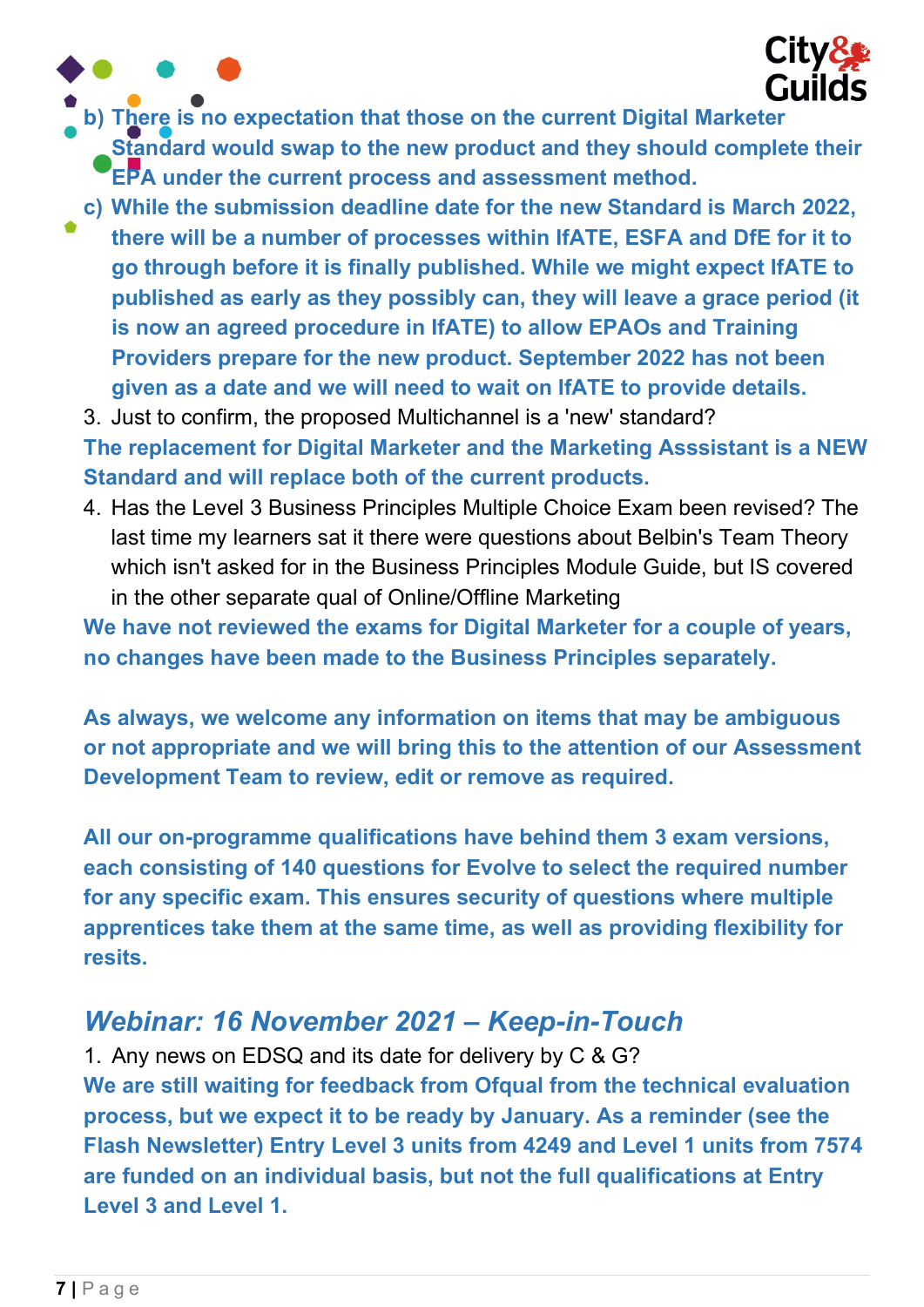

- Claiming funding needs to be done per unit on your ILR for ESFA, but you can still claim a full certificate from us through Walled Garden for your learners.
	- 2. If we are looking to start the revised Network Engineer Standard, should we wait for the support materials to be released?

No, Much of the learning required around being a Network Engineer has not really changed, it is in the Assessment Plan that the big differences occur – with 2 individually grade assessment methods leading to an aggregated overall grading.

We already have the latest EPA Exemplar guidance for the revised Standard available in EPA Pro; materials for you, the apprentice and employer. The ATMs will help with those looking to build a curriculum for the first time or help consolidate work already being put in place by those who have been delivering the previous version of Network Engineer.

3. Are there any plans to get the digital apprenticeships recognised for UCAS points?

It is very unlikely, as the Government (and IfATE) do not see apprenticeships as a step into university, they are programmes for employees to be trained with the promise of a permanent job. We do know that some colleges and private training providers have worked with universities to understand what an apprentice can do and their eligibility for going to university, but this would need to be done as a conversation between your apprentice, you and the university they are interested in attending.

### Webinar: 26 October 2021 – Keep-in-Touch

1. Will Apprenticeship Training Manuals (ATMs) be on Get-to-Gateway (GtoG)? ATMs will be separate from GtoG. Our aim is to have the ATMs developed as quickly as possible and provide them through EPA Pro and SmartScreen as interactive documents. It is likely we will look to use some of the existing resources in GtG where appropriate, but creating new content for the online platform is labour intensive and takes to long to help us provide benefit for you now.

2. Just wondering if there are any resources for ICT as of yet? Or do you know when these will become available?

The Information Communication ATM is currently in development and will provide guidance for the apprentice (that you can also use for curriculum building) on what is required for Core knowledge, skills and behaviours and then for each individual pathway.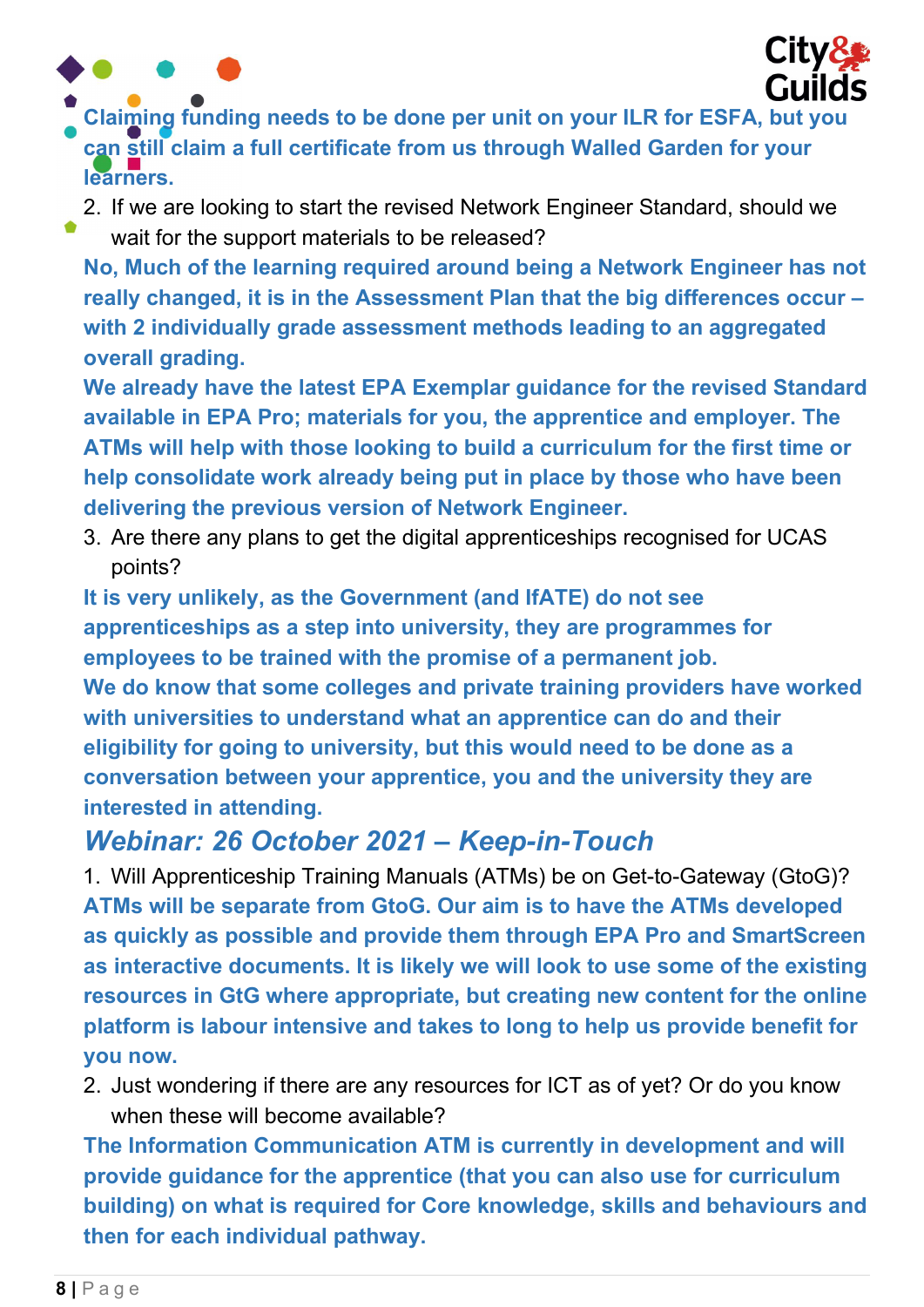



We would hope to have these in place before Easter next year, if not sooner.

### Webinar: 05 October 2021 – Back to the Classroom

1. Cyber Technologist is listed as retired on IFA website and I am working on Recruiting New apprentices on the new syllabus can I do that now?

Yes, you can. Your new apprentices will need to be registered on the ILR for the new standard (ST1021) and will therefore work towards our new EPA when it is developed

Webinar: 14 September 2021 – Keep-in-Touch NO QUESTIONS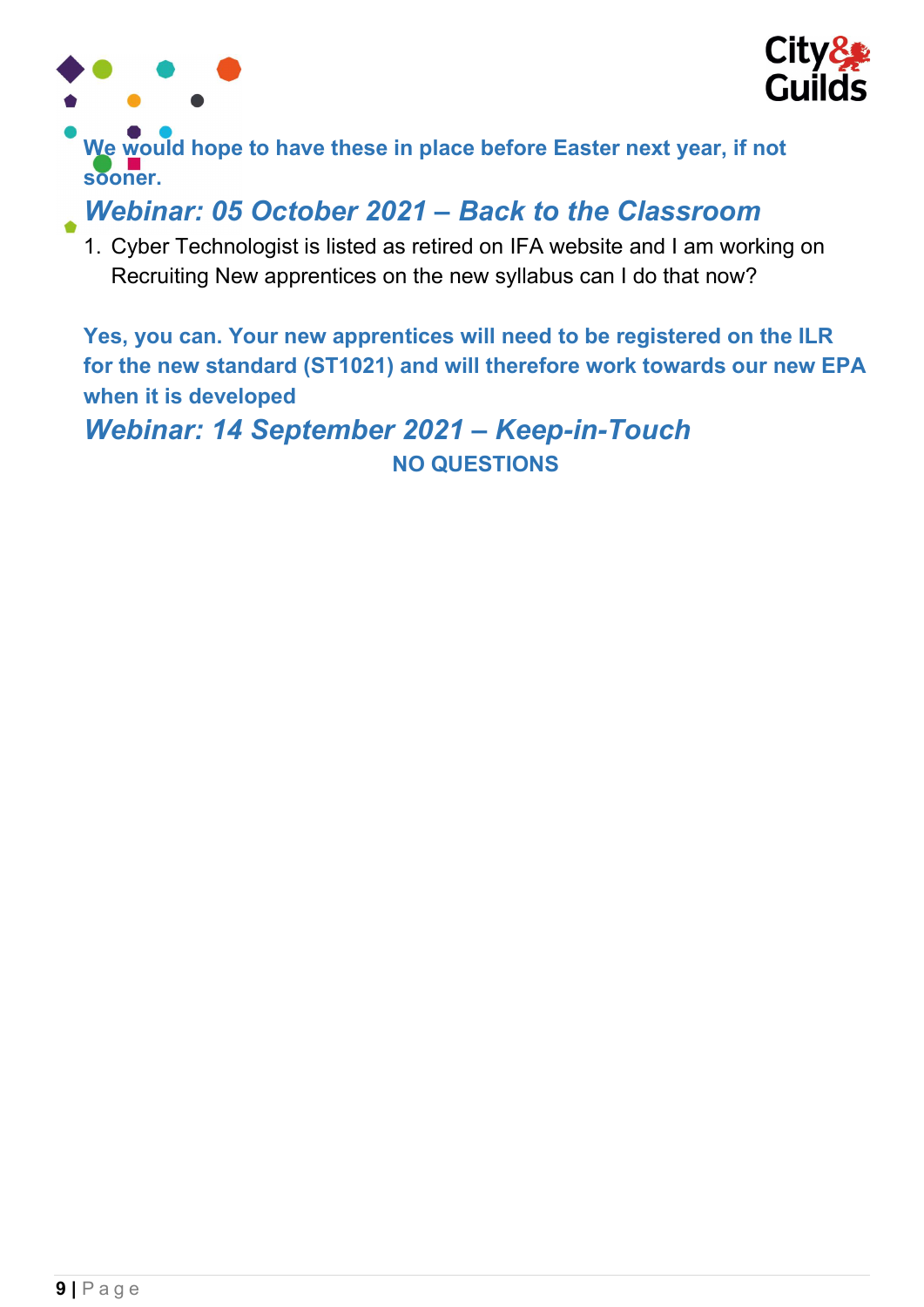

# Webinar: 24 August 2021 – Back to the Classroom

- 1. Is Information Communication Technician considered a new version of IT Infrastructure Technician?
- This is a new Standard, it has 3 pathways as well as a new End-point Assessment. The product is an amalgamation of the Infrastructure Technician and the Unified Communications Technician.

To offer this Standard through City & Guilds you will need to complete the EPA "Approval" quality form in Walled Garden or on our website. This is free of charge.

2. What are the 3 options for Info Comm Technician (or do you have a separate webinar on this?)

The pathways are: Support Technician, Network Technician and Digital Communications Technician. The last of these is more or les the same as the Unified Communications Technician but using Core KSBs and DCT specific KSBs.

Please check out previous webinars and newsletters on our website using this link:

#### http://bit.ly/CGDigitalUpdate

3. Are City & Guilds planning to offer level 4 data analyst? Yes. The product is open for registrations and the number is 9770-12.

As this is a new offer from City & Guilds, you will need to complete the EPA "Approval" quality form in Walled Garden or on our website. This is free of charge.

4. Re learning aims - Software Developer had mandatory components, not now, so what learning aim should be used for the component aim when submitting data?

Some centres are using Z Codes for their ILR submissions, we will look to get a definitive suggestion from ESFA and our own Funding Manager

5. Is the new Standard live now?

Not sure which specific Standard refer to, but we have 3 revised products and 1 new product open:

- Network Engineer REVISED
- Software Developer REVISED
- **Information Communication Technician NEW**
- Data Analyst REVISED (new to City & Guilds)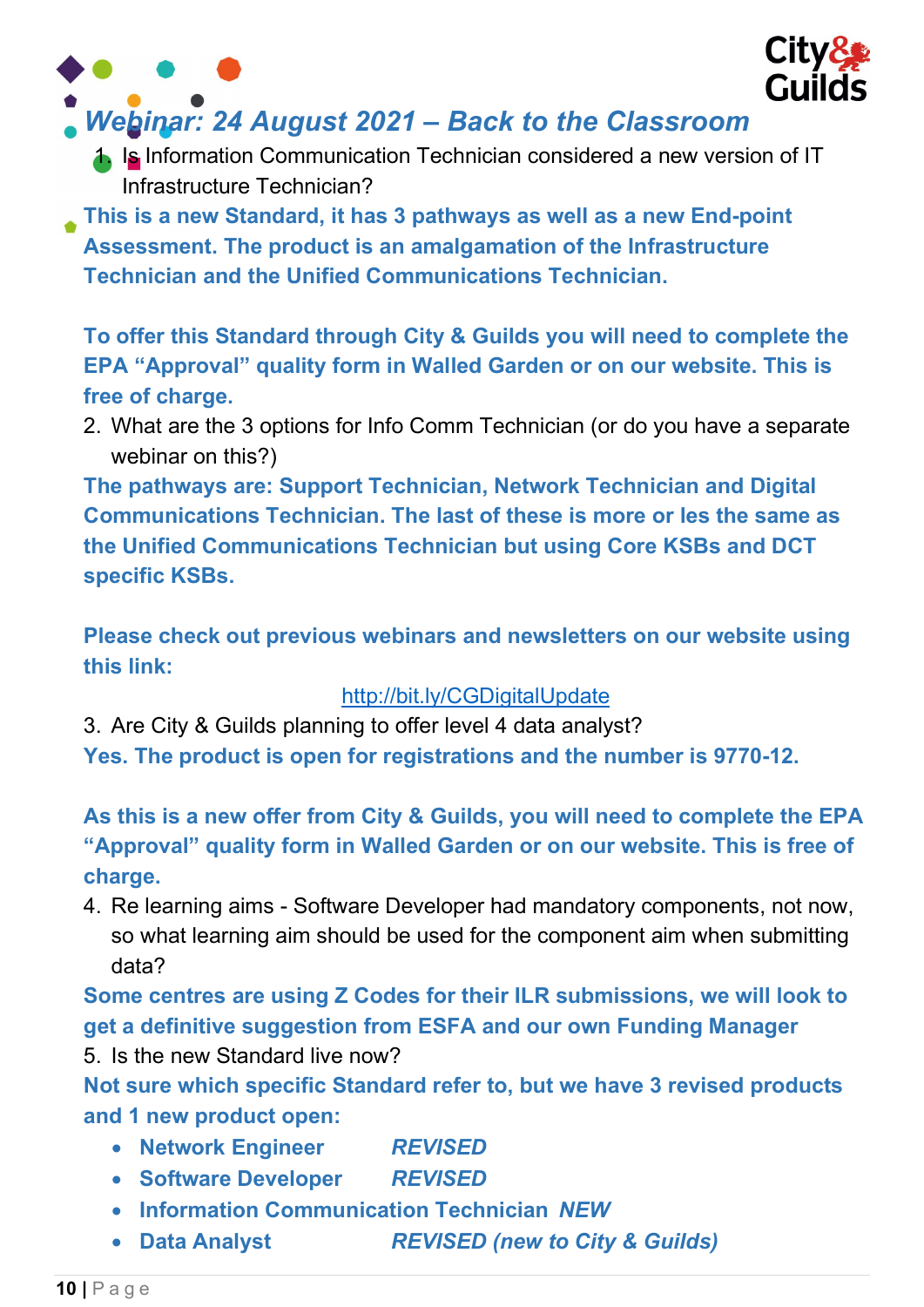

They have been open since June and all those currently working with us for Network Engineer and Software Developer have been automatically had the Standard added to their product offering on Walled Garden. For Information Communication Technician and Data Analyst, centres need to complete the

"Approval" form on Walled Garden or our website to have these added. This is free of charge.

# Webinar: 13 July 2021 – Keep-in-Touch

1. Do we know how much the funding is for EDSQ Entry L3 and Level 1? All those offering EDSQs to date have had their products funded at £300, regardless of GLH or level. This is both the weighted and unweighted figure, so we expect to see our products attract similar funding.

### Webinar: 22 June 2021 – Keep-in-Touch

1. There seems to be no definitive funding figure for EDSQs, I've heard £300 We are waiting for the latest funding details to be published to get some idea of what will be set. What is clear, is that these are short programmes and will not attract the funding seen for the IT user qualifications – 7574 or 4249.

2. Are the EDSQs replacements for 7574-Level 1 and 4249 Entry Level 3? The answer is a qualified Yes and No.

- Yes: In terms of Funding, the Government are pushing these as the only products.
- No. They do not have the level detail that you can deliver with 4249 and 7574 that have specific units per application.

The content is different and assessment expectations are different. We will provide more details and arrange webinars once we have the all clear from Ofqual in August.

## Webinar: 01 June 2021 – Reminders and new services

- 1. When do the current Standards registration close?
	- For IfATE/ESFA and the ILR this will be 31 July 2021. From 1 August 2021 all new apprentice will need to be registered on the new or revised Standard as appropriate
	- For City & Guilds the registration and booking of EPA will not close for a potential of 2 years. This is because we know that some people will not register their apprentices with us until the get close to them going through Gateway. We will leave them open until they are no longer used.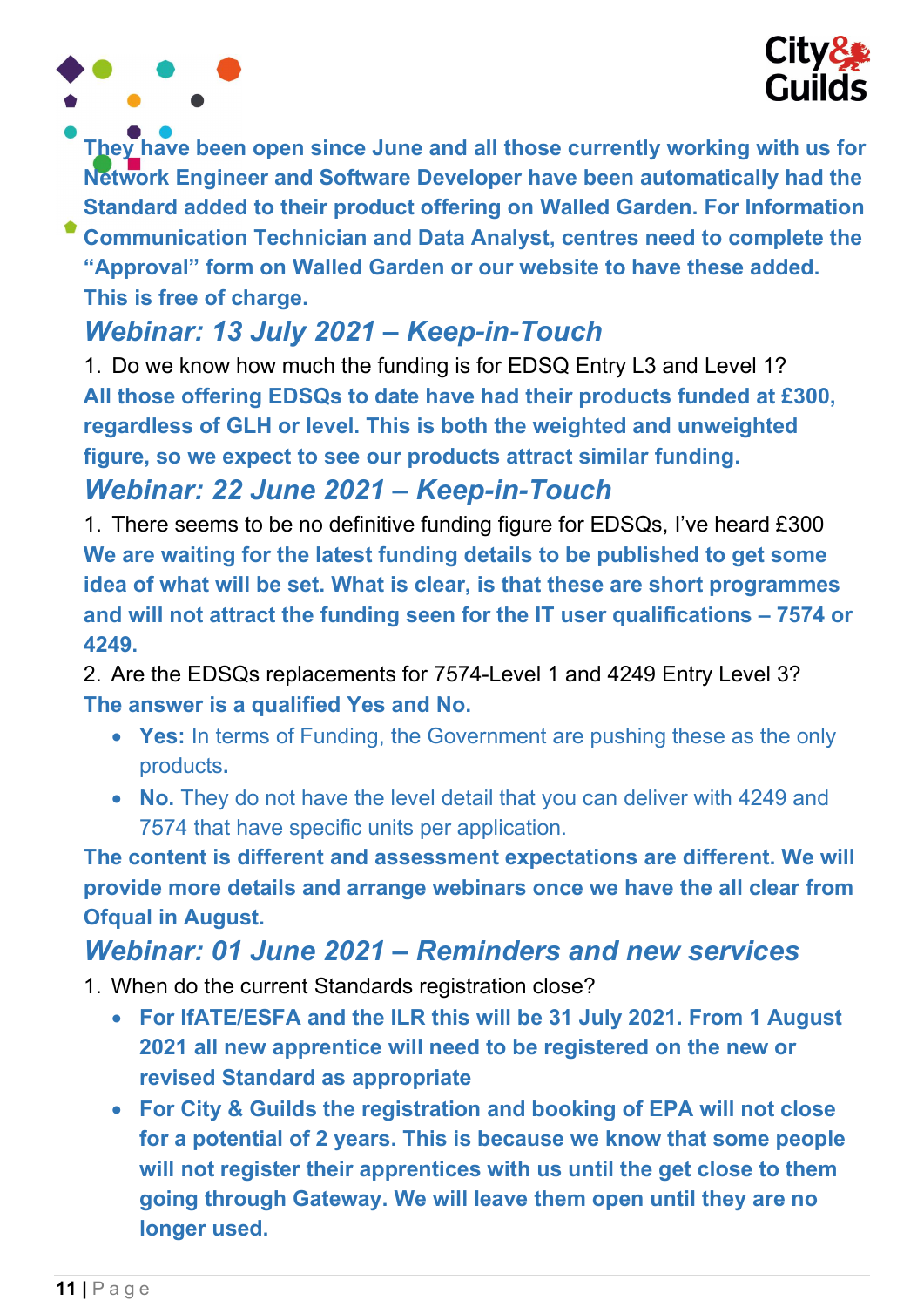



2. Where are the prices for the EPA and resist to be found?

The pricing for Registration, first EPA and the resit fees for each

Assessment Method will be available when the products are published to Walled Garden.

3. I appreciate the need for Remote Invigilation, which is great news. I am still getting asked why Functional Skills ICT is not part of this service. I also appreciate the reason for not adding this to the service, but it would have helped to having something in place for ICT rather than face to face.

We would have liked to be able to offer Adaptations and Mitigations as we felt appropriate for the qualifications, unfortunately Regulated qualifications have to follow the rules set by Ofqual. This is especially true of Functional Skills products, as the standards for these are owned by the Government and assessment laid out by Ofqual.

# Webinar: 11 May 2021 – New/revised Apprenticeship **Standards**

1. We currently run Infrastructure Technician; will we need to get new approvals for Information Communications Technician?

As Information Communication Technician (ICT) is a new Standard, you will be expected to complete the form to use our EPA service. Those looking to do Data Analyst will need to complete the form also, as this is our first offering of this Standard.

For the other Standards, we may require something to be completed for audit purposes and stay in line with expectations from our EQA body. 2. Is the Information Communication Technician still going to be a Level 3? As much as we don't agree with levels being put against job roles, the answer is YES, the new Standard has been given the Level 3 status. 3. Approvals will roll over presumably.

As above, for Standards designated as new (Version 1) or new to us then the EPA Approval process will need to be followed – this will be for ICT and Data Analyst. Network Engineer and Software Developer will have some form of FastTrack form for audit purposes.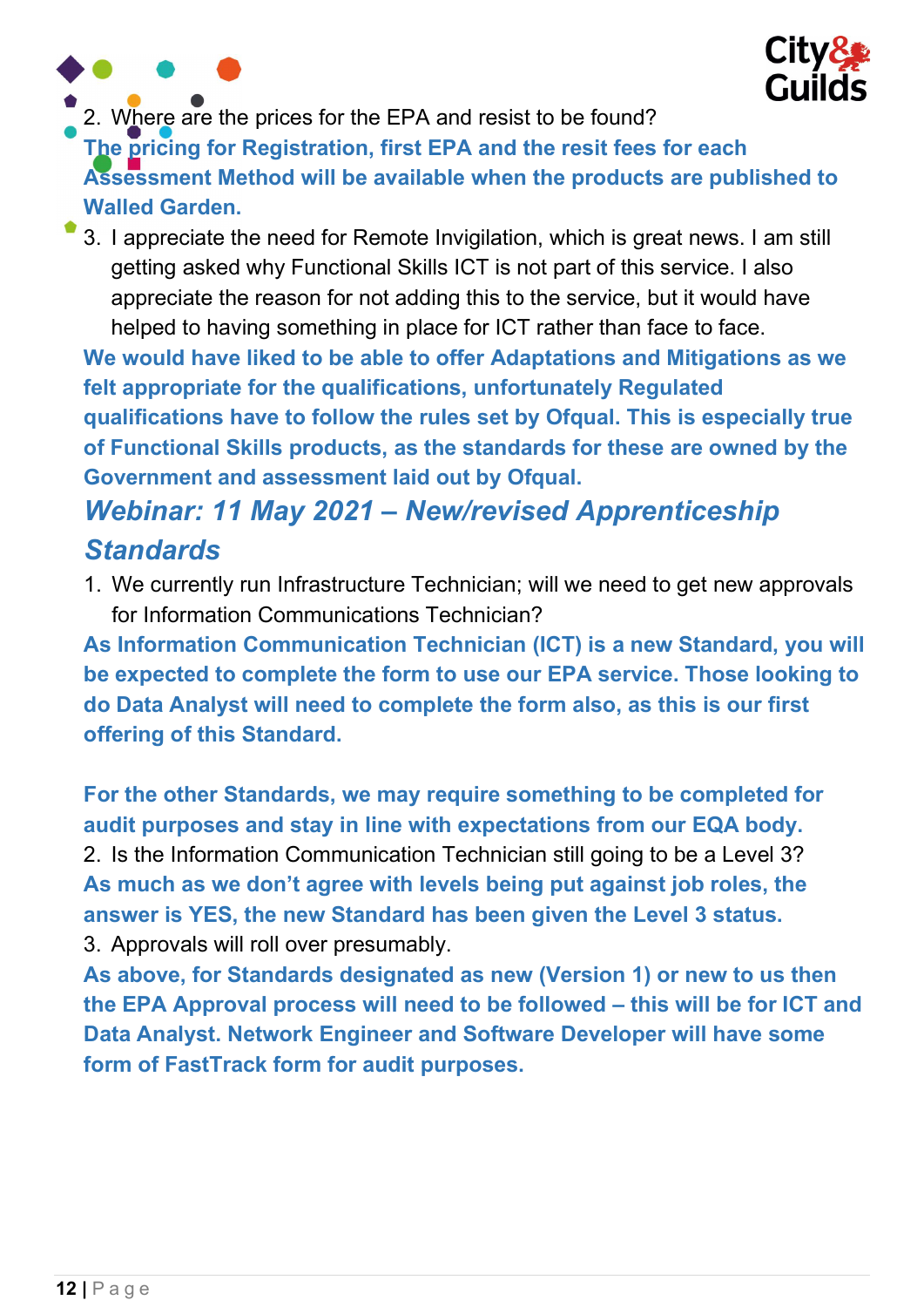



4. Can simulation be used to cover some of the Skills that the apprentice doesn't cover at work?

No, simulation has never been allowed. You can do "Real-work" activities and we are happy to discuss these on a case-by-case basis in order that we

- understand the reasons for not being able to perform the activity in the workplace.
- 5. Software developer: is the 500 words project proposal leading to the main project +Q&A?

Yes, the apprentice has to provide a project proposal that has to approved by the EPAO. They will the undertake the project over a 7 week period, with a further 2 weeks to write the report to be submitted once they get into the EPA period.

The project may not take up the whole of the 7 weeks, it is not like the current Synoptic Projects that have been designed to take a certain amount of time. The whole 9 weeks is to ensure they have sufficient time to work on a significant project to cover the relevant knowledge, skills and behaviours and that it is of benefit to the employer.

6. Are you saying here are no more on-programme qualifications required up to Gateway?

That is correct. Apart from the requirement for English and maths at the required level to be proven there are no other mandatory qualifications required for the new and revised Standards.

It does need to be said that you can still use the learning materials that you have done to date or purchase more from us or vendors, this could be paid for from funding as long as you can show its relevance to the programme. For an apprentice to achieve a qualification or Vendor certification, you, they or the employer would have to pay for the registration and exam fees and should not use funding for the Standard.

7. Who will be attending the Q&A? Who will lead the Q&A?

Only the apprentice and the Independent End-point Assessor should be part of the Q&A session. The same is true forth Professional Discussion. 8. Will the Q&A be recorded?

Yes, we will record the Q&A and we will record the Professional Discussion. The training provider, employer and apprentice are not permitted to record the session.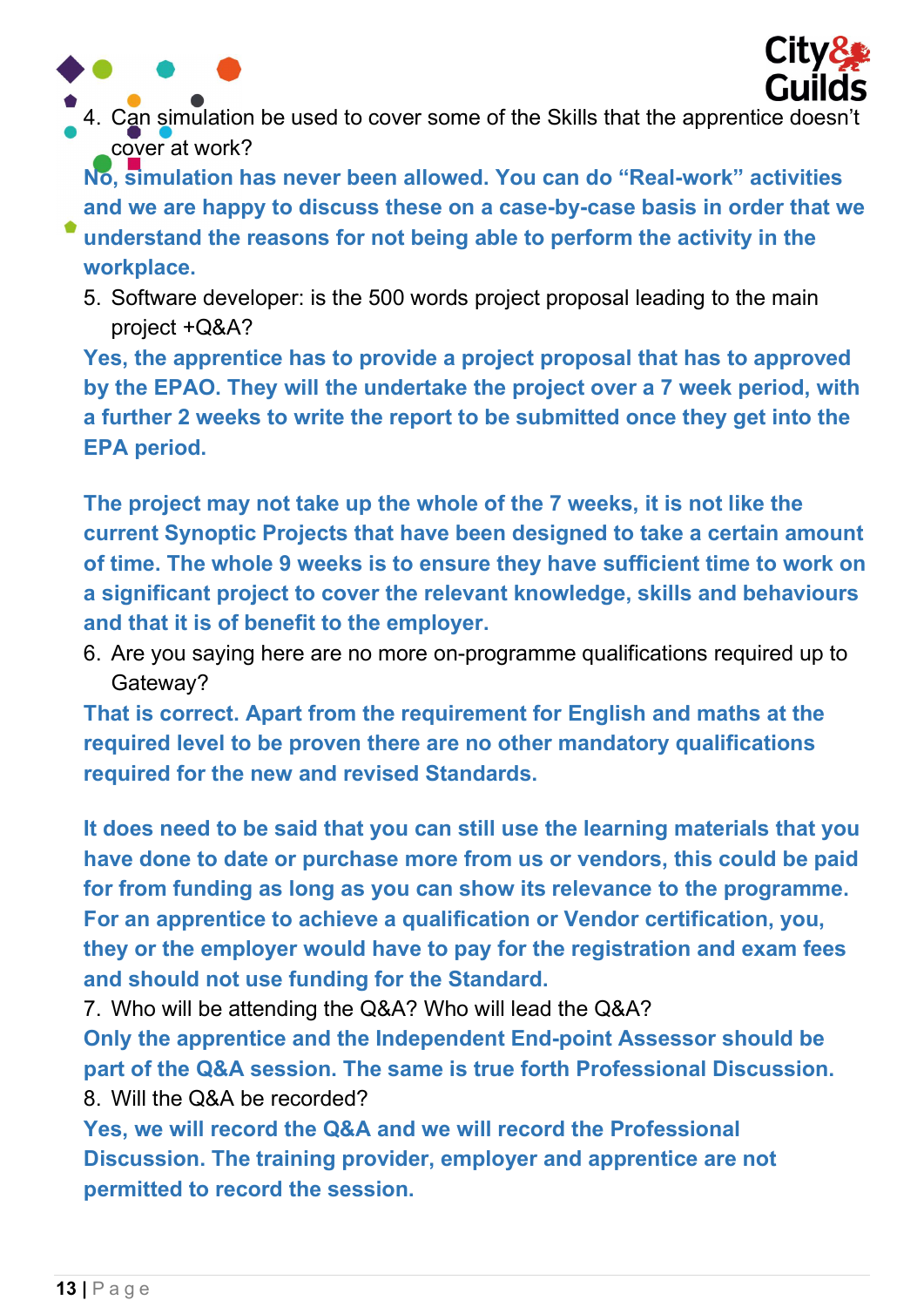

9. So, no exams under the new standards ie infrastructure technician?

Correct, but it is the Information Communication Technician. All current Standards expectations like Infrastructure Technician have not changed.

10. For the infrastructure technician, can the student still do the project from home?

Currently this is still the case. While many training providers and companies have not welcomed apprentices back into their premises our EQA body is still allowing this to happen.

11. Are you considering L3 Data Technician? We look at all the standards, however we will never be able to do

everything, so L3 Data Technician not for 2021/22, but possibly in the future.

12. What are the last dates we can enrol apprentices on the standards as they currently are?

City & Guilds will keep the current Standards open for some time to come, as training providers do not always register apprentices with us when the take them on and may do so only a few months before booking the EPA. In terms of ILR, the current Standards will cease to be an option from 30 July 2021.

While it has been mentioned there may be an option to transfer between the current Standard and the new, there is no clear guidelines as to how this would work, and the switch may mean some new Outcomes or revisions of Outcomes may not have been covered that could cause the apprentice to fail their EPA. Our advice would be to stick with what you started with, but if taking on apprentices now, hold off on registering on the ILR until the new Standard is open if you can, to ensure you are following the best programme for the apprentice, employer and yourselves.

13. Are there any plans for Software Development Technician and Business Analyst?

City & Guilds monitors all possible options to add to our offer. As the Software Development Technician is in review and no decision has been made as to whether it will continue ort be revised, we are unlikely to start work on this at the moment to avoid be part way or completing a development to find a new version has been released.

For the Business Analyst, we have this on our radar and will be looking at whether this should be added to our request for development resources going forward.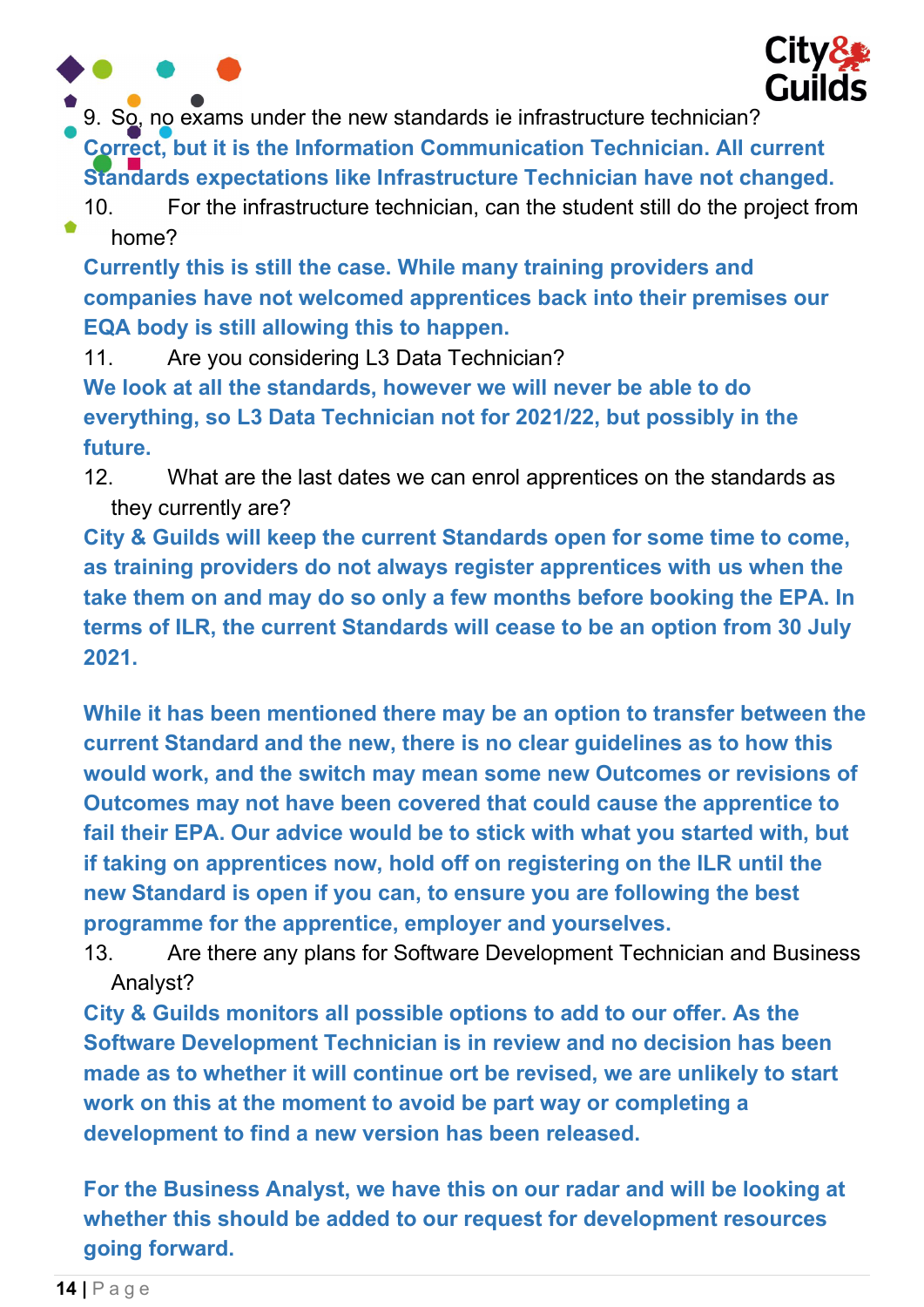



Will the software Development Technician Leve 3 remain at V1 and unchanged?

Currently this will remain at Version 1, but it is on the been/being reviewed list and we were aware it might be removed entirely. We are waiting for the Employer Group and IfATE to decide.

15. Will Information Communication Technician also include 5 knowledge modules?

No. As per previous question, the on-programme mandatory qualifications are being removed from all revised Standards and are not being accepted as practice by IfATE for new Standards – across all sectors unless deemed part of a licence to practice.

16. Similarly, what about Network Engineering, if this will include 3 knowledge modules?

No. As above.

17. Any apprentice starting now till 1st June will still be on the old standard (Infrastructure Technician and Network Engineering)?

For Infrastructure Technician you can choose to use it (until 30 July 2021) or the new Information Communication Technician.

In the case of Network Engineer, the revised Standard has not been published so you could not pick it up to put in your ILR. If you wanted them on the ILR and going today, then it would be the current version. When the revised Standard is published on the 1 June you will have a choice of which programme you wish to use until 30 July 2021.

18. What will be role of Training Provider now?

The role of the training provider has not changed. We have Standards now that do not require on-programme qualifications being delivered alongside those that do.

The training providers role is still key;

- providing the generic learning around knowledge and skill that the apprentice can take back and make use of in the workplace
- monitoring and guiding the apprentice's progress
- working with the employer to ensure they are getting the opportunities to develop knowledge and skills learnt to be able to cover the KSBs in the Project/Q&A and Professional Discussion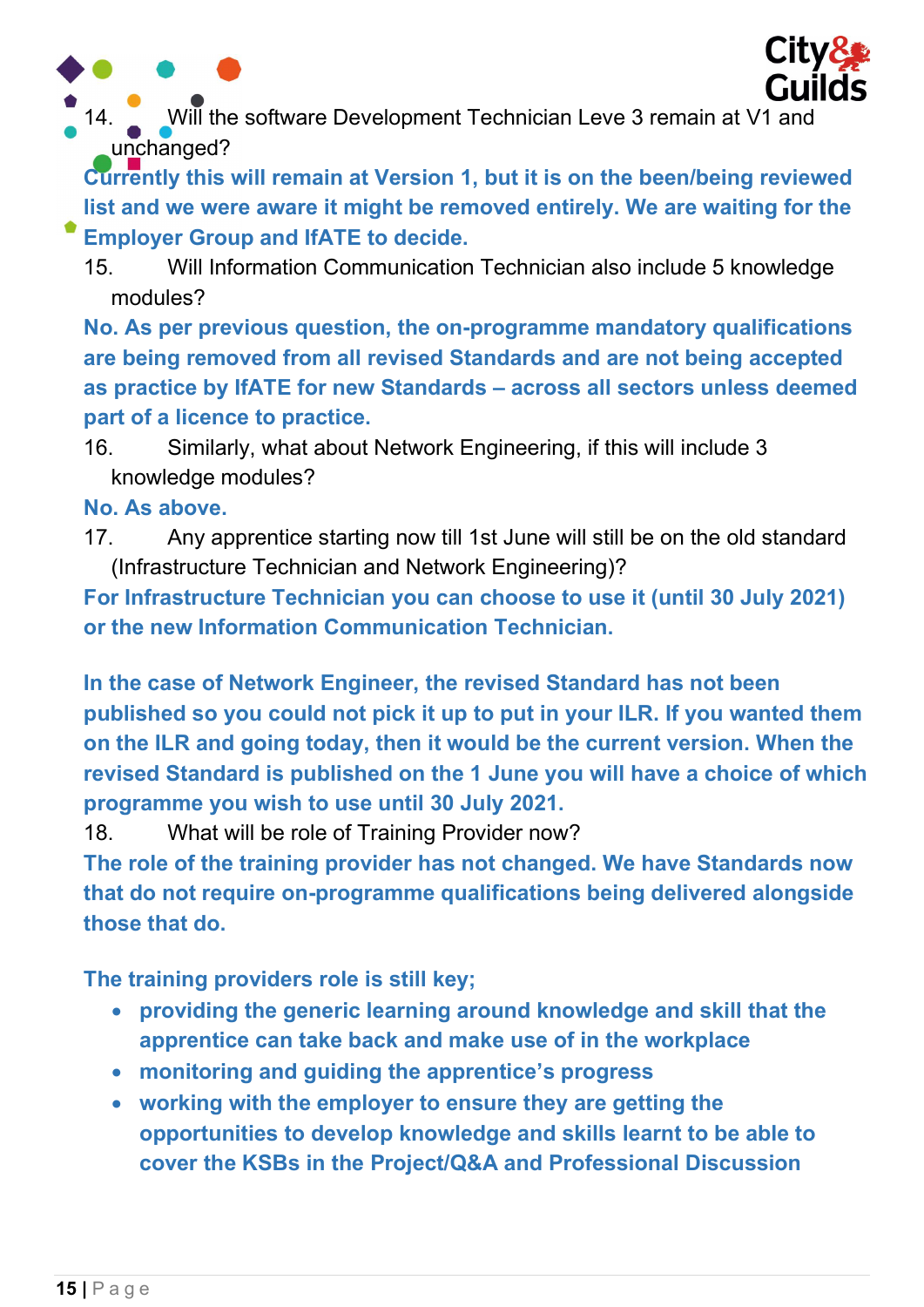

• supporting and preparing the apprentice for the Project and Professional Discussion, as well as helping them assemble their portfolio that needs to be submitted at Gateway.

19. If project selected for Information Communication Technician should need to cover all KSBs?

City & Guilds will not be creating set projects as we do now for any of the Standards. We will provide some examples of what might be covered in a project for a specific area, but the work needs to be determined by the requirements of the employer.

There are specific KSBs for the Project/Q&A and the Professional Discussion underpinned by the portfolio (portfolio is not assessed). It is important that the work done on the project and the portfolio submitted shows coverage of the relevant KSBs allocated to that Assessment Method. 20. Do you know what the UCAS points will be for these new standards? As far as we know there are no Standards in any sector that have UCAS points allocated to them. This is not likely to be changed by IfATE and as the apprentice is supposed to be an employee and not a trainee looking to get qualified to find a job, their argument is that they would go on to be fully employed.

However, we do know that apprentices have gone on to Higher Education from Framework apprenticeships and Standards. Universities are not averse to taking them on, but you or they would need to speak with the university they wished to go to discuss the opportunity.

NOTE: City & Guilds will keep the current Standards open until the last apprentice registered on those programmes has completed their EPA.

Webinar: 26 April 2021 – Alternative Assessment 2021

1. What is the involvement of the EQA in all this? There is liable to be some requirement to verify evidence supplied from centres using TAG. Those that do not have Direct Claims Status will certainly require EQA involvement to complete their results submissions.

We expect further guidance for EQAs to be supplier following the generic Alternative Assessment event on Tuesday, 27 April. Webinar: 30 March 2021 – Alternative Assessment 2021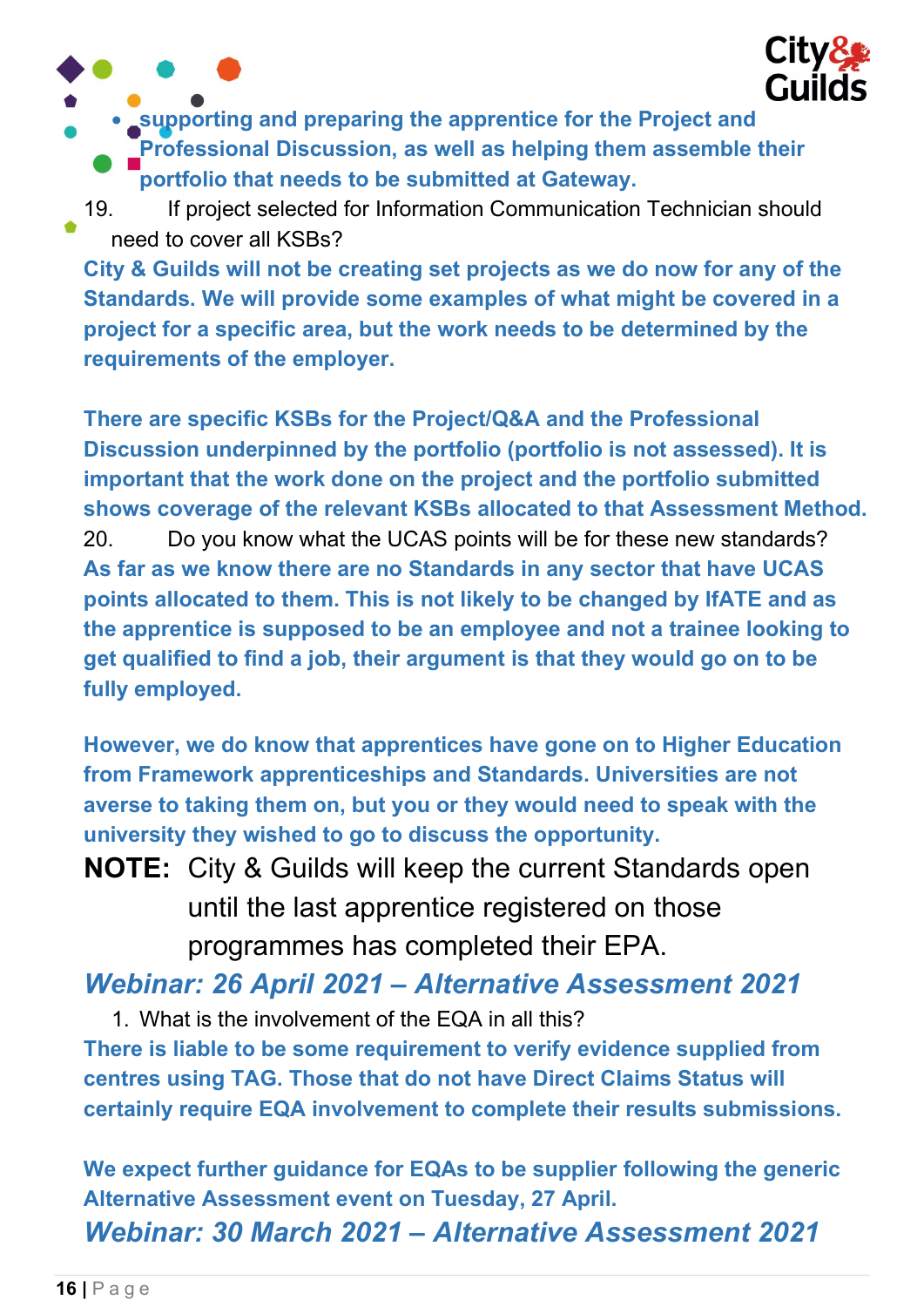



1. We have no direct claims status does the CaF form cover this?

Those using the Teacher Assessed Grade process will not be able to use their Direct Claim Status (DCS), as their reason for using it and the evidence used will need to be externally verified.

2. Any news on EDSQ?

City & Guilds continues its development with the plan to have these available for September. We are working on mockups of what testing will look like for Ofqual and preparing for customer events to bring you up to date on where we are, what it will look like and other information for those who will be looking to offer these qualifications.

Keep watching the emails, also update you Preferences in email updates to include Employability, Functionals Skills and similar as the Alerts may come from our colleagues responsible for those areas and not just us. 3. If we have no direct claims status, as it's a new qual, does the CAF cover this? As above, Centre Approach Form is only a means of you telling us why you have used TAG and your approach to make sure standardisation and consistency of judgement has been carried out. All centres using TAG will have an external evidence check before the results are posted.

4. If not using TAG - what is the process?

Business-As-Usual, use assignments or have learners produce portfolios as required by the qualification and submit results to Walled Garden. If you do not have DCS yet then you will get an External Quality Assurer (EQA) visit, which may be remotely actioned.

5. Can we instigate a EQA Sample at some point?

You can initiate an EQA visit by contacting the Quality Team responsible for you or your Account Manager.

### Webinar: 23 March 2021 – Alternative Assessment 2021

1. Do you mean all Technical qual must be send the exam board by the 18 June 2021?

When we talk technical qualifications, we mean the 5220 products labelled as 'Technicals'. To receive a learner's results by either the 9 of August (Level 3) or 11 August (Level 2), their results must be with us by 18 June. Results submitted later will delay our ability to post your learners grades to Walled Garden.

2. Does this include 7540-12/13?

No. These products are classed as VRQs and the final action around Alternative Assessment for these and other VRQ/NVQ products has yet to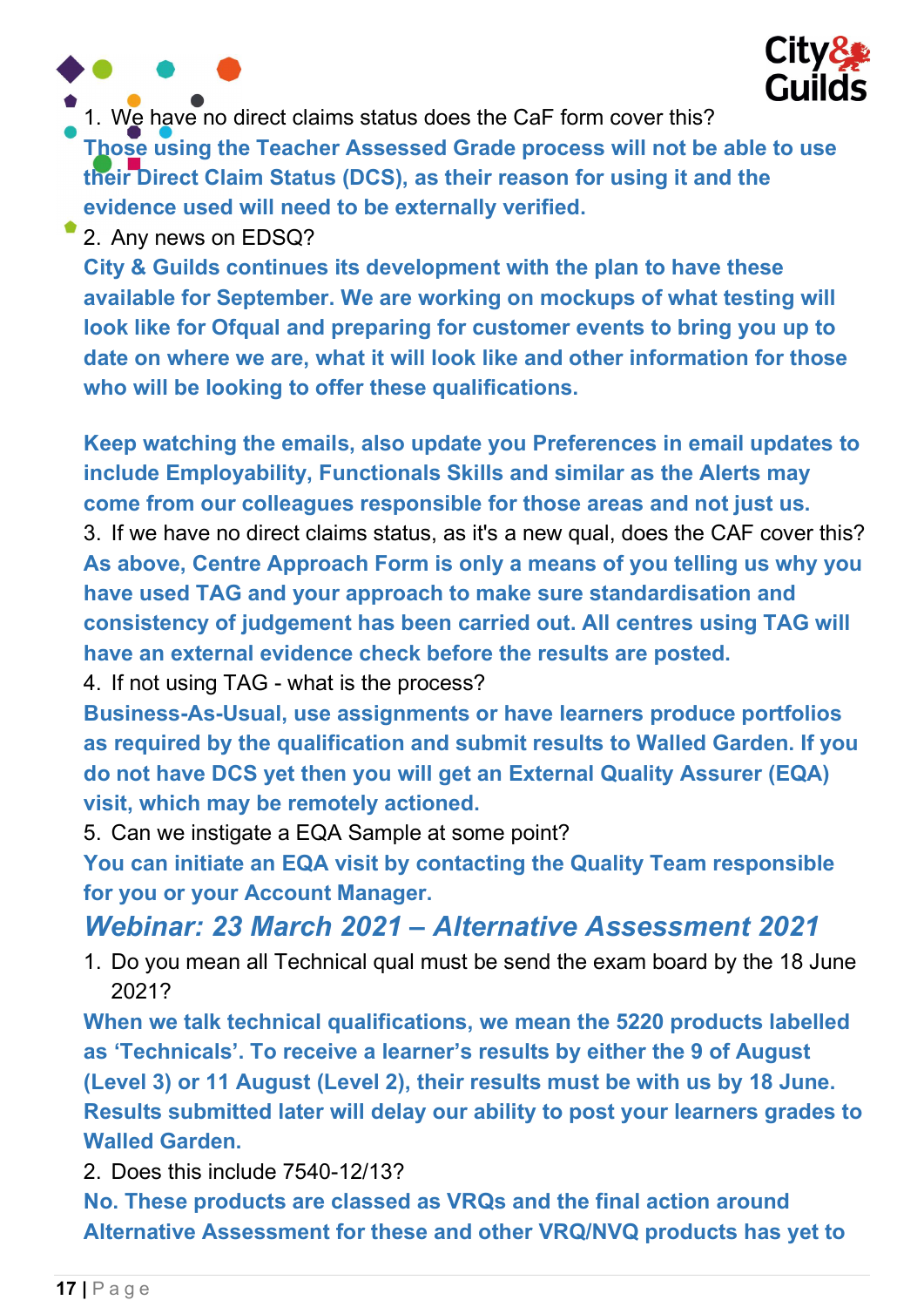



be determined. But it is expected that this will continue to operate as normal in respect of result submission.

3. When does the Validation Discussion for apprenticeships start? Validation Discussions are only relevant for Technicals. All work on

- Apprenticeship Standards has not changed and currently we do not have any alternative for on-programme testing other than Remote Invigilation.
	- 4. Do we have to do Validation Discussions for current apprentices booked for EPA?

As above, this currently does not apply to EPA and would not apply as all EPA activities are currently continuing as normal, with home working dispensation available for the Synoptic Project.

5. I teach the 3038-21 Hair and Beauty technical, will the students still be expected to carry out their practical task considering salons have only been open 5 months out of 12?

We can't be certain of what may be required in the H&B sector, but we know that the Synoptic Assignments have been adjusted where possible and other things are being put in place to help with these learners. Our best advice is to get onto one of the sessions run by our colleagues, Sarah Fillaudeau Sarah.Fillaudeau@cityandguilds.com, or contact her directly.

6. Who will be applicable for a TAG when on an apprenticeship programme? Is it only for those that are due to go to EPA or is if for all those who have passed their end date and awaiting to complete the FS, or can it be any learner no matter what duration on their programme providing we have demonstrated we have tried our best to complete the exams with the candidate?

Currently there is no change in assessment methods for apprentices, onprogramme tests can be done using Remote Invigilation. We are awaiting further information on whether TAG will be allowed for these or Functional Skills – the latter is high risk according to Ofqual and so we are not necessarily hopeful that will happen.

We will put you in touch with our colleagues who look after FS for further details, or you can attend their events around this subject.

# Webinar: 9 March 2021 – Government assessment announcement

1. Regarding the vendor qualification, the people that were doing the CIW Internet Associates course are not doing it anymore and I am struggling to find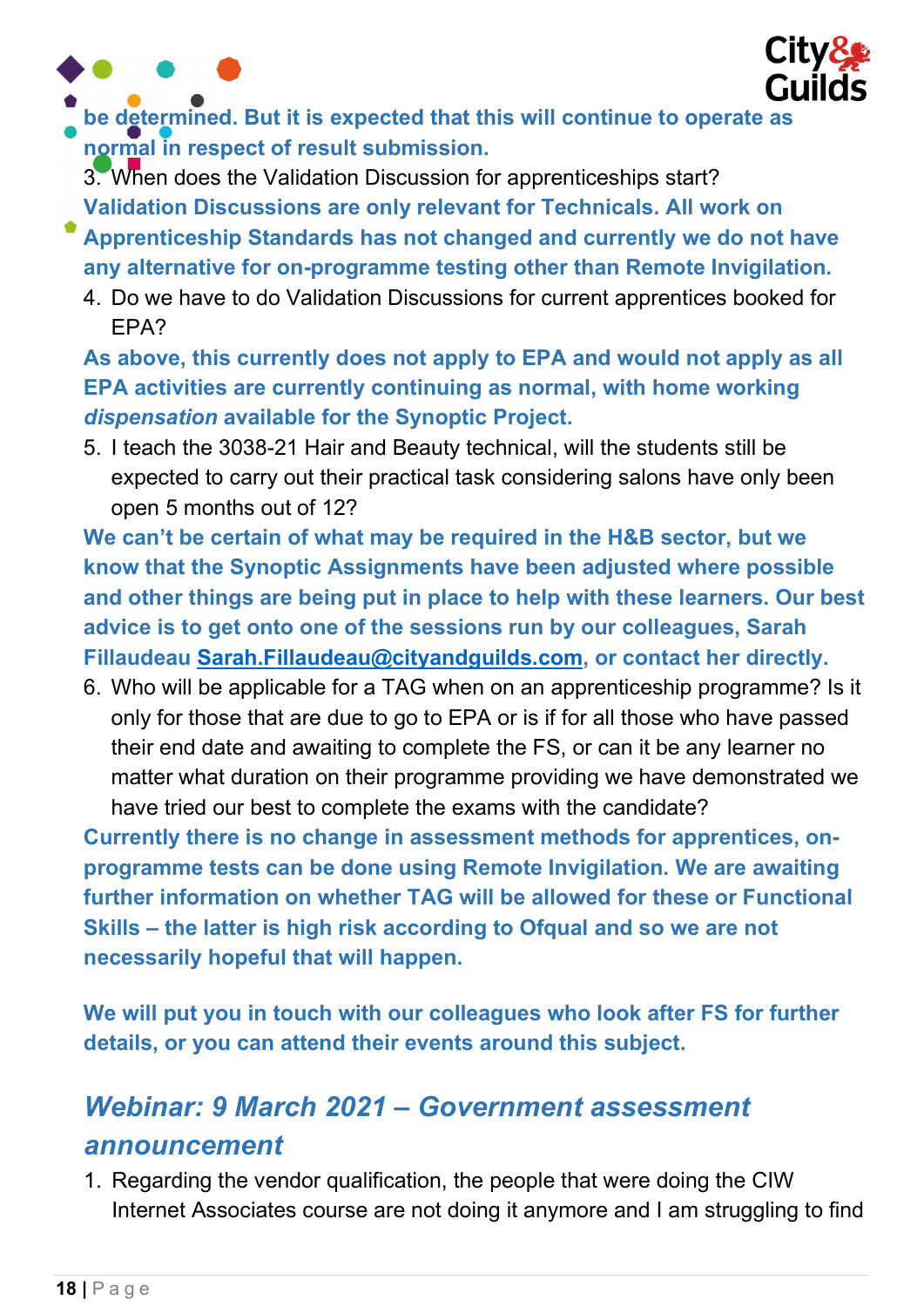



a replacement. Do you have any companies that you know that do the course with the exam?

We will reach out to our contact who represents CIW for you and find alternative provide. We may put them in touch with you directly, so you can

explain your requirements and select the most appropriate partner. 2. What's the update on Essential Digital Skills?

City & Guilds is committed to provide the EDSQs and has been submitting their approach to assessment, etc. to Ofqual for their approval. Our expectation is to have these available by September 2021 and we will provide the support for these products as you have come to expect for our Digital, Employability and Functional/Essential Skills portfolios.

3. So, will there be no funding from ESFA when you release your Essential Skills in September?

Our EDSQ products will attract the same funding as given to other Awarding Organisations, which we would expect to be in place when the qualifications go live.

4. Could I have the information regarding Step into/skills bridges? We will provide some information in the Newsletter that is sent out following the webinar. If you wish to speak to those running the project, please let us know, we can put you in touch with them.

5. Is there any update on what's happening with ICT Functional Skills yet please? At this moment in time the Government has put any revision or update on hold. It was thought that this would change to Digital Functional Skills, but then it seemed to overlap with the EDSQs and was put on hold.

6. Is there a date for release yet for the Information Communication Technician? Apart from Network Engineer and Cyber Security Technologist revisions, none of the other revised Standards have yet to be awarded funding. The letter for sign off is with the Secretary of State and until this has been sent back to the employer group, we will not have an idea of when they will be officially published to the IfATE website for use.

It is important to note that from the date of the funding letter the publication will not take place for at least 56 days. They only think at this point we know, is that the funding is being reduced for all the Digital revisions.

7. Any idea for timescales for revised S/W dev standard?

As above, the Software Developer revision is still waiting on being awarded its funding.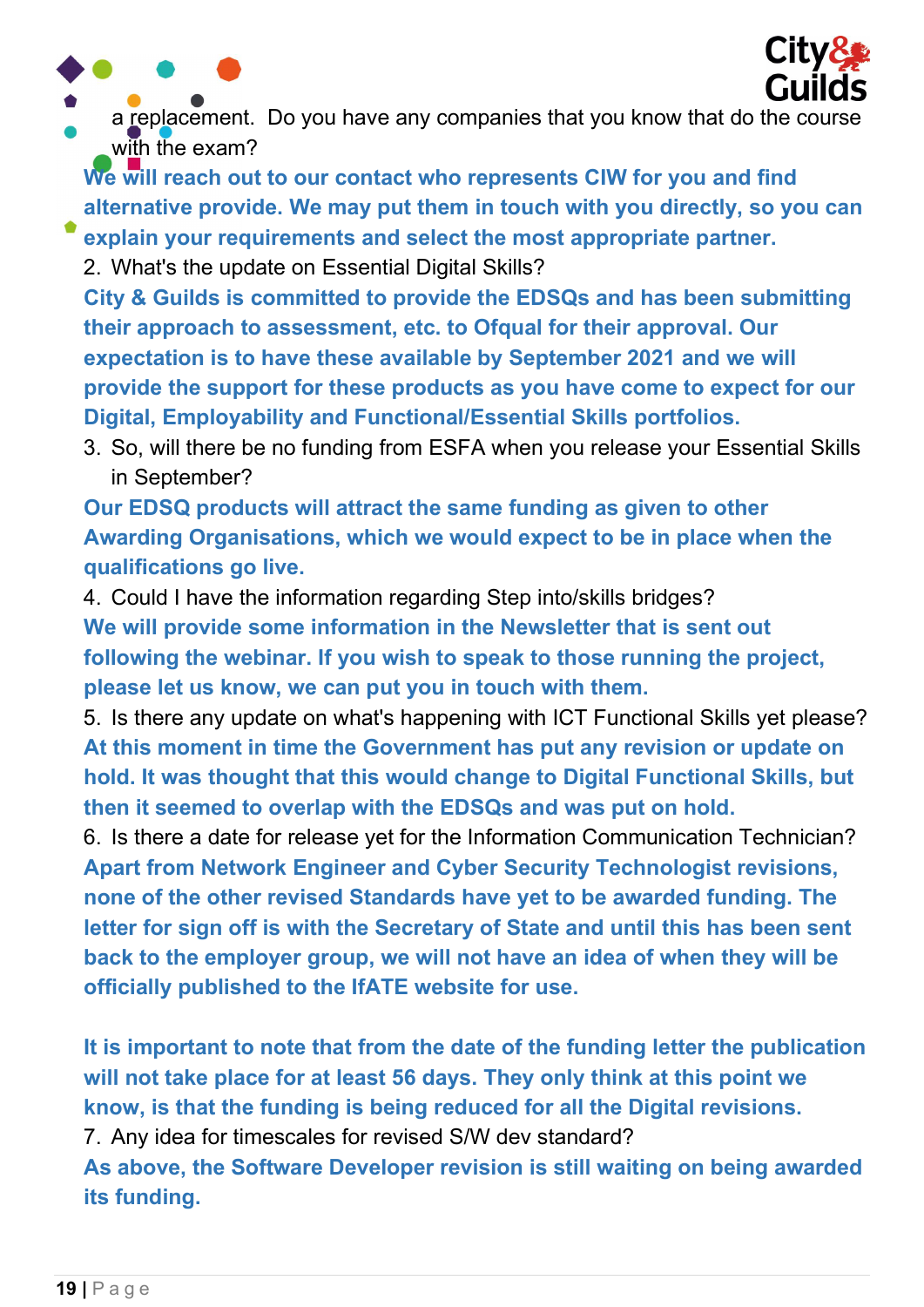



8. When exactly will C&G be able to offer the Essential Digital Skills qualifications?

As per previous answer, our intention is to have these in place by September 2021.

9. Will course Schemes of Work be able before September? (For EDSQs) Materials to support the products are being worked on and it will be our intention to share these with you are the earliest opportunity. We are already putting together webinars to introduce our approach to these products, so make sure you have set your preference for email updates to receive them information on when they will be.

As part of our Digital and IT Keep-in-Touch webinars we will bring you any updates that we have.

10. Are you expecting the ICT FS to be withdrawn? As above, all things to do with ICT Functional Skills are on hold from the Government's side. At this moment in time, we will continue to offer the products at all levels.

11. To clarify, funding is expected to be withdrawn for Entry L1 ICT FS? Again, at this moment in time there has been no explicit indication as to what will happen with ICT Functional Skills. Funding for Entry level and Level 1 FS ICT quals will definitely continue for 2021/22.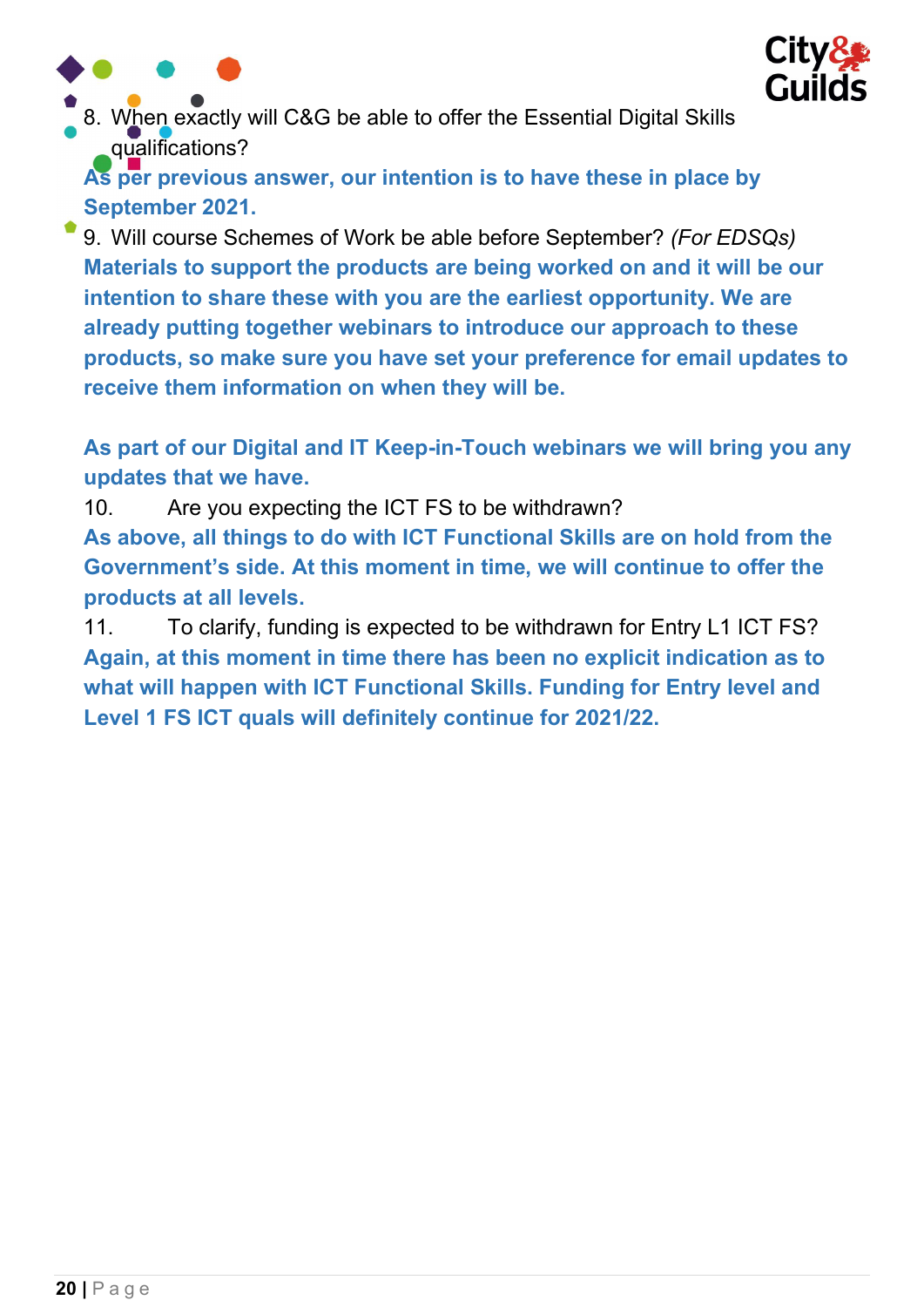

12. The idea that Apprentices who pass through gateway don't have to go back and take Functional Skills Level 2 - this seems like a change from the guidance we have seen.

To be clear, Apprentices must achieve the Functional Skills required for the Apprenticeship Standard they are on before they will receive the result of the End-Point Assessment (EPA). There is only leeway on when the tests need to be sone for a short period of time – that is until the Government says we can't allow it anymore. The key points are these:

- Those on Level2/Intermediate Apprenticeship will still need to achieve Functional Skills at Level 1, but the need to attempt the Level 2 as sated in many of the Standards has been suspended until further notice. Though, a candidate can choose and should be allowed to do the Level 2 if they wish.
- Those on Level 3 and above Apprenticeships will need to achieve the Level 2 – preferable before Gateway where possible, but the Government wishes to unblock certain industries and will allow use to let them undertake EPA without.
- No EPA results will be issued and for those that are successful we will not pass the relevant materials to IfATE until the relevant Functional Skills have been achieved.

The Government expects that every attempt will be made to have the apprentices undertake the FS tests prior to Gateway, City & Guilds allows for remote invigilation using various tools and we are exploring Zoom as an alternative to Go To Meetings, WebEx and Microsoft Teams. This option should be explored, or you will need to keep details as to why you have chosen to put the candidate to EPA.

### Webinar: 16 February 2021 – Keeping in Touch

1. Can I clarify the IT User 7574 credit-based assignments, even assessments created for internal use must be supervised by tutor and not given out for students to complete during online group session?

7574 can be assessed either using a portfolio of evidence or using City & Guilds created assignments. If you are generating "projects" for your learners to gather material for assessment, these do not require supervision and can be used as you have always done. Of course, we would urge that you hold a Professional Discussion or Q & A session with the learner to ensure authentication and round-off any assessment criteria not explicitly covered.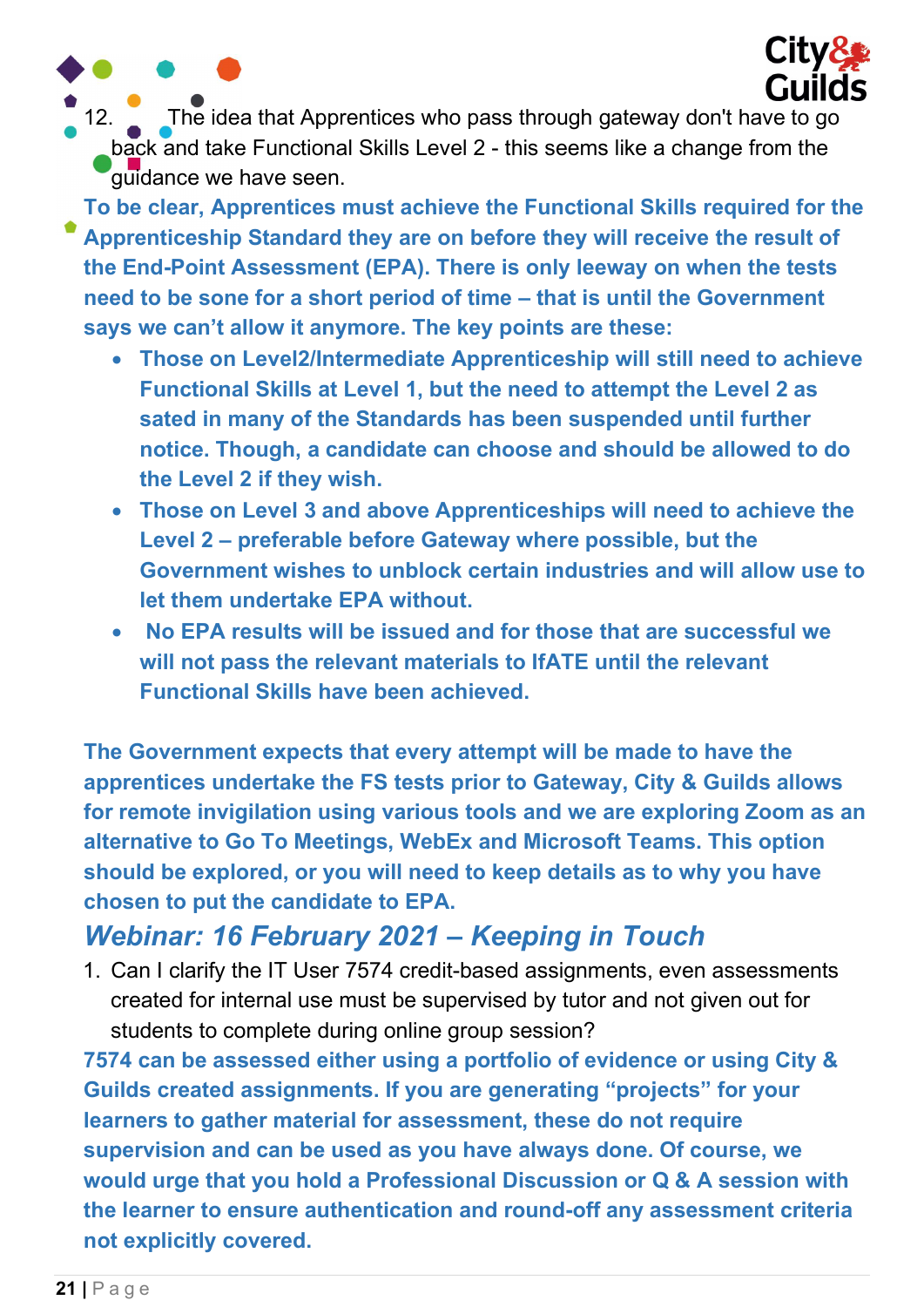

It is City & Guilds created assignments or those in qualifications like 7630 or 7513 where the centre users our guidance to develop centre derived assignments with marking guides. The handbooks for these clearly state they should be supervised.

2. Have you any news on the EDSQ qualification from City and Guilds? We are developing an EDSQ offer which we intend to be ready for centres to register learners on for September 2021. They are centre assessed and are at Entry level and Level 1 only. We will be providing more information as to what they will look like as we have it. EDSQs are subject to Ofqual technical evaluation, similar to Functional Skills, so we have specific conditions to meet.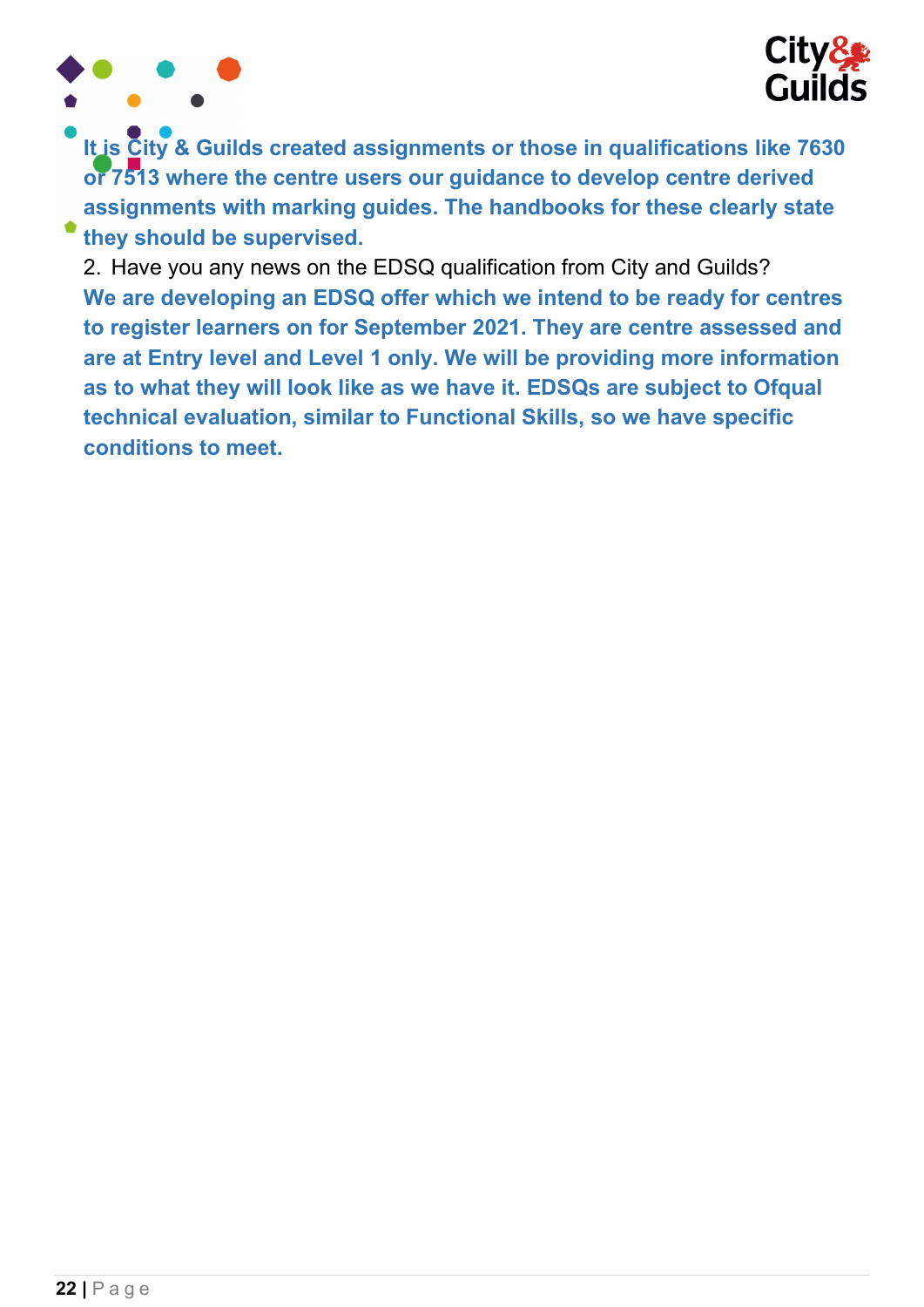



### Webinar: 26 January 2021 – Keeping in Touch

1. How will the career path for IT Technician to promote into Network Analyst? Currently City & Guilds do not offer the IT Solutions Technician and do not

know of the Network Analyst. For the Infrastructure Technician, it is more likely to go toward a Network Engineer than anything else, though the content is not specific to lead in that direction. Certainly, the lack of software/true coding would not make it ideal for someone looking to become a software developer.

2. Should a Network Engineer know how in TCP/IP V6?

Knowledge content is outlined in the standard, the C&G knowledge module qualifications reflect the knowledge required by the standard. Though, if a Network Engineer is involved in transferring information, TCP/IP is a format worth knowing.

3. Should a personal project for the development of a Software Developer be in any business domain? Or a social benefit domain?

The employer context is key - the apprentice is an employee, and the apprenticeship KSBs must be evidenced in the context of the employer. If work done for a social domain is at the request of the employer, then it could be part of the evidence – but it must be clear that this is the employer driving the initiative.

4. If I am a worker for an employer, should I make sure the employer be able to understand my IT contribution?

Not sure of the context of the question, but if you are putting together evidence for an apprenticeship then it is about you. We do not mind talk about what the business or a team does, as long as the focus is on your contribution – the business and team are not doing the apprenticeship programme.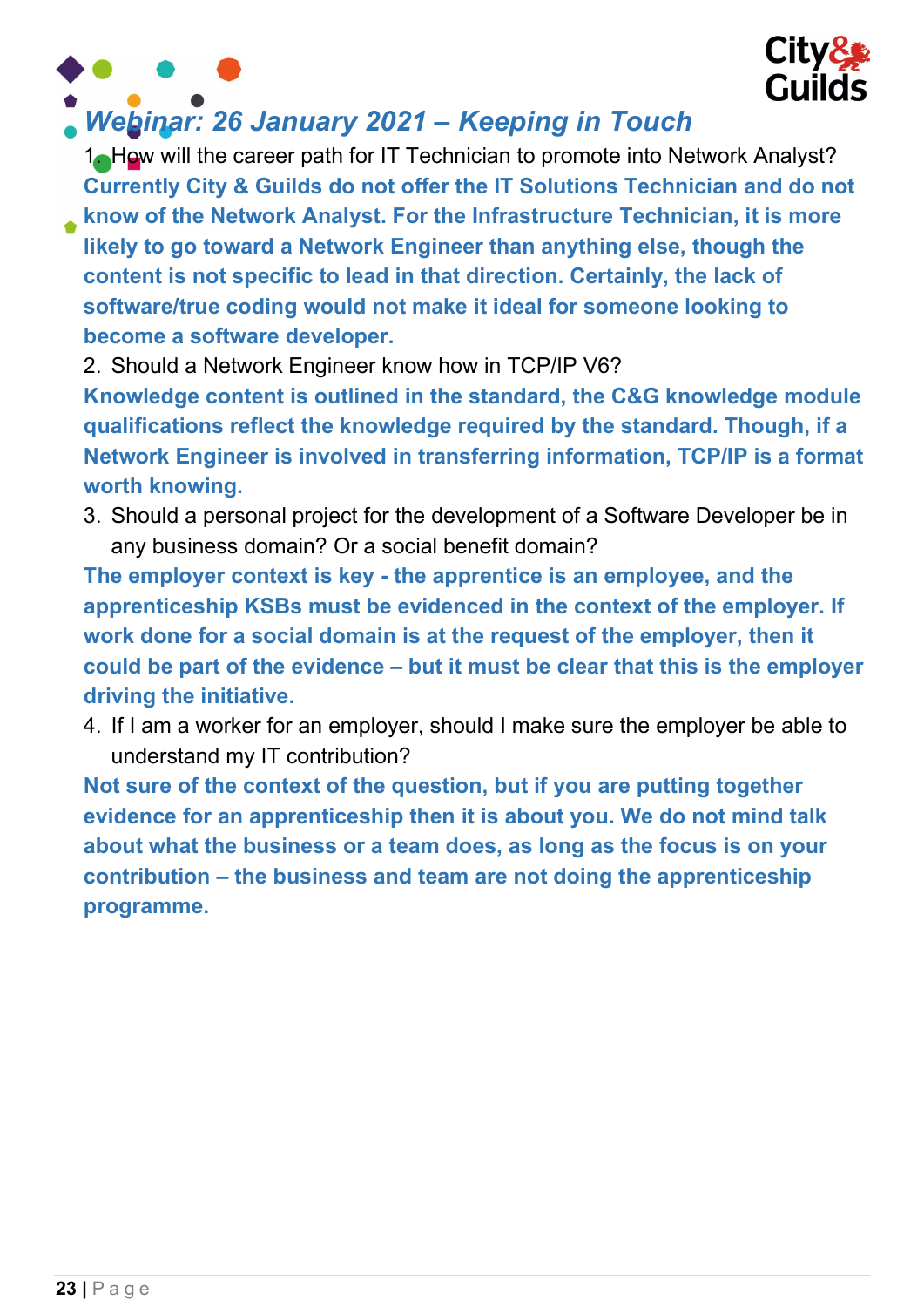5. We have apprentices that went on furlough pretty much as soon as they started with the employer, and they are still on furlough. How can their personal project relate to the business?

**City&** 

**Guilds** 

Unfortunately, the evidence must come from the workplace, though we allow a small amount of Real Work Environment activity (happy to discuss further). The other issue here, is that if they are on furlough, they should not be doing anything to benefit the business – according to the rules. All you can really do now is continue their learning, unless they are not being allowed into work and still doing things from home, what activities they do in that case could be included in their evidence. They could still do Knowledge tests as part of the learner journey – using Remote Invigilation.

We have spoken with ESFA and NSAR for more guidance, one new EPAO is insisting that work done at home (so installing network card or connecting to a network, etc.) would not be as robust or provide the required stretch expected from actual workplace activities. They are looking at what further guidance can be provided, but we are still waiting.

6. Are there any considerations for apprentices who have been on furlough for the portfolio e.g., can personal projects be used for S/W developer? It is a problem, but as above we are waiting for NSAR (EQA body) and ESFA to provide more guidance. Portfolio evidence will be impossible to get if it relates to physically working on a network while the apprentice is on furlough. As above, if on furlough they are not supposed to be working on anything that benefits the business.

Skills need to be shown in relationship to the job role with the employer.

## Webinar: 12 January 2021 – New Year, New You

1. Is it like the previous lockdown where cannot carry out exams in college have to be done remotely?

Depending on local conditions around lockdown, there is no specific requirement for learners to come into college. Centres can use the Adaptations outlined in our published documents on the Covid-19 pages. There are options for remote invigilation and remote observation, but please read the Adaptations document and then the Sector specific document.

2. We are concerned that traineeships are vulnerable due to assessment requirements.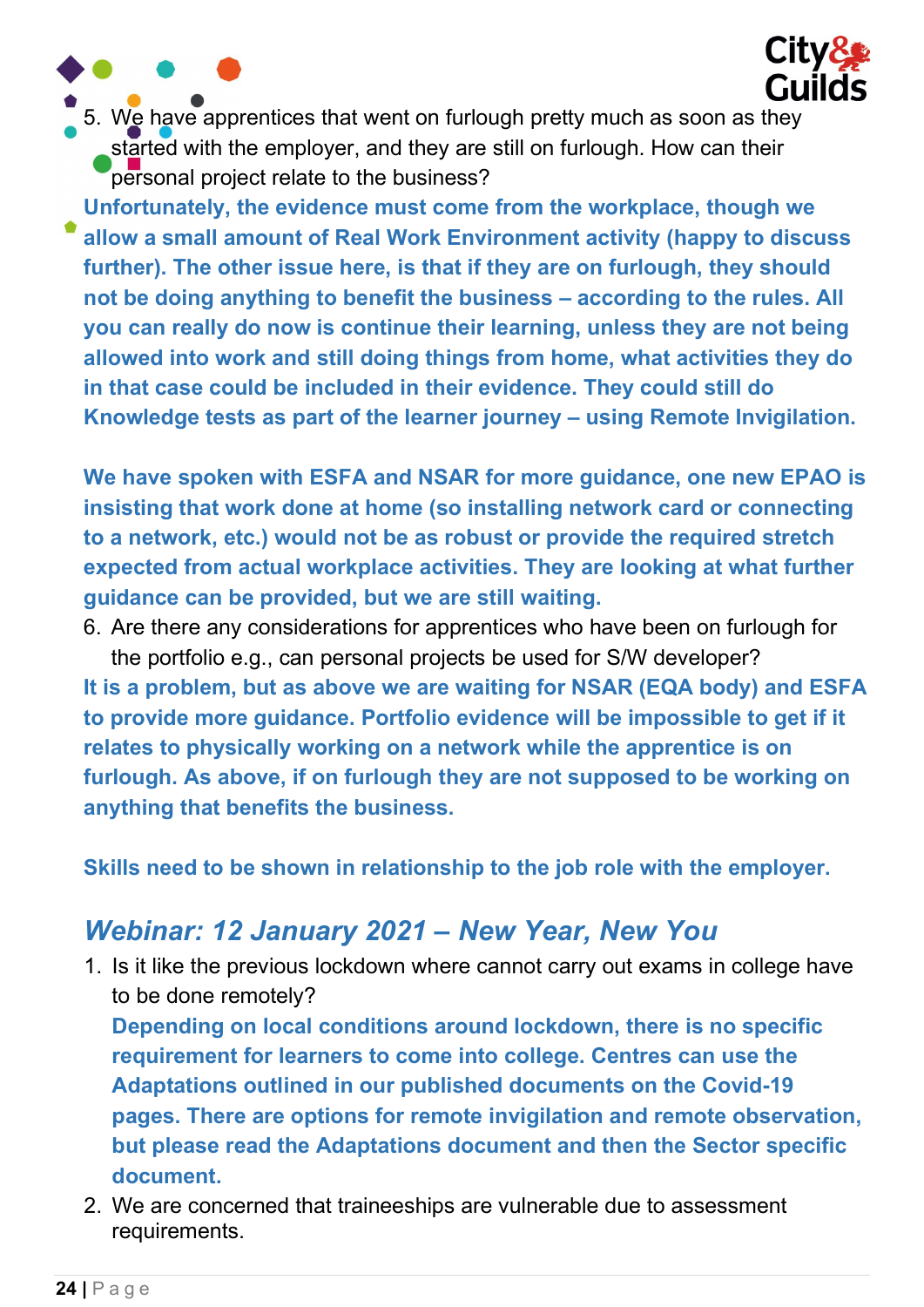



- City & Guilds understands that many short programmes, like
	- Traineeships, use products with assessment methods that may not be **Ceasy to administer currently (at the time of writing), which is why we** have a Task Force for Assessment Adaptation currently speaking with
- Regulatory bodies and Government. We are trying to get a more flexible  $\bullet$ approach or some understanding of how they will assist us to help you with these programmes. Please make sure you are signed up to our email updates system for City & Guilds general notifications as well as sector specific ones.
	- 3. Did you say that sign ups will be able to start late Feb/March for the new ICC standard?

No, the end of February 2020 is when we expect IfATE to officially publish the new Standards that will provide you with the appropriate number to put on to your ILR. We are planning to have our products open for registration by the end of April and EPA bookings by September – though we do not expect the first bookings until Spring 2022 based on the apprenticeship duration.

It is worth noting that if you book someone on an Apprenticeship Standard before the new version is released, they will need to complete it under the current arrangements. The changes that have been made do not allow for transfer from one product to another, so please be careful once we issue the new numbers for the revised Standards.

### Webinar: 8 December 2020 – Adjusting to the new normal

Thanks to all those who attended. We had no questions.

### Webinar: 20 November 2020 – Adjusting to the new normal

- 1. Do you know what is the funding amount for IT Technical Salesperson? £1,200
- 2. Will any upgrade effect Learning Assistant due to the demise of Adobe Flash? Yes, there will a redeveloped version of Learning Assistant being launched, the editing work is being carried out now. As Adobe Flash is not disappearing for a while, it is the support from Adobe that will end by New Year.

All centres using Learning Assistant will be notified when the changes are coming and what will be done to implement them.

3. I'm a IEPA for L3 DM and also am an assessor for a TP, is this qual likely to change and when? The Employer Group has been meeting to discuss what will happen with the Digital Marketer – please get your Employers to complete the survey, so we can feedback into the Group and IfATE

https://bit.ly/CGDigitalMarketerSurvey

4. Remote invigilation isn't available until after 7th December? (Re evolve tests) Remote Invigilation is available as Business As Usual. The issue with E-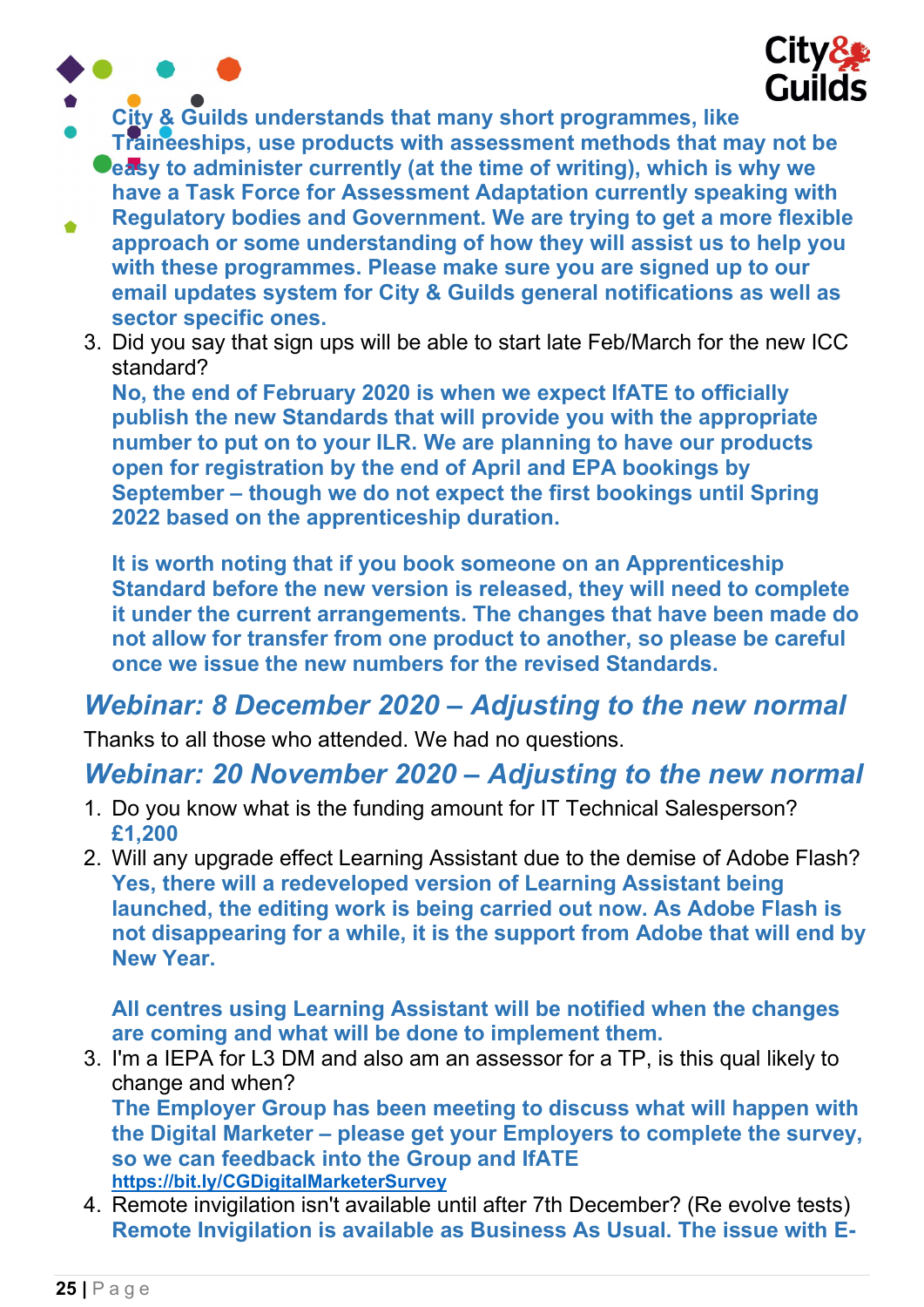

۵



- volve is that it is shut from 17.59 24 November to midnight 1 December. You will not be able to get tests during this period or book new tests Ountil the update has been completed.
	- 5. Any news if there will be vendors or C&G qualifications in the Information Comms Technician?
	- There will not be any on-programme qualifications with any of the revised Digital Standards. All new Standards across industries are seeing any on-programme qualifications, unless they are specific to the industry such as Food Hygiene, Gas Safe, etc.
	- 6. IT Tech Sales will it require 20% OJT? All Apprenticeships – even frameworks – should have had the apprentice doing 20% Off-The-Job. This requirement has been there for several years, so IT Technical Salesperson will also expect this.
	- 7. We talked recently around changes to competencies in the Infrastructure Technician. We talked about TC8 and the fact our learners currently do not have access to hardware to optimise. We talked about using Packet Tracer in place. Is this something we would need to submit a form for or are we saying just the way assessment is delivered?

City & Guilds is aware that at the moment certain activities that would be carried out in the workplace are not possible and some pragmatic approach needs to be taken (where possible) to mitigate against this. A network set up in Packet Tracer can be done to get the apprentice to show their skill in optimisation, BUT the need to say why they are demonstrating the skill in this way and show what they would have to do or what optimisation practices they would carry out in the workplace.

It is the link between Knowledge /Understanding and the Skills that we need to see. If this is done as asked here, then no is form is required by us.

8. In regard to the Network Technician, can Packet Tracer be used to provide evidence?

If this is Network Engineer, then it is more difficult to do some of the expected work required to meet Outcomes using Packet Tracer as it does not have the full ability to simulate what would happen in the workplace.

We are willing to look at these on a case-by-case basis, but at this Level we would expect more than a simple simulated demonstration. Again, the link between Knowledge/Understanding and Skill in relation to the workplace is the key. If you can outline how that would be achieved, then our LEIPA will consider that approach.

9. Missed the first few mins of webinar so apologies if it's been covered... When is Data Analyst to be launched?

This was put on hold as we wanted to develop against the revised Standard rather than do the work twice. Because the revision was not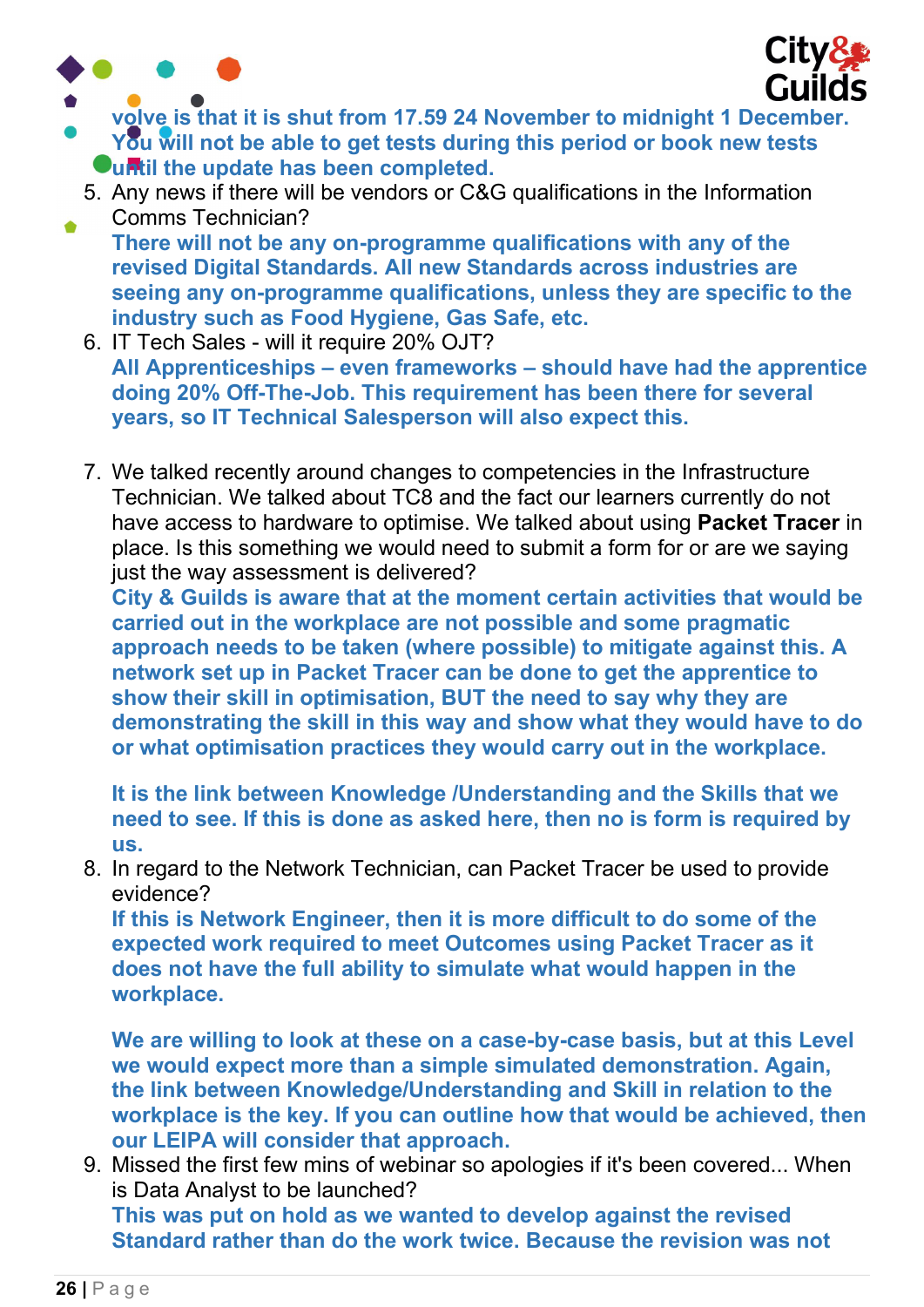



released before lockdown it has meant that we have not started the work yet, but we are looking to do so shortly.

### Webinar: 27 October 2020 – Adjusting to the new normal

- 1. Is EPA pro just to be used in England or will it be available in Wales as well? EPA Pro is predominantly designed to work with Apprenticeship Standards in England that have End Point Assessment. However, we have several contracts with Qualifications Wales, and these do include work in the apprenticeship market, so City & guilds are looking at whether this product can be adapted.
- 2. Will there be a separate webinar which relates to apprenticeships in Wales? We would be happy to do a session specifically for Wales, but also welcome direct contact for any issues that a centre may face. Please contact David or Ken to take up the offer and book an a meeting.
- 3. Is EPA Pro separate to Get to Gateway? These are two distinctly different products. Get to Gateway and its offspring – Profile Plus – are e-learning and evidence gathering for the on-programme learner journey. EPA Pro is a process management tool, which will allow centres to register apprentices with us, se learning time completion, book EPA, contain the materials currently available on SmartScreen to help with the preparing for the EPA and all the monitoring/reporting that goes with that.

EPA Pro will not be charged for, as this is our process system, but Get to Gateway will still have a cost associated with it as it is learning materials.

4. Regarding the EPA portal and Digital Marketer - at what point do you release the synoptic project? Can it be released a week or so before the learner is due to do the Synoptic Project?

The Synoptic Project is not released by us, they sit on our main website and are password protected to allow for access when you and the apprentice have received confirmation of Gateway being met.

Which project to do should be made using the Project Briefs in our EPA Guidance handbooks, the apprentice should not see the full project until they are ready to actually do the work.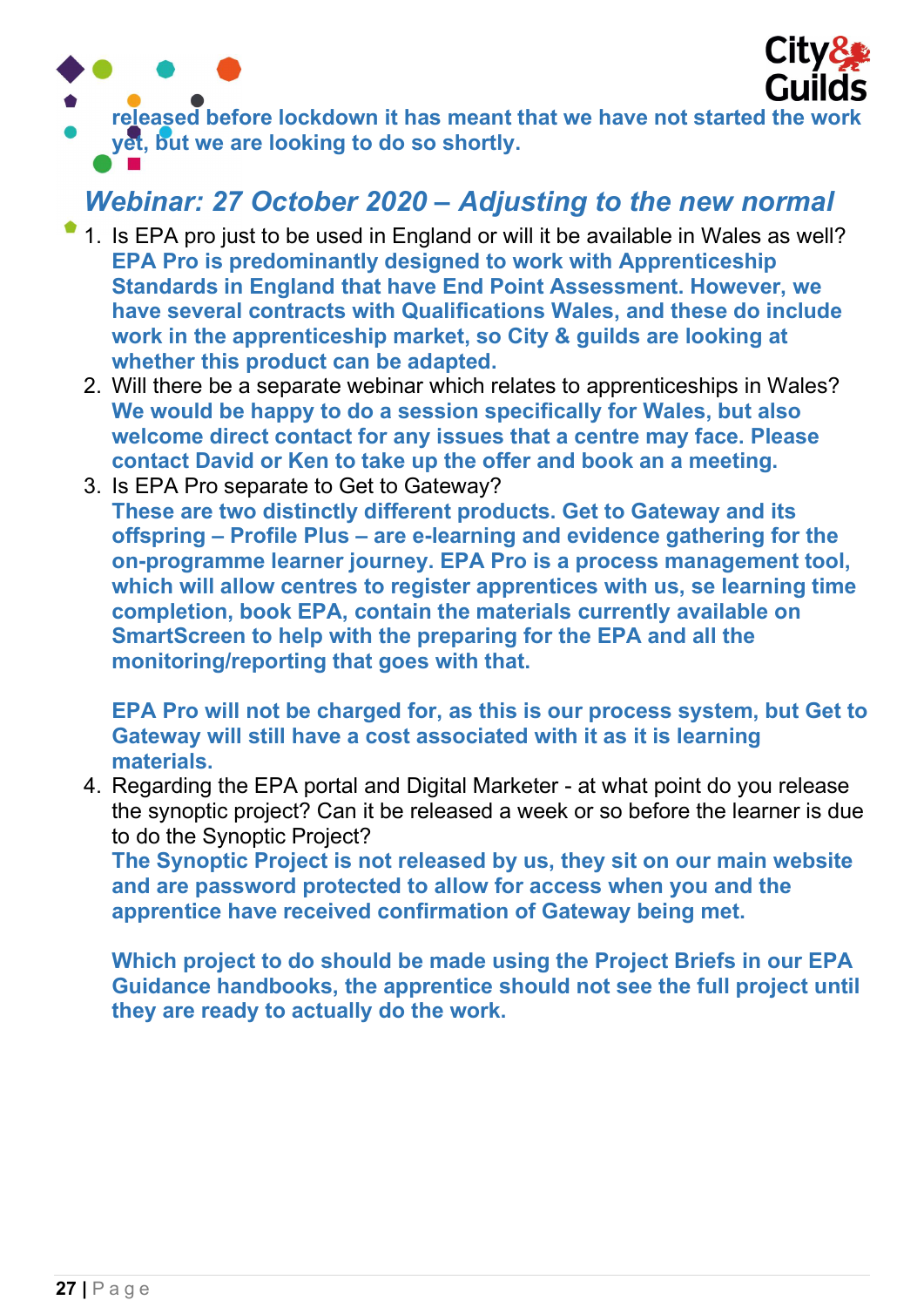



- 5. When do we press the release button for the employer reference, summative portfolio and interview? Is this on the day the evidence is being uploaded?
	- In  $\blacksquare$  what the "release button is", but all evidence that is relevant to the EPA should be uploaded no later than 14 days before the Interview
- date that has been booked and agreed. If the Employer Reference and  $\bullet$ the Summative Portfolio is ready when declaring Gateway, then once the EPA Portal is open for that apprentice the evidence can be uploaded.
	- 6. Would you be able to send or attached the slides, please? Slides are sent after each event, along with this document to those who registered and a Flash Newsletter to cover the main points of the presentation and a link to the next set of webinars, as well as to the Updates and webinar page for Digital and IT Skills where a recording of the webinar can be found.
	- 7. For an apprentice who loses job but not made redundant anything a new employer can get grant wise? This not a simple thing to answer, as what circumstance would cause the apprentice to lose their job other than be made redundant? If they were sacked for gross misconduct or something similar, would a new employer want them? Would you actually want to continue to work with an apprentice that has a bad work ethic or prone to causing issues?

If the employer has just decided they do not want to continue with the apprentice – nothing bad has happened – then this could still be considered being made redundant we feel. If the company went bust or taken over and all apprentices let go, again this still seems that they have been made redundant.

ESFA have a whole section in the Funding Rules around redundancy, etc. and it is a fairly easy read, so we would recommend you go to the source for further questions on this.

#### Webinar: 06 October 2020 – Keep In Touch

1. On the note of Access being removed from the standard office, is this area going to be removed then from the ICT Functional Skills exam?

Feedback from our Functional Skills Technical Adviser: We've never prescribed the use of any particular software product within the assessment of FS ICT, although learners should have access to appropriate industry-standard software that's fit for its intended purpose.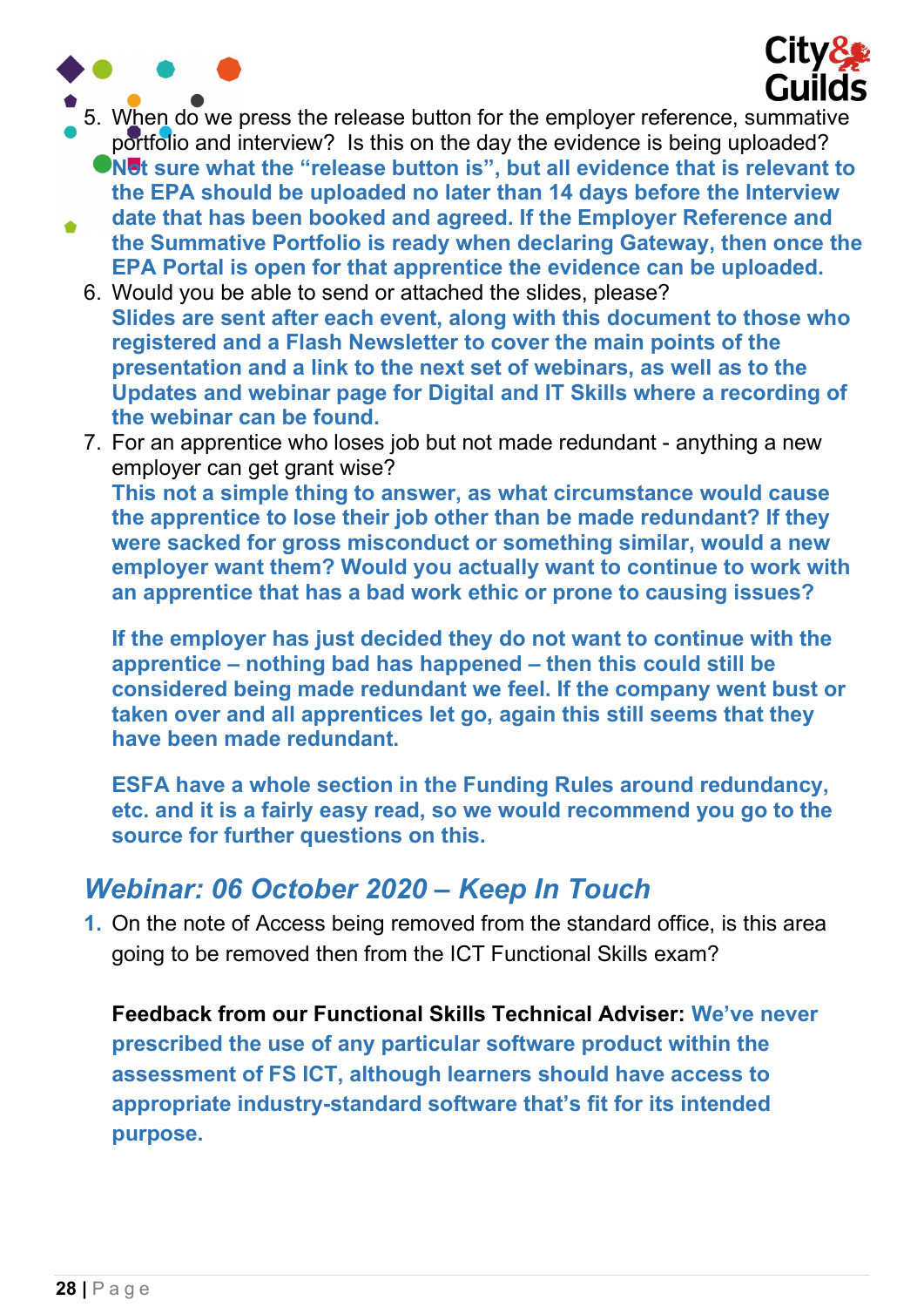

At Level 2, the Subject Criteria states learners need to

Select and use appropriate software to meet requirements of a complex data handling task, including …

- o searching records
- o sorting records
- o editing records.

It's likewise not in our gift to change the regulatory criteria that underpin these quals – and at this stage in their lifecycle (if Functional Skills ICT is likely to be superseded by Digital FS) it's highly unlikely the Regulator/Department will be looking to do so either.

2. Why not allow the centres to distribute the e-certs? So why not do the same as now?

E-certificates are available for all City and Guilds and ILM qualifications and provide you with access to full certificates, certificates of unit credit and much more.

It was designed to enable customers to process funding claims more efficiently by providing evidence of learner certification before your learner's full certificate arrives. It also allows you to reduce your environmental footprint by accessing data online removing the need for it to be sent through the post.

#### What certificates can I access?

Within the e-Certificates system you will find access to the following

- Full certificates
- Certificate of unit credit

#### How to access

Centres must have access to either a Primary or Secondary user profile on the Refreshed Walled Garden or Exams Profile on Walled Garden (Classic).

If your centre has migrated to Refreshed Walled Garden your Primary user within your centre can assign a Primary or Secondary user profile to you. Once assigned one of these profiles please contact us to be issued access to the e-Certificates add-on.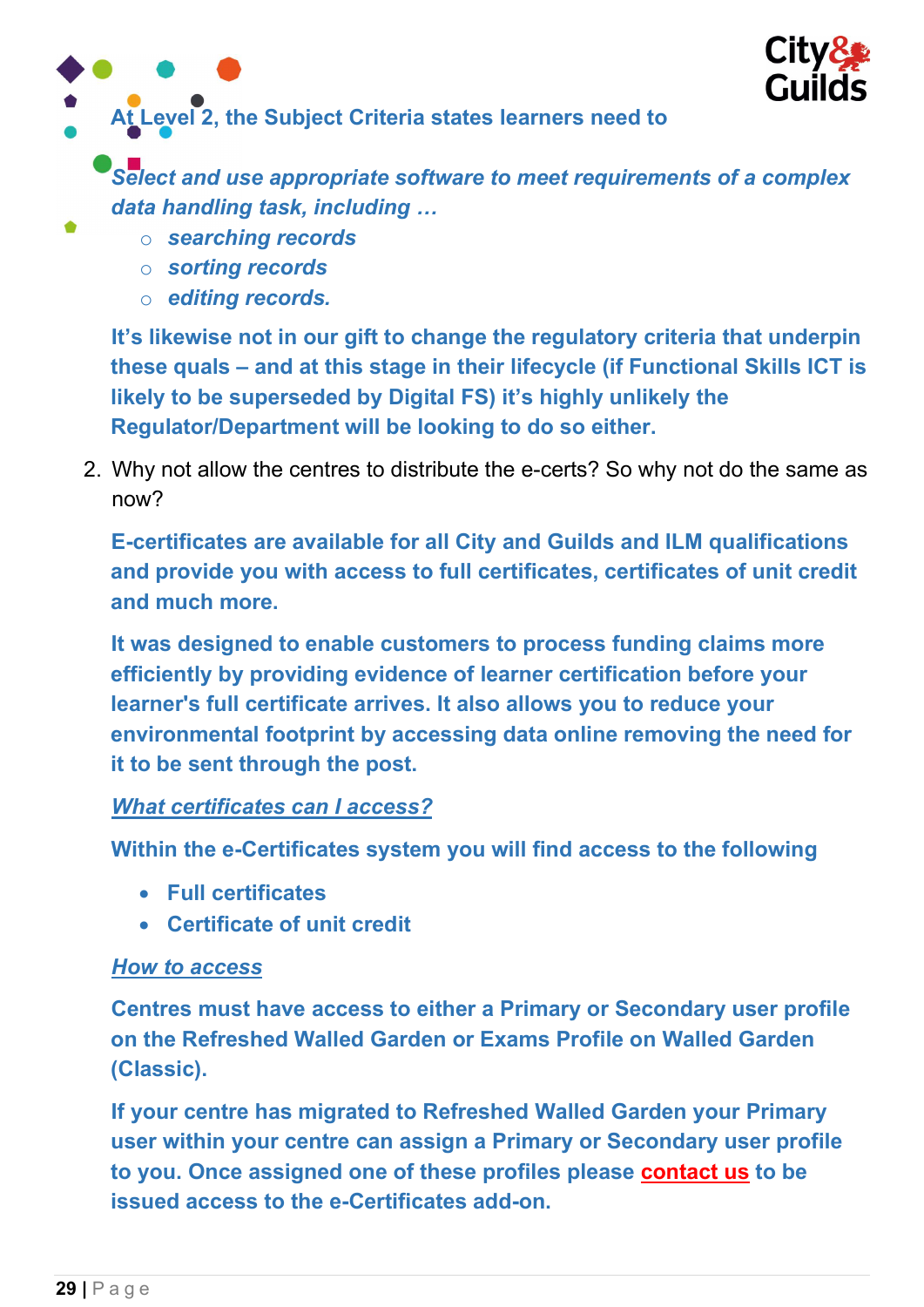

If your centre is using Walled Garden Classic your head of centre can request an Exams user profile for you. Once assigned an Exams User profile, please contact us to be issued access to the e-Certificates addon.  $\bullet$ 

#### Verify an e-Certificate

e-Certificates are fully secure and can be verified by visiting the e-Certificate verification web page and manually entering the learner's name and certificate authentication code.

3. The centre needs to certificate to close out the ILR. Also if the EA is not through City and Guilds you need the certificates for the other EPA.

Hopefully the answer above will answer this question, as you as the centre can have access to the e-Certificates system to print the documents you need.

4. Young people change their email addresses frequently.

The centre can update the email address in Walled Garden, as we would assume they would need to update their own learner records and the email details changed.

#### Webinar: 15 September 2020 – Back in Harness

1. Do you know if there is anything coming out to replace level 2 IT User qualification?

For Apprenticeships, the closest Standard will be the Digital Support Technician (DST) and the Application Support pathway. This is based around the fact that the previous product was the IT Application Specialist Framework and was only allowed because it was argued that we needed a product that would help develop "super-users" in the workplace. The DST tends to reflect this in its design.

Alternatives such as Traineeships, which some providers have been using as pre-apprenticeships are also a possibility for those not ready to take on a Level 3 designated programme. As mentioned on the webinar, Standards are not meant to be time bound as Frameworks were, they were meant to lead to an end job role. It was envisaged that employers and training providers would start a learner wherever it was need and take them through to the final EPA at the desired "level" required.

We know the reality has turned out different, partly due to the fact they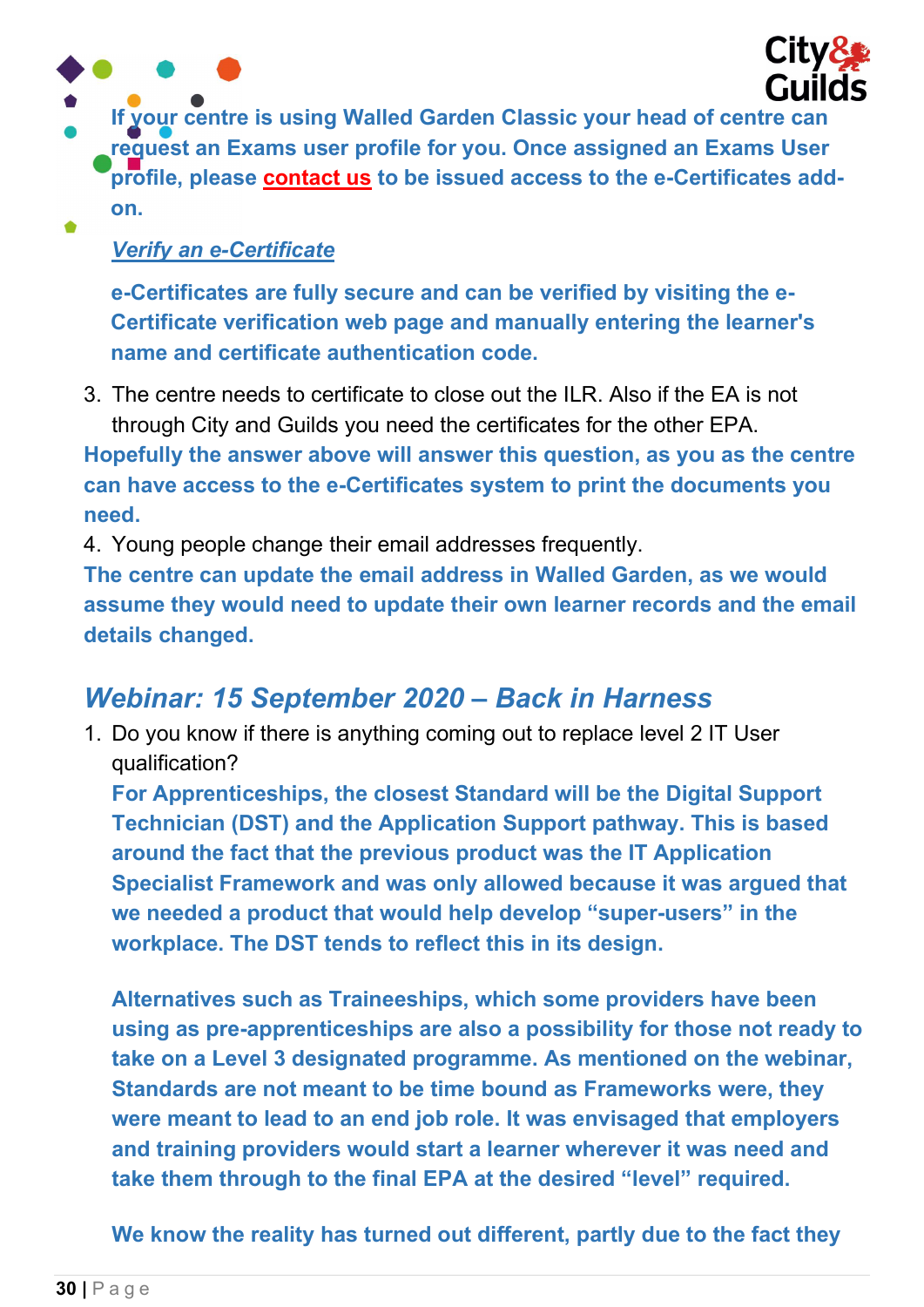

 $\bullet$ 

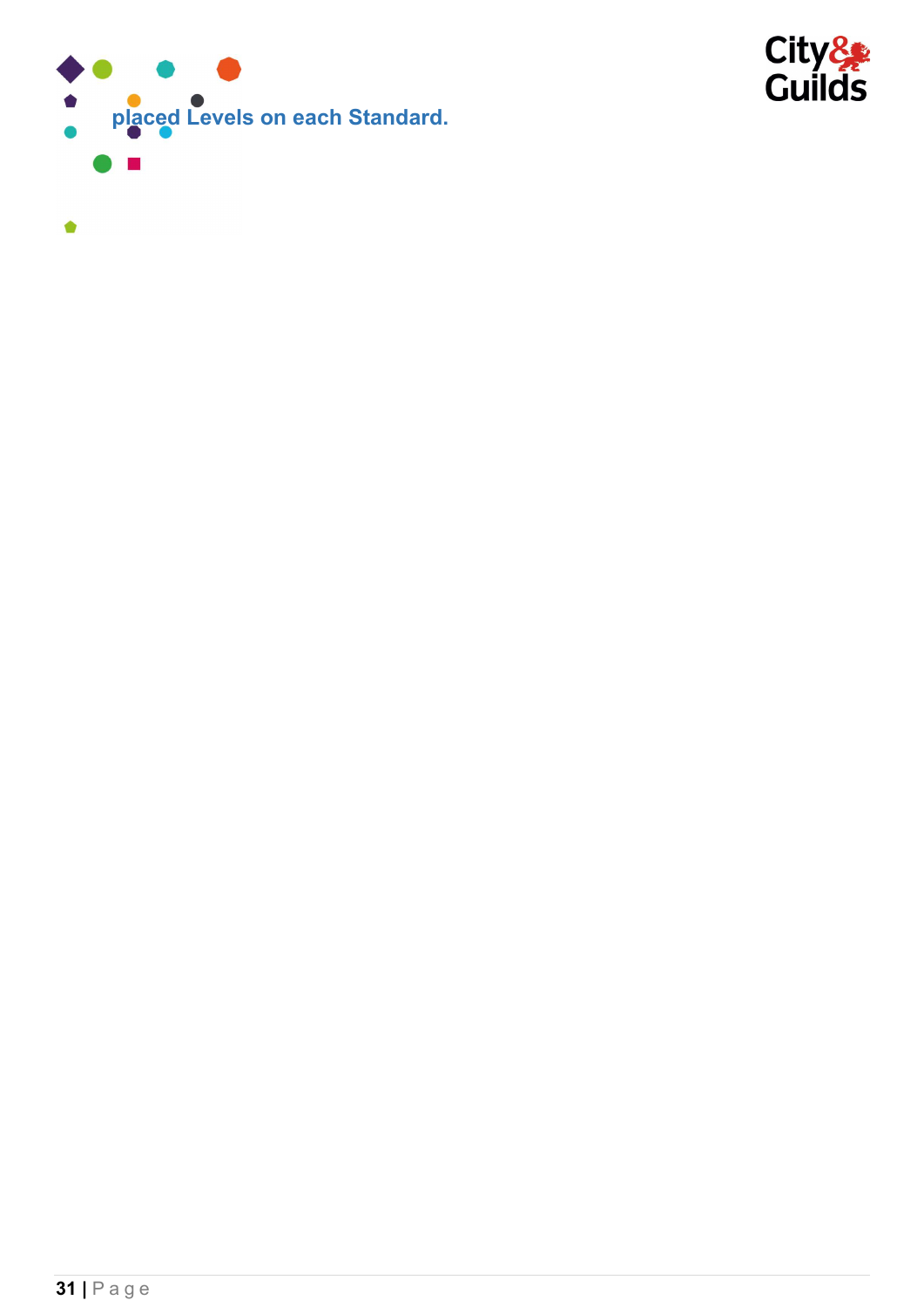

2. Feel a traineeship is not long enough though to get them up to a level 3.

The concentration from Government has been around Apprentice ships Standards, followed by T-Levels and now HTQs (Higher Technical Qualifications) at Levels 4 and 5. They are putting money to Adult

Education (for upskilling/reskilling) and in Traineeships where we are now seeing digital skills must be part of the delivery.

We think that the Government/DfE/IfATE will have to address this issue and not just as a "transition year" described in the T-Levels, but a definitive Level 2 for those who do not need anything more.

- 3. I wondered if you were offering EDS qualifications? It is our intention to do so, please see the answer below (Q1) from 25 August.
- 4. Where can I find the dispensation declaration/timing forms? They can be found under the Digital and IT Skills section under Qualifications on our main website. When you click to view the qualifications in this area you will find a hyper link to Updates and Webinars, at the bottom of the page is a Miscellaneous section. Here is a quick link.

Digital and IT Updates and Webinars http://bit.ly/CGDigitalUpdate

APOLOGIES FOR THE QUALITY OF THE SOUND ON THE LAST WEBINAR. IT WAS RESOLEVED FOR THOSE WHO LEFT.

We will check the recording quality and if it is not good, we will voice over before we publish to the Updates area as normal.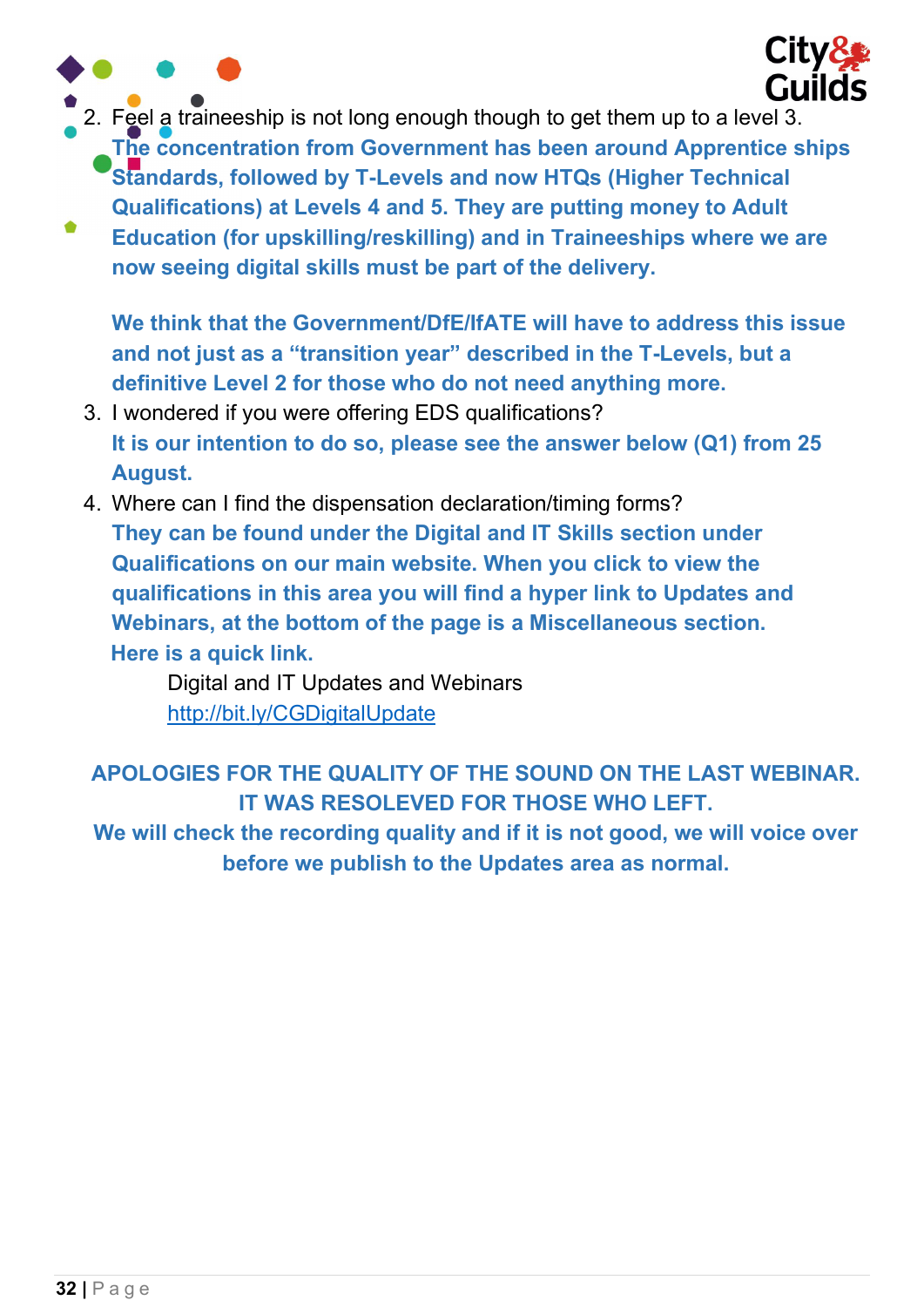

# Webinar: 25 August 2020 – New Beginning

1. Are there any plans for C&G to be an AO for EDSQs and FDSQs? City & Guilds is looking to deliver the EDSQs and is hoping to have something available in Spring 2021, worse case by September 2021. It will involve more than just creating the products, as we have to present all of what we are going to do to Ofqual before being accepted onto the register of AOs for these.

The Functional Digital Skills have been put on hold by the Government, as there was confusion in the market as to what the difference between the two offerings were and that they seemed to be targeting the same audience with more or less the same content. It is thought that the FDS will not reappear.

2. What level are Traineeships being offered at? Will it go to Level 3? Traineeships are aimed at the Level 1 and Level 2 market with a nod to the fact that there are very few Apprenticeship Standards in this space and IfATE are resisting their creation. Some are calling these preapprenticeships, but there is a key difference as learners will not necessarily be in any form of paid employment.

City & Guilds has produced a list of products that would fit in this space for each Industry area, with the Industry Managers and Technical Advisers producing specific slide sets to show what could be used that also include English, maths and digital skills (which is now going to be a mandatory part of Traineeships). There are some generic webinars been held, recordings available on our website, and the Industry Teams are looking to set up specific webinars on the topic once we have all the relevant funding detail to go with it.

3. Please confirm that the module pathway tests are part of EPA and occur after Gateway and not taken before Gateway.

For the Digital Support Technician, the tests are part of the EPA and not required to be achieved prior to Gateway. It is a trend we are seeing with a number of new or revised Standards/Assessment Plans, though it is not consistent across all developments/revisions.

4. If a learner has gone to EPA but not achieved their Functional Skills when must be this completed by ...Dec 2020? I am referring to 3748. Strictly speaking, no learner should have been allowed through Gateway without the achievement of Functional Skills – or proof of English and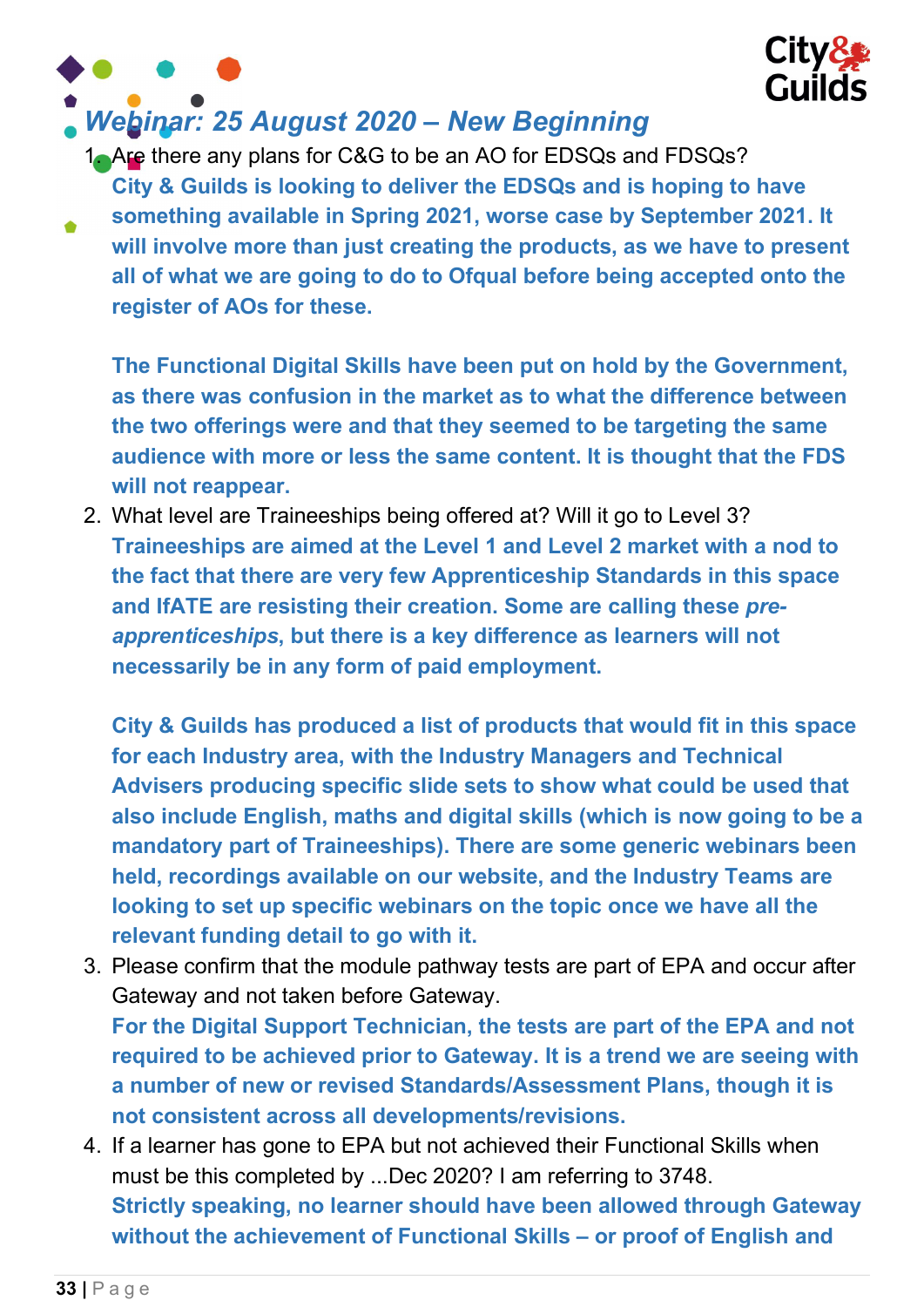

- maths at Level 2. Because Ofqual would not allow remote invigilation for these and all results had to be calculated and entered by 31 July 2020, it has caused issues for many providers.
- $\bullet$ City & Guilds has not issued a blanket "let them through and finish later" statement, as we had various concerns of what would happen when employers and apprentices completing EPA. However, we are mindful of what this means for providers and apprentices, we would welcome you contacting us or the EPA Team to discuss your situation.

We are aware that IfATE did say that Gateway could be accepted, but the EPA result would not be published until the Functional Skills had been achieved. It is this that employers may question – i.e. if they are good enough to achieve the apprenticeship, why do we have to have them do the other bit.

Please, get in touch.

5. The Covid-19 response for Functional Skills was only for March to July. We are working with our colleagues who look after this area, the EQA body – NSAR – and IfATE to see what happens next.

As mentioned at the start of and during the presentation, City & guilds is already progressing what it may need to do for mitigation of assessments for 2020/2021. Some of what we will do may be dictated by Government bodies, but some will be at our discretion and easier to manage. Watch your email inbox for further details.

### Webinar: 4 August 2020 – New Beginning

- 1. With Digital Support Technician I didn't see employer reference, are references not being used for qualifications when the standards are revised? New Standards being published (such as DST) and the revisions of existing Standards will not require a separate Employer Reference document. As always, we believed that a lot of the commentary from supervisors, managers and peers could be gathered as part of the Summative Portfolio from 1-to-1s, appraisals and regular communication, and we would expect to see this practice continue.
- 2. Do we know when the revised standards will be available? The revisions were meant to be with us by the 1 August 2020 – even IfATE are still wedded to the Academic Year. All the Employer Groups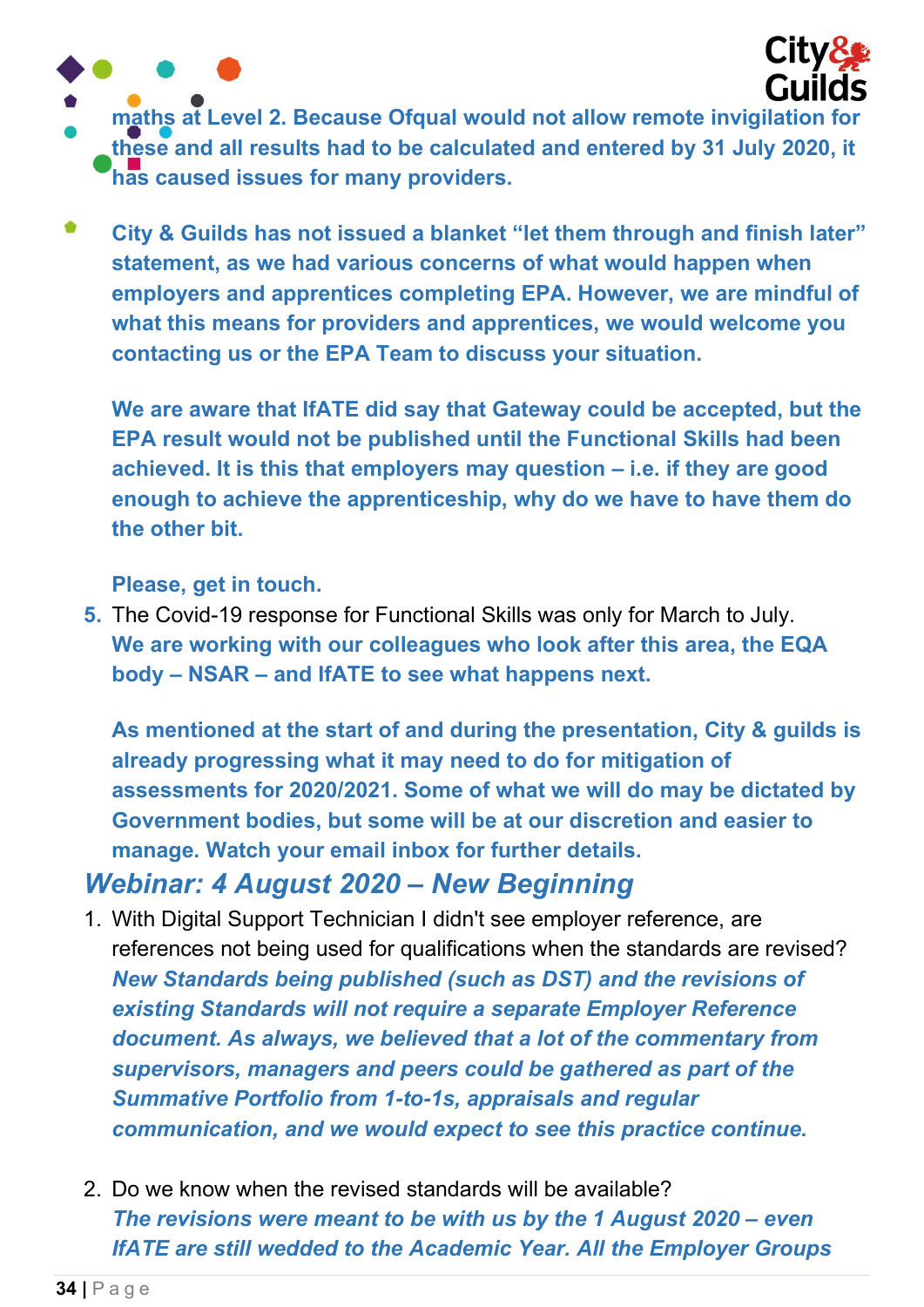

have asked – in part due to of Covid – that the earliest date of use should be January 2020. Intended date is mean to be the 1 January, but some of the Standards are still being tweaked and in the case of Infrastructure Technician it is going to go through another rewrite.

We do now have access to the Revised Standards and the draft Assessment Plans, which we will look to provide further detail on as we get to understand the requirements for each.

3. We would definitely welcome you taking Software Development Technician into your portfolio!

Because the revised product will not have so much overlap with the Software Development Standard and has removed the supervisory elements, this is now in scope for us to propose as a forthcoming development in our portfolio.

- 4. How much will a re-sit cost for Digital Support Technician? Costs will be:
	- Registration:  $£25$
	- $-$  FPA Final Fee:  $\sqrt{775}$
	- Resit of Tests: £25 per test
	- Resit of Case Study/Interview: £700

They only have to retake the parts they fail.

5. Will you be working with TP/Employers to come up with questions for EPA Tests?

The final draft documentation has been provided to the Chair of the Employer Group, an employer that has been running the Standard since it was published, our LEIPAs and 2 Centres. We have involved both Centres and Employers in the development of the materials, as well as having an independent Scrutineer.

6. Can vendor training be incorporate into the Digital Support Technician apprenticeship to prepare for the knowledge tests? The Knowledge tests in DST will be different to those currently forming part of the On-Programme activity. We have always said that as many Vendor products as you want – if appropriate – can be used, but we you will only get funded for one as per the requirements in the Standard.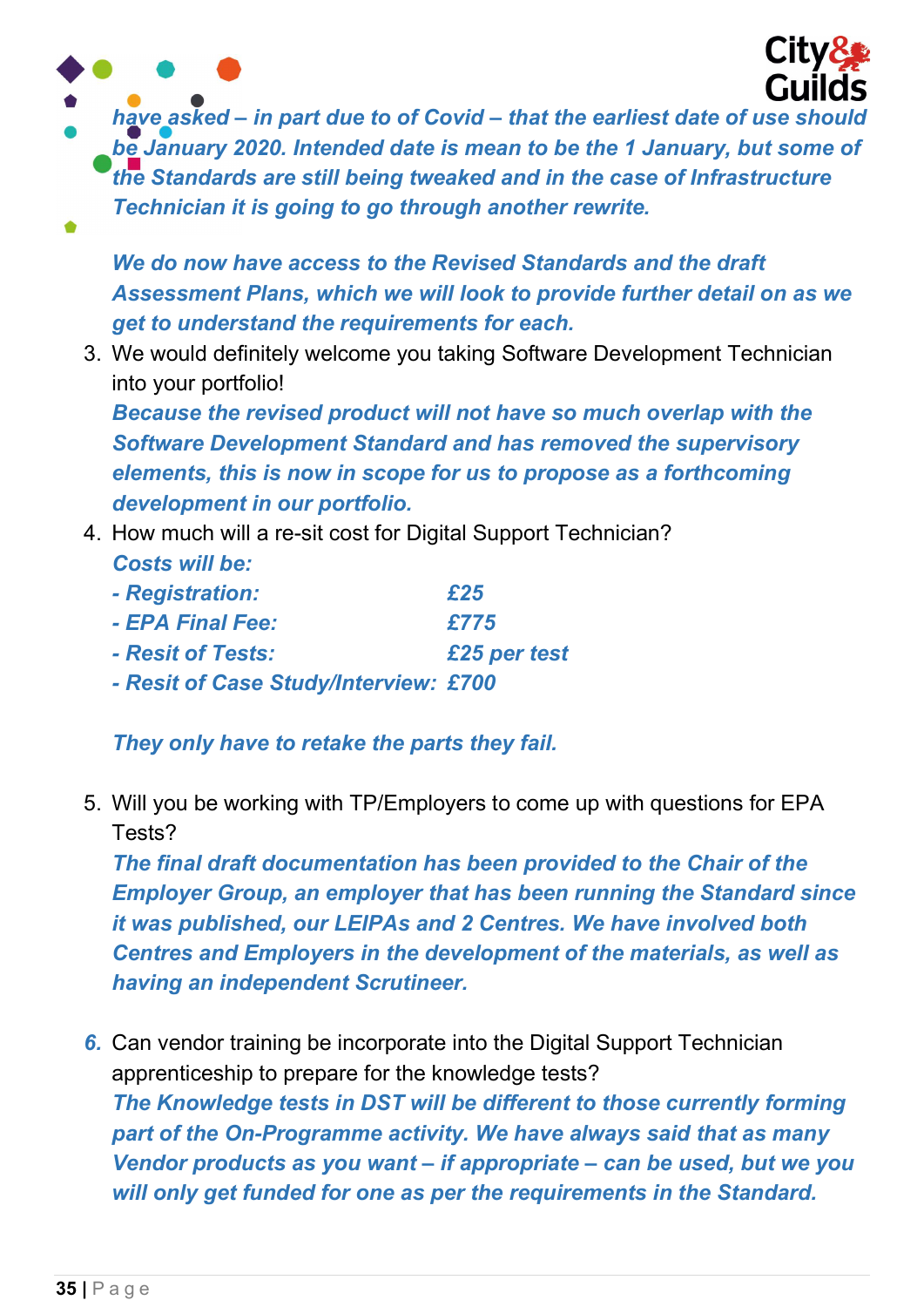



- With DST you can use appropriate Vendor, but you will not be able to claim any funding for the exams/certificates. As with doing extra Vendor programmes now for the On-Programme element, you could claim funding for the learning materials as long as you can show that these are relevant to the learner journey and Standard the Apprentice will undertake. This may be part of any audit that ESFA does, it will not be
	- part of any processes that we have or intended to put in place currently.
	- 7. Evolve mitigation. How long is this running for (remote tests)? The Remote Testing will continue to be available until the end of September 2020 but may continue as it has been proved to be quite popular – we will look to keep you updated on this; it may also be a notification from City & Guilds in general so make sure you have your Email Preferences set up correctly.
	- 8. Will you provide feedback on the EPA if the learner fails? We have always provided feedback on Apprentices that fail and will continue to do so. City & Guilds has been trialling a "one-stop-shop" product for managing our EPA activities, called EPA Pro. All our EPA offers (across City & Guilds) are being built into the system now and it will provide a range of features to benefit our centre, their apprentices and employers.
		- Register and book EPA in one system
		- Monitor progress of application by all 3 parties
		- Purchase or gain access to learning/support materials
		- Feedback from IEPAs regardless of Fail/Pass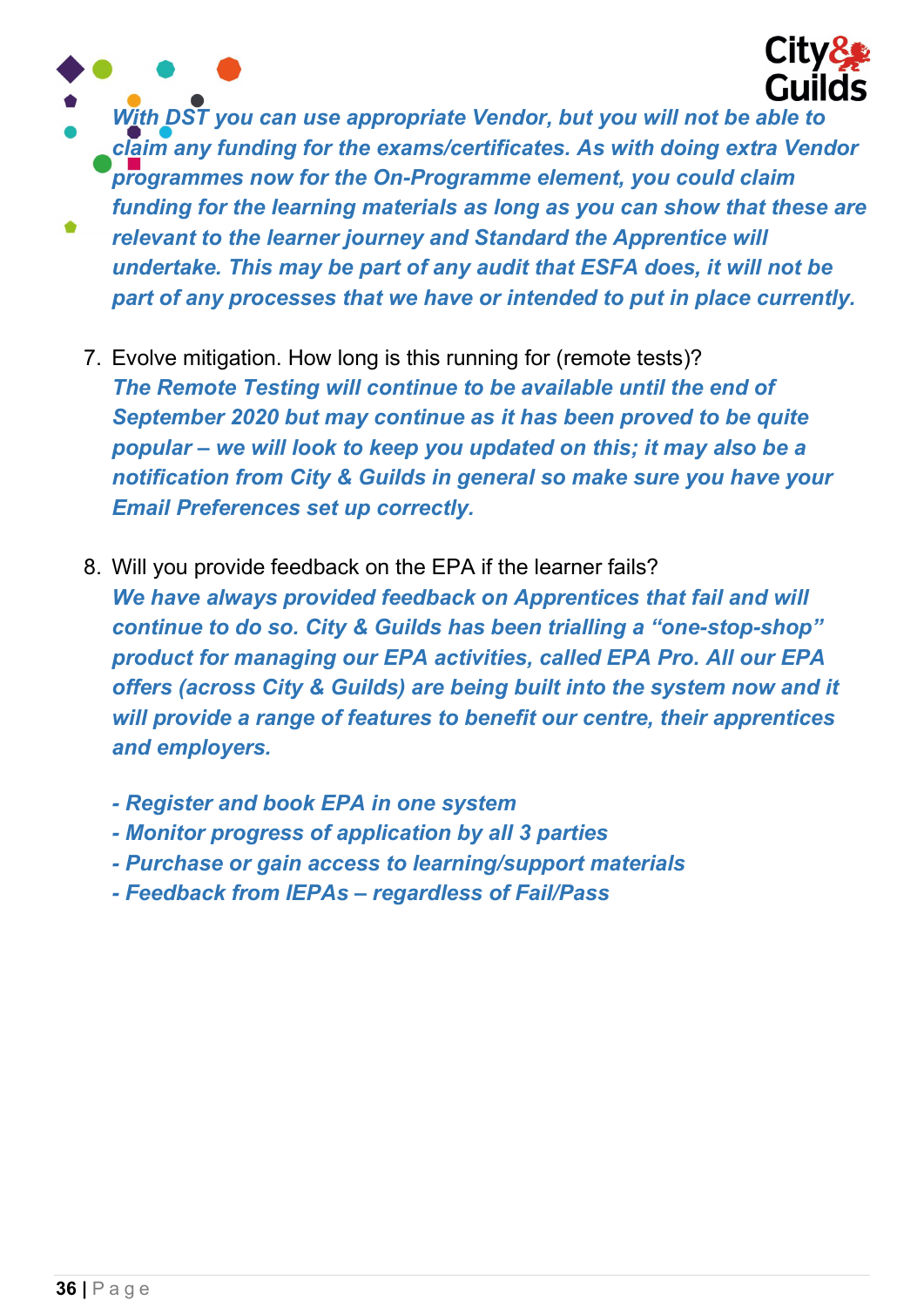



# Webinar: 14 July 2020 – Back on Target

- 1. I've seen an update from City & Guild's saying that e-volve Functional Skills
- can now be booked and go ahead. This is a bit of a backtrack from the 1st Aug date?

It may be the way it is worded, but face-to-face tests can go head as normal as long as strict health and safety measures are in place following covid 19 guidelines set out by the Government.

2. Will these be available in Wales?

Two points here. Mitigation is available for those undertaking assessments in Wales, dates, etc. still apply. In terms of Apprenticeships Standards, these are not likely to be lifted and shifted into Wales. We have been speaking with Qualification Wales and they have a plan for Digital 2025, it is our intention to start discussions with Qualification Wales as soon as possible.

3. Can an employer invigilate an on-programme knowledge module exam on Evolve?

City & Guilds has always allowed the E-volve tests in the workplace, the issues will be how you get the test to the apprentice or, if the employer will be doing the Remote Invigilation, how you make sure they have the right set-up and are capable of invigilation.

Please see this link on our website here https://www.cityandguilds.com/covid-19/evolve for more details. Please note this is a different approach to remote invigilation.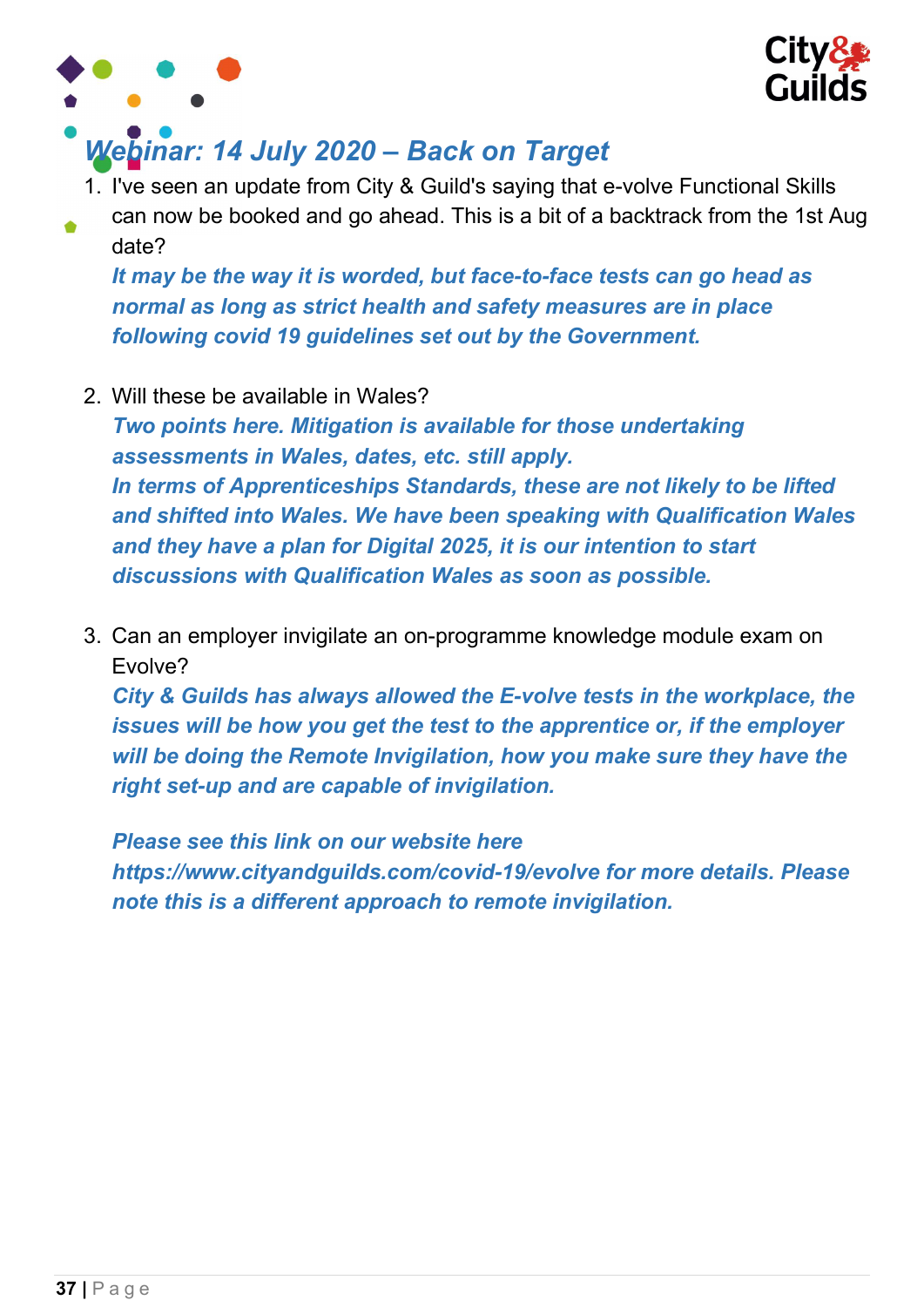

5. Is it ever going to possible to deliver functional skills through remote invigilation?

This is stipulated by OFQUAL. Once/if they give the go ahead, we will offer this function.

6. We have been authorised to use Teams and have been audited by City & Guilds. Why have you not updated the webinar options? This is not something that has been allowed across all the industry sectors that City & Guilds works in and sounds specific to the one organisation. We will check if this can be stated as an option for all our centres to use and update information accordingly.

### Webinar: 23 June 2020 – Assessment Mitigation

- 1. For EPA dispensation is the deadline for notification 26th June or 31st July? Will the apprentice already have to have gone through Gateway? No deadline, it is Business as Usual. The deadlines are more set for the full-time courses or the Framework Apprenticeships that run on academic year timing.
- 2. Qual:7540-13 C&G L3 Diploma in ICT Systems and Principles for IT Professionals - For this qual are all E-Volve tests now a calculated grade and not adaptation?

No, these are set as Adaptation. Centres should audit what they have already received from a learner, including any formative testing, and look at what evidence could be used for outstanding units. They will then need either a Witness Testimony or Tutor "Report" to outline what has been seen or done that covers the outstanding Assessment Criteria and Outcomes that should be supported by a Q&A or Professional Discussion with the learner (recorded)>

No evidence needs to be sent to us, centres must keep for at least 3 years and have it available for an EQA visit (virtual or otherwise). You need to be convinced that the pass or grade you given would be what you believe they would have had if the programme had been completed normally. YOU have always done the marking of these.

4.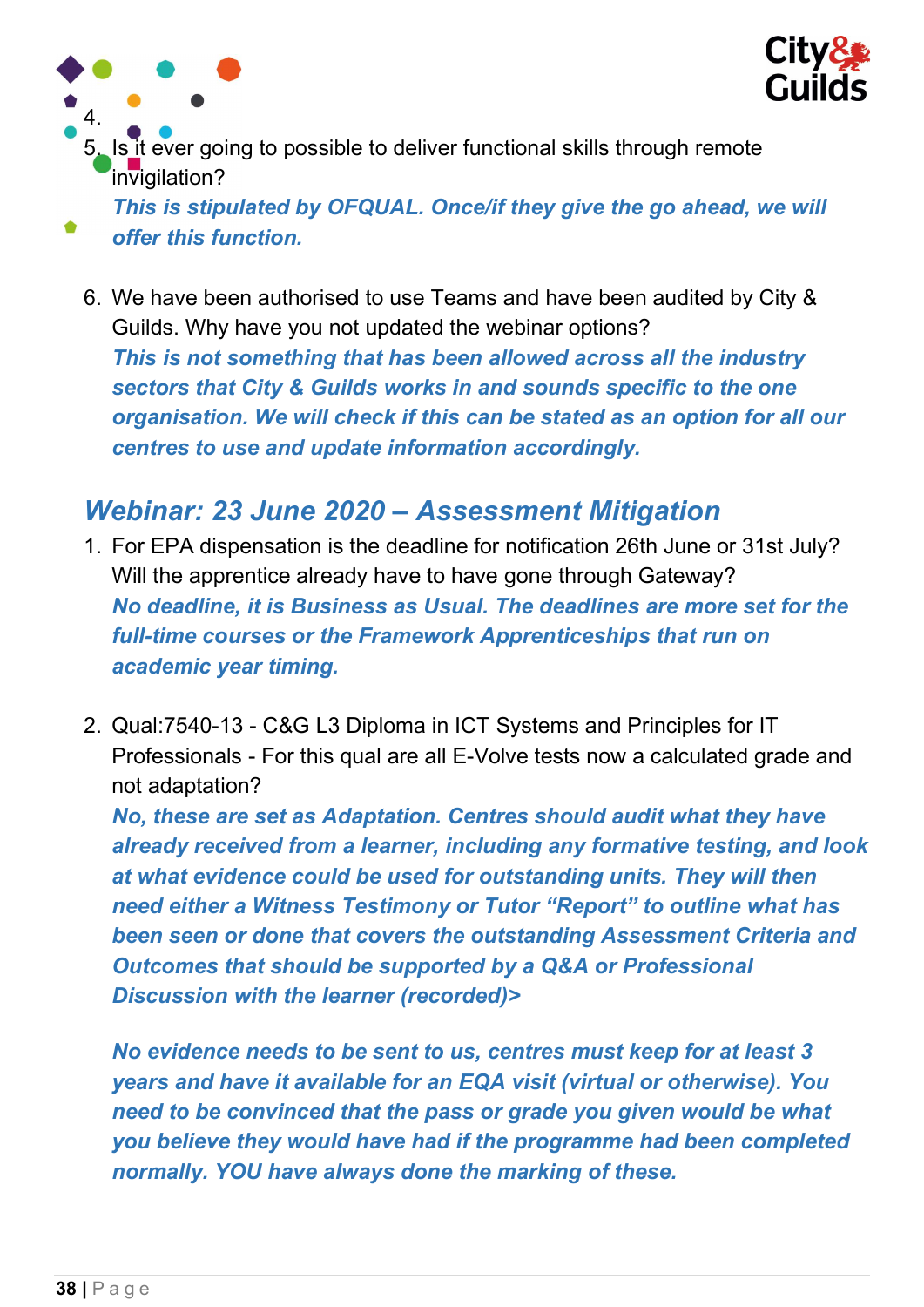

- get a witness testimony or produce a short tutor report to cover gaps

- follow up with a Q&A or Professional Discussion (recorded)
- 4. Do we have to inform C & G doing remote invigilation by completing the adaptation form?

If you are going to use any assessment mitigation you need to complete the relevant forms by the 31 July 2020. For the Remote Invigilation, there is a second stage where you will have to notify us that you wish to use this.

As it is via a web-based offer, we need to set this up and send the URL for you to use with your Apprentice. This has been done to avoid downloading anything on their equipment and remove the usual lockdown of the Internet that happens with Evolve so you can do the link and observe them.

5. Does the Risk Assessment for have to be completed to cover just the c & G assessors /IEPA not providers assessors?

Under the Face-To-Face guidance now on our website there are two declaration forms/information. One is for centres that are now considering re-opening their premises or considering bring in learners to do assessment there. The second is for IEPAs who are now being asked or choosing to go back to doing observations in the workplace or centre.

#### First is for you and your tutors/assessors.

6. Qual:7540-13 - C&G L3 Diploma in ICT Systems and Principles for IT Professionals - For this qual are all E-Volve tests now a calculated grade and not adaptation?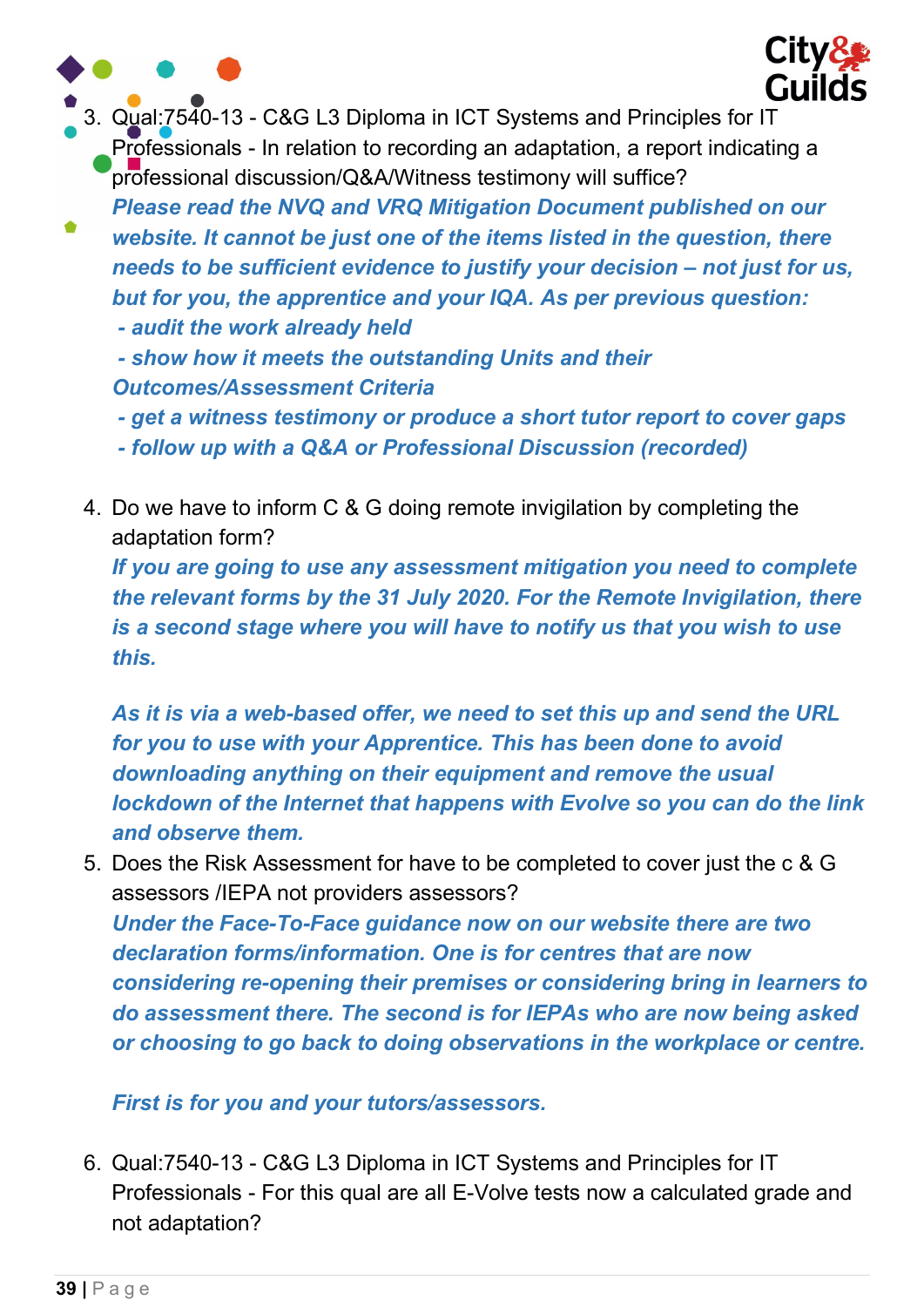

### Webinar: 2 June 2020 – Assessment Mitigation

1. Please would it be possible when the newsletter is emailed, can you send out links to downloadable documents such as forms and guidance? It would be very helpful.

Yes, any links mentioned in webinars or updates that have happened will be included and the links provided.

- 2. Does it still have to be an independent assessor invigilating tests i.e., not the assessor who has normally worked with the learner through the programme? As with the way you would have worked prior to the situation we are currently in, there is no restriction on who does the invigilation. They must be trained to do it if not the tutor/assessor and be aware of their responsibilities for undertaking this work.
- 3. Hi, we have students on the 7450-12/13 that are due to complete units that all qualify for adaptation, but the nature of the units means that it will be difficult to set them any tasks to do remotely, and we are going to need to use EWT and Professional Discussion. Is there formal way for recording this in the way of a form or document that we would need if EQA was called on? The webinar was relevant to anyone working with Digital or ICT qualifications from City & Guilds. Some of the points were key to those using the Digital Apprenticeships Standards, but the Mitigation Guidance document for NVQs and VRQs covers all our products.
- 4. So just to confirm, evolve tests, where they cannot be run, can be assesses by use of report from employer or training provider and followed up by a QA. Yes. Originally this would have been the only option and is designed to ensure that all apprentices have the opportunity to complete their onprogramme qualifications in a timely manner.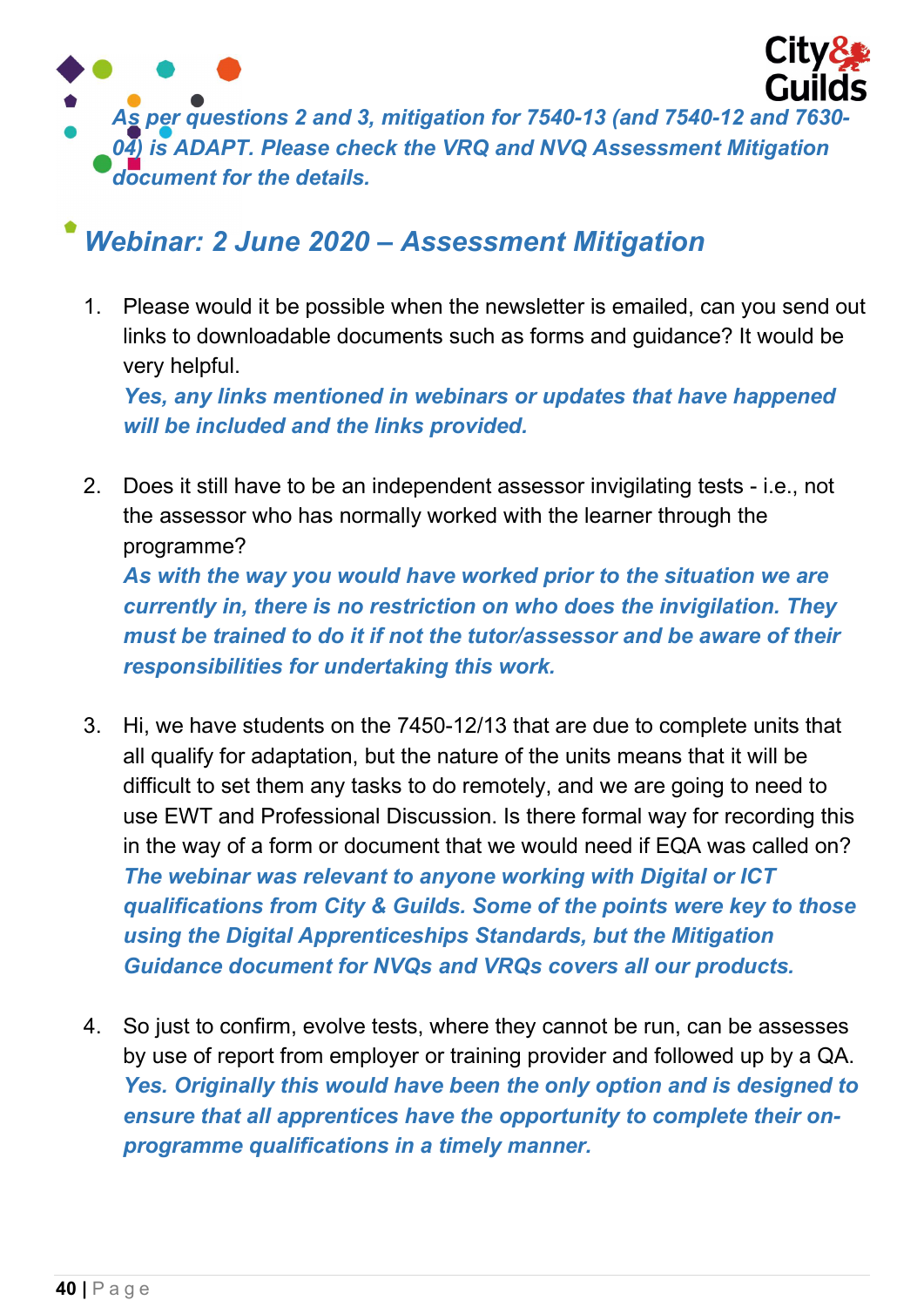

5. I'm teaching 7574-02 is the stuff in this Webinar relevant to me? As 3 above, the NVQ and VRQ document covers the ITQ/IT User qualifications and the information in the slides is relevant to you as all Digital and IT qualifications have been classed as ADAPT for their assessment. Please check the document on the website for specific details.

- 6. Can you give us your email address? Email address for Ken and David is on the slides sent as follow up to the webinar. It also has the email addresses for Customer Service, Apprenticeships and the EPA Partnership Managers.
- 7. I have some learners who started a qual on 4th March but weren't registered until 21st April, can I use Adaptation for these learners or not? To be eligible to be assessed using the Assessment Mitigation, learners need to have completed 65% of their programme by 20 March 2020. If these are apprentices on an Apprenticeship Standard it is not quite the same, as these are single unit qualifications and apprentices are not usually registered until the centre looks to book the tests.

If registering for the Apprenticeship Standard itself, then this will not apply. The dates are more specifically aimed at those that are on creditbased products or those used in an academic year situation, where the expected end-date of the learner would be the 31 July 2020.

8. Will my 7574 learners who weren't registered in time have to come bac and retake the course in September and sit the assignments as normal? The 20 March 2020 is not a registration date limit, it is the expectation (as above) that the learner has completed a substantial part of their learning programme by that date. Unless the learners are on a short programme that would finish before the end of July 2020, then they will need to come back in September to finish off.

Please send more details of what you are doing and why they were not registered before this date if they have been on programme prior to that date.

9. As the 9628-11 and 9628-12 are online on demand evlove tests, can learners who have not yet been registered fall into these rules and take the test prior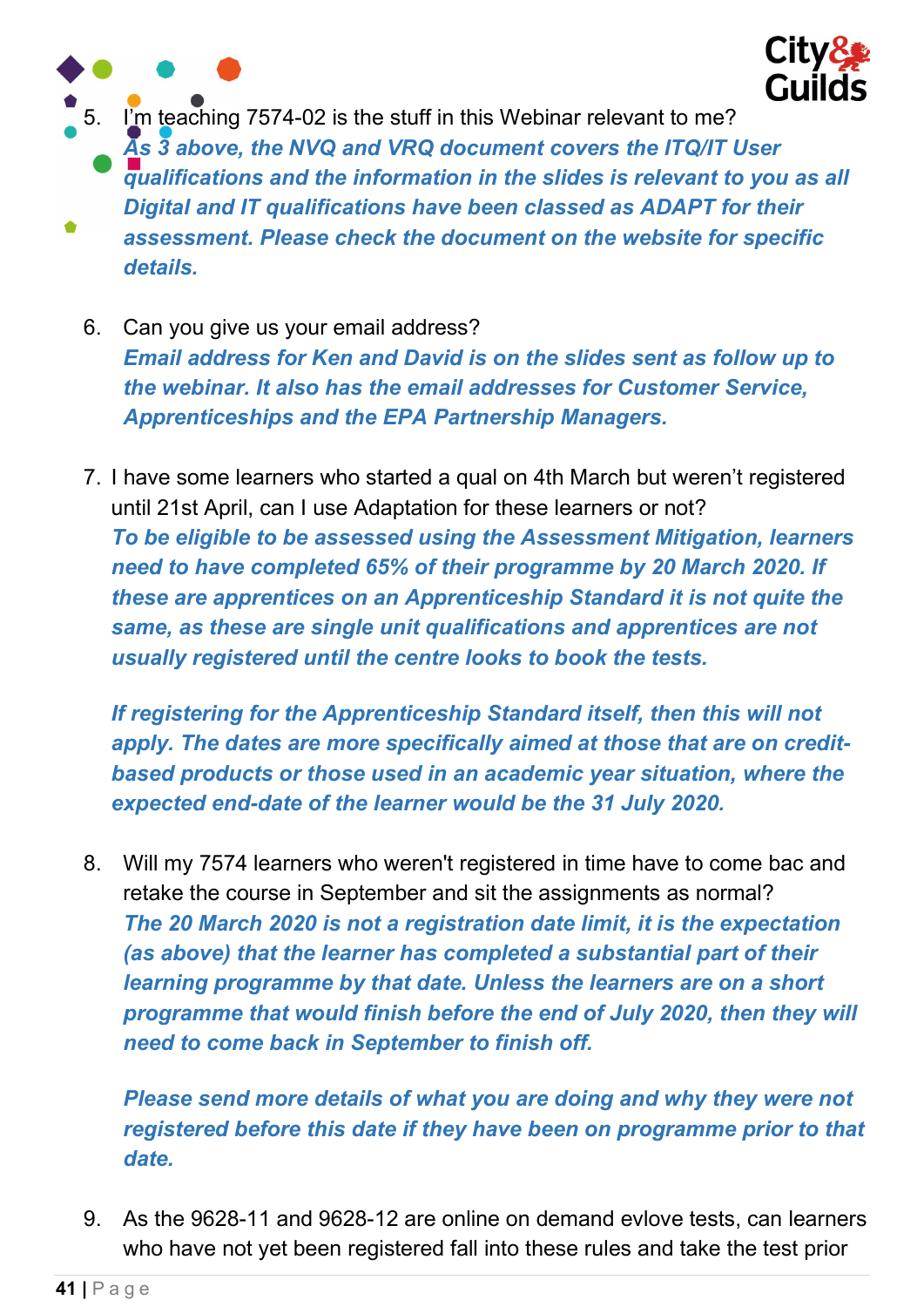



If you have your apprentices registered on the overarching 9648 apprenticeship, then this is not so much of a concern. As mentioned above, these are single unit qualifications and part of roll-on-roll off programmes, so the dates will not be strictly applied in this case.

- 10. If haven't got Direct Claims for 9628. Can we do the remote invigilation without having a remote EQA visit? Yes. The Evolve tests were not part of EQA process as there is nothing for them to see, it is all online and the systems does the checks/processing of the result.
- 11. Would you agree that examples from Get2Gateway would provide good examples of work to prove competence? On its own it is probably not sufficient and would look at evidence produced in the workplace, some of what you may use to complete the Summative Portfolio. We are not looking for a mini portfolio being pulled together, more a mapping of evidence that you have identified shows they have the required knowledge as per the qualifications.
- 12. We have learners due to complete EPA in August / September; do you think these adaptations may apply to them going forward? The allowance of Assessment Mitigation has been set by Ofqual, NSAR and IfATE, though we were able to determine the alternative method to be used. Although schools are re-opening and many centres are still working with apprentices – some even recruiting – then we will continue liaising with Ofqual, NSAR and IfATE and inform all centres of changes or continuation of assessment processes as they happen.
- 13. Does the short report from Employer/Provider to show what evidence that have covers the KM outcomes - will this be exempted from the exam? This needs to be coupled with the Q&A/Professional Discussion to complete the assessment process. If this is done, then the apprentice will not have to take the Evolve tests.
- 14. If we are using the On Programme Tests mitigation by using Short Report from Employer/Provider, Q&A/PD for the gaps, how quick does the result will be released?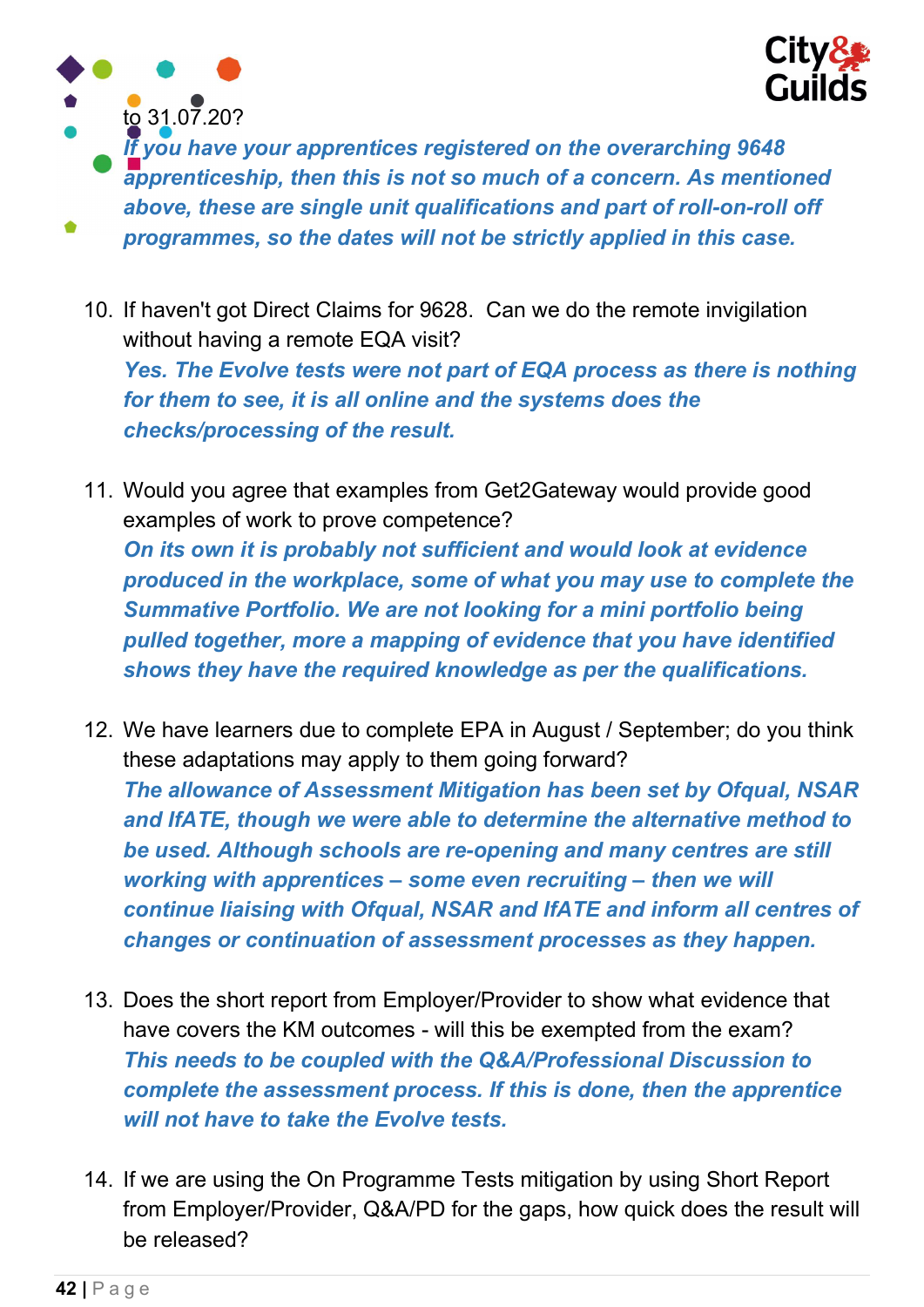

You will actually be entering the result for the "test" in effect, so immediately is the answer. As with all things on the Walled Garden to do with results we would recommend that you wait for them to be conferred by the system – usually takes 24 to 48 hours.

15. When will we be able to get the Mitigation option forms? The mitigation forms to start the process of naming your learners and what they will be doing should be found on the page set up to hold all the information around Assessment Mitigation. Please use the link provided on the webinar slides to get to the information.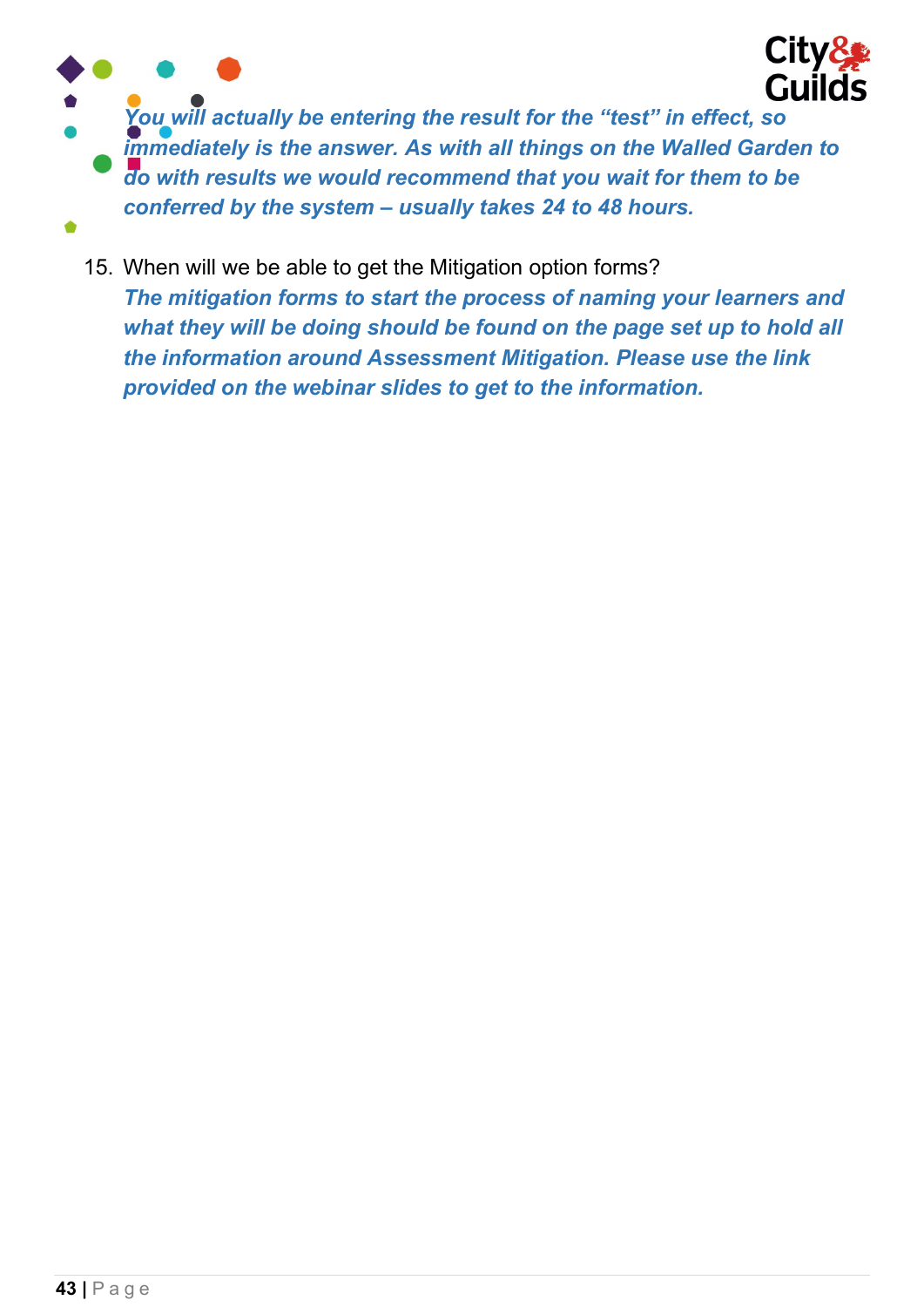



- 16. Is there a full list of applications supported for exams being remotely invigilated such as teams?
	- Yes, though City & Guilds is recommending 2 specifically LetMeln-Go To Meetings or Citrix WebEx. The links provide in the slides from the webinar to testing at home and remote invigilation will give you the detail.
	- 17. Where do we find these forms on the website? The mitigation forms to start the process of naming your learners and what they will be doing should be found on the page set up to hold all the information around Assessment Mitigation. Please use the link provided on the webinar slides to get to the information.
	- 18. For centres without DCS they will have to arrange a remote EQA sample does this have to be arranged before 31st July or after? Yes, if you want the results conferred within Walled Garden then you need to ensure that they are in the system by 31 July 2020. I would suggest that any centres who do not have Direct Claims Status contact their City & Guilds Quality Team now and begin booking the EQA activity.
	- 19. Apprenticeship standards with only a practical element for EPA eg. Hair Professional, are there any provisions in place for this? As advised during the webinar, the best person to contact is the Technical Adviser for Hair & Beauty – Sarah Fillaudeau, her email is Sarah.Fillaudeau@cityandguilds.com
	- 20. Do you have a template for the short report for on-programme tests? Example is being put together, but we will accept the documentation a centre uses for Witness Testimony, Observations, Q&A and Professional Discussion. As soon as the material is available, we will notify centres through the email Alert system.
	- 21. Do we need to complete a declaration for learners who are completing their on programme standards tests? Yes. We need to know that you have a record of who you put through using the mitigation. If we need to do an audit (External Quality Assurance) at a later date you will be asked for this information.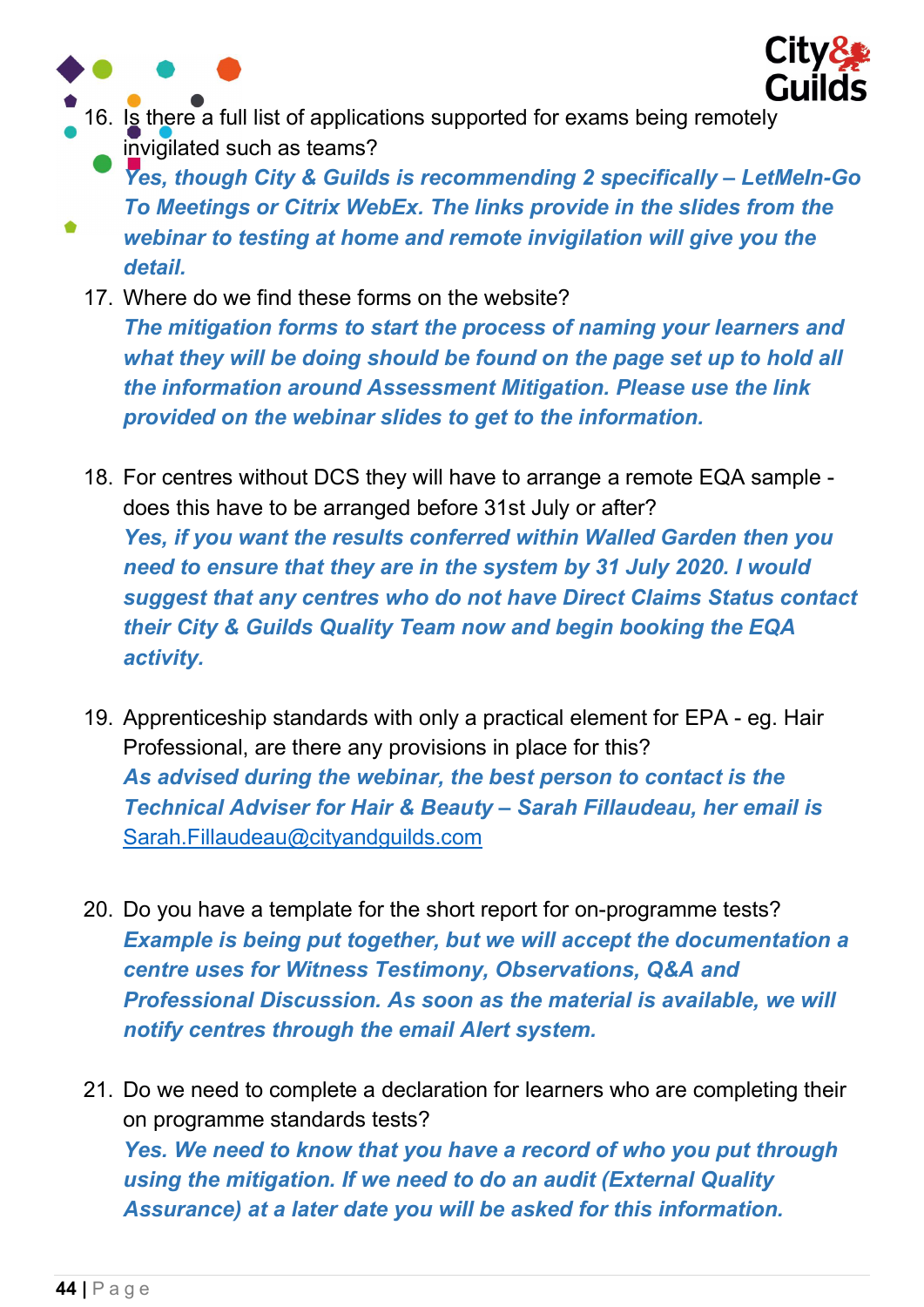

22. Can Ken send the link to the EPA Declaration Dispensation form please? These will be put onto our website under the Updates and webinars section that can be found through Qualifications, then selecting Digital and IT.

### Webinar: 12 May 2020 – Keep In Touch

1. Are we likely to be able to offer the individual qualifications assessments for Digital Marketer anytime soon?

We are having to provide Ofqual with our approach to mitigate the fact that apprentices cannot take the Evolve tests at a centre or employer and be supervised. While we are able to use remote testing and invigilation for tests in the End Point Assessment, these are not under Ofqual's control and in certain sectors we have had dispensation from the relevant External Quality Assurance body in conjunction with IfATE.

Our intention is to provide and an adaptation to the assessment method that can be agreed with Ofqual and this is being submitted. We want to ensure that all apprentices have access to the assessment method and that there is no disadvantage due to equipment or resources.

- 2. So, regarding functional skills they HAVE to complete before going through gateway? Sorry I may have missed. Yes. There is no dispensation on Gateway – this is across all Sectors and not just digital. Please check the information around Functional Skills on the Covid-19 web pages.
- 3. Also, how do I access a breakdown of each individual grade for the synoptic, interview, portfolio etc? Our grading of the EPA is done holistically, as per the requirements of the Assessment Plan published on the IfATE website. We do not grade each element of the EPA separately, the Summative Portfolio, Synoptic Project evidence and the Employer Reference provide information on Outcomes covered and how well that is checked and further questioned in the Interview.

During the Interview the IEPA will look to explore any perceived areas of weakness in the evidence provided, gain clarification on areas they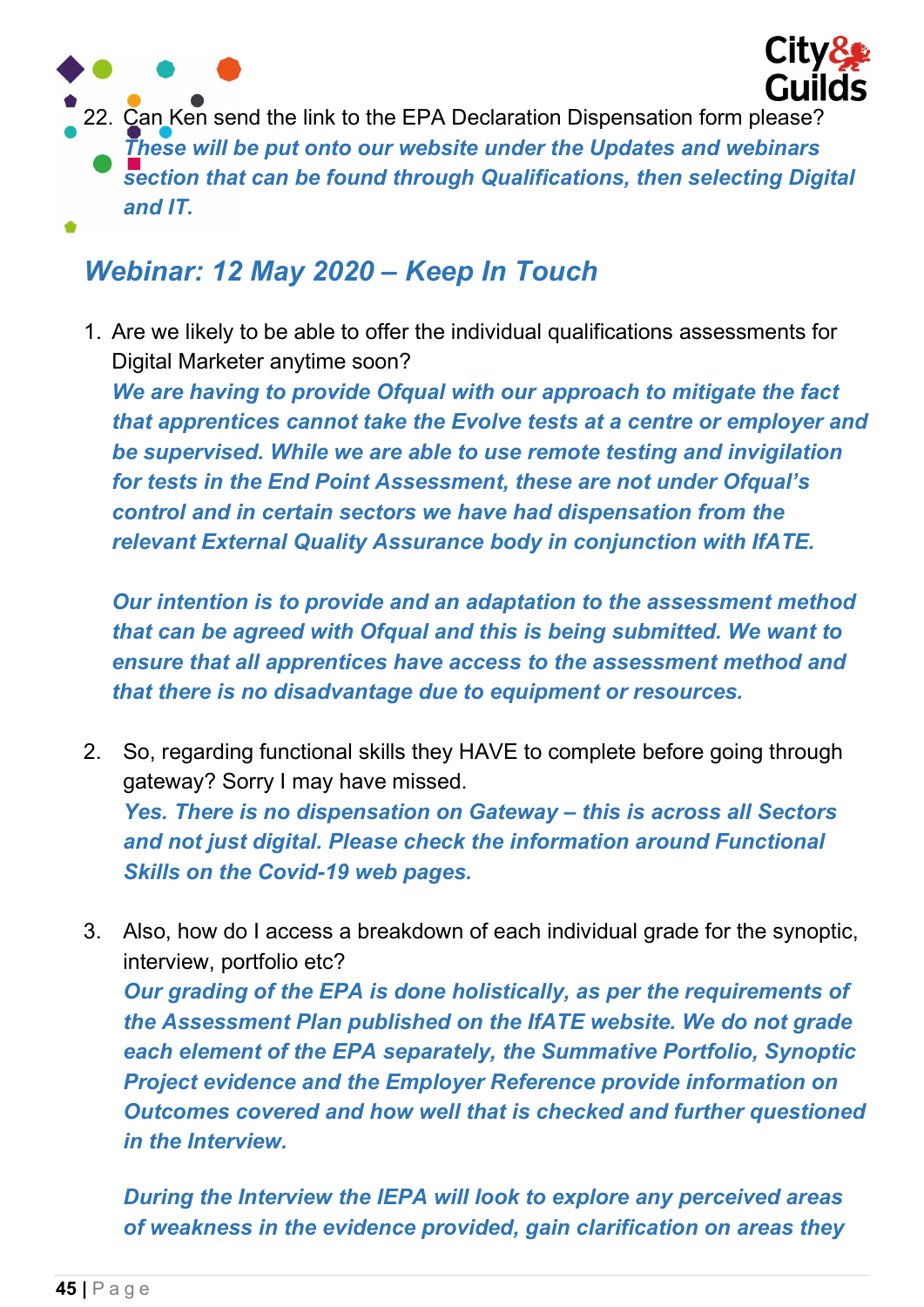

wish to explore further and also look to stretch & challenge to look to push your apprentice to a higher grade. The IEPAs are looking for opportunities to pass your apprentices, rather than ways to trip them up.

- 4. Why can e-certs be located on the Walled Garden? They are under MyCertis area, but this is only accessible to certain users and you may have to speak the main administrator of your account.
- 5. Is the virtual platform available for Digital Marketing? Currently it is not, the work would have started this Spring but has been paused due to the current situation.
- 6. Can the learners use the Web Delivery platform for their Knowledge Modules exam? It states on the slides it's for EPA Knowledge Test. As stated, this solution is only available for tests that are part of EPA, as these are not Ofqual regulated. On-programme qualifications require approval from Ofqual for any adaptation to the assessment method.

City & Guilds has been working on adapting a wide range of qualification assessments and the final solutions will be published 26 May 2020.

7. Can C&G release the EPA Report for EPAs?

Reports per apprentice are currently only issued when an apprentice fails. It might be possible for the Technical Advisor to ask the Lead IA for guidance on why a particular learner did not get the grade they expected, but this will only be done once, and further appeals/disagreements will have to go through our normal Appeals Procedures.

We are currently testing an end-to-end EPA product that will allow access to all information by the Training Provider, Apprentice and Employer.

8. We have learners that wanted to appeal the grade they achieved, but without EPA Report, we are unable to justify to apprentices on whether or not it is worthy to appeal. As the grade could go up, down, or remain as the same grade.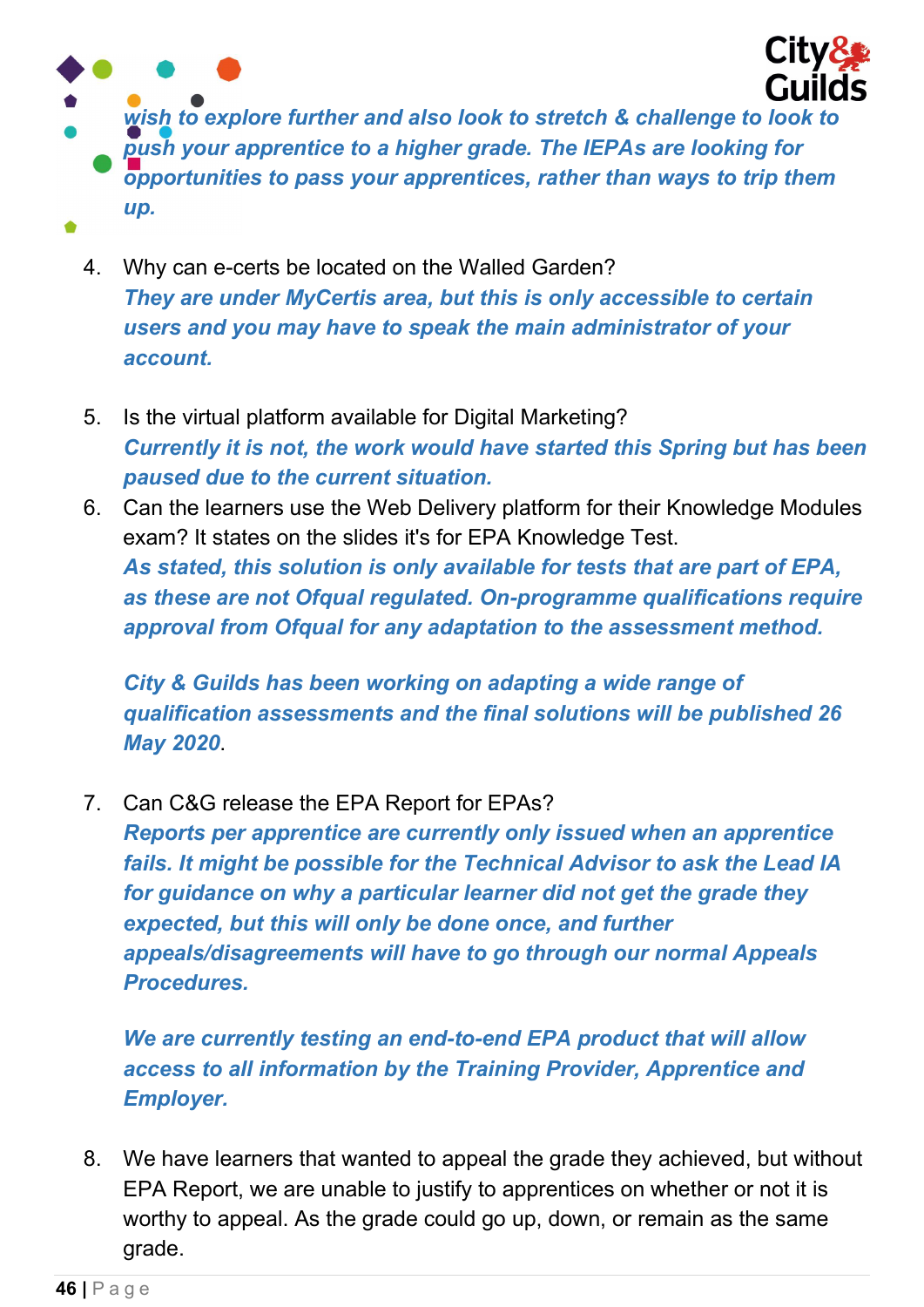

- 9. Do the Exams still need normative documents? This is a procedure that is only used in certain Industry areas, it does not apply to Digital Skills sector.
	- 10. Plumbing exams on evolve use normative documents for some of them. Please contact rob.mallender@cityandguilds.com OR david.pye@cityandguilds who are the Technical Advisers for this area.
	- 11. Presumably this means we can't deliver the projects where we need to make a config change for learners to resolve during the synoptic project during home based projects? If you use the projects that would normally be used within a "classroom" setting this will not be possible, unless social distancing can be arranged, etc. City & Guilds does have a similar project to work with its Virtual Assessment Service over Packet Tracer.

The Project expects them to create/modify a network, they would then load a second Packet Tracer template with the fault built in and solve as required with physical hardware.

12. If a learner joined the DM apprenticeship and started working for employer but is furloughed, stopped working on project while on furlough but helps around other bits. What should be the course of action for that learner? This is in reference to the Assessment Plan stating requirement for 3 substantial projects. City & Guilds advice has always been that this is not necessarily a practical way of working, as many apprentices on any of the Digital Standards will not have opportunity to work on "large" projects.

Look what they have provided as evidence or work they have done and how this may be collated together to tell a story of what they do. Do not get hooked on the 3, if they do anything that has a beginning, middle and end that can be planned, provide a result and be reflected on they have a project. You should have access to the EPA Preparation area on SmartScreen, where you will find further guidance on building Summative Portfolios.